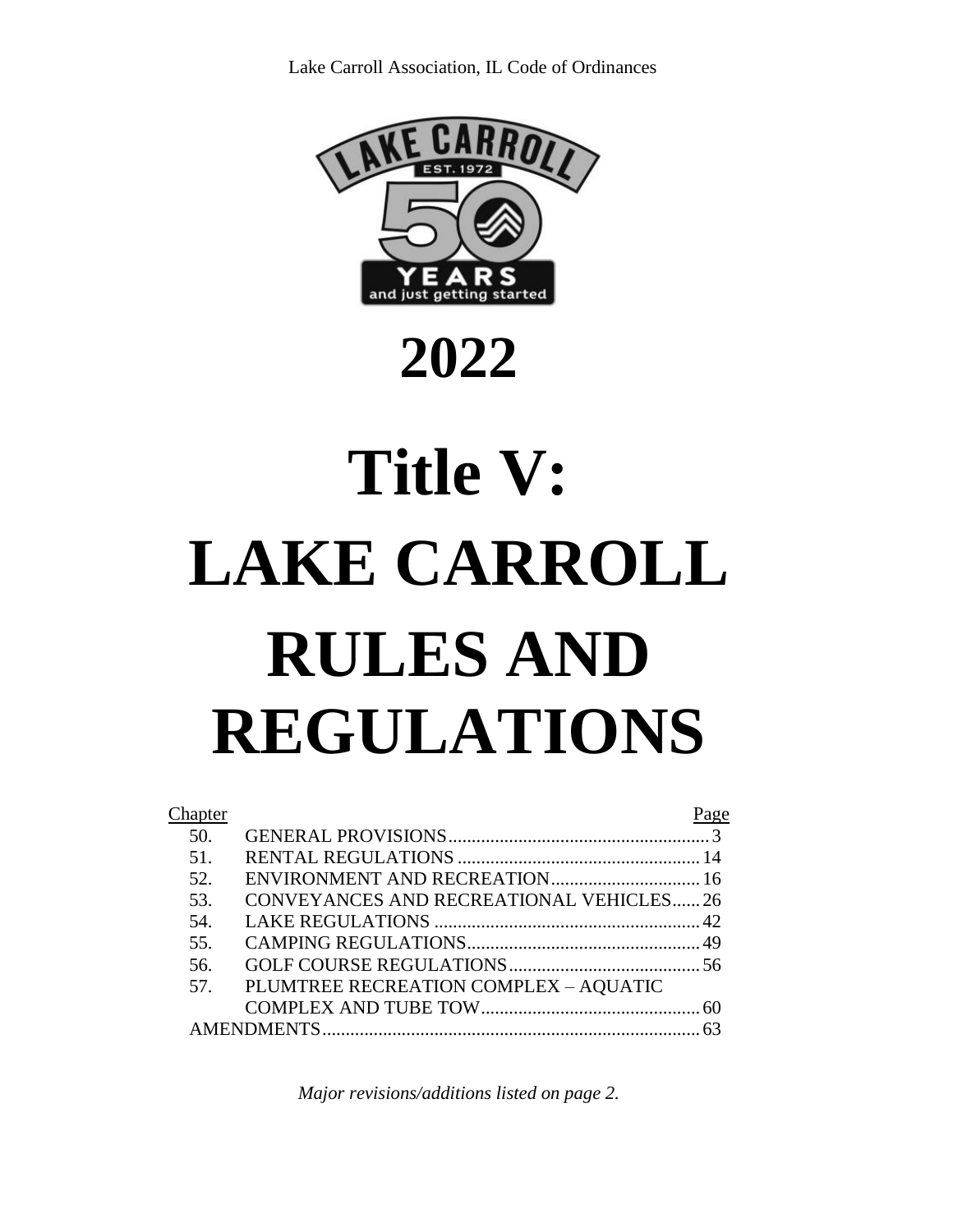#### 2022 Rules & Regulations Revisions - Effective January 1, 2022 Approved November 18, 2021

| <b>PAGE</b> | <b>CHAPTER / SECTION</b>                                                                      | <b>MAJOR REVISIONS</b>                                                                                                                            |  |
|-------------|-----------------------------------------------------------------------------------------------|---------------------------------------------------------------------------------------------------------------------------------------------------|--|
| 20          | \$ 52.16 (A)                                                                                  | Hunting class required for first time hunters in Lake Carroll.                                                                                    |  |
| 24          | $\S 52.21 (E)(5)(a)$                                                                          | Mandatory CWD testing for antierless deer; testing recommended for bucks.                                                                         |  |
| 24          | \$52.21(F)(2)                                                                                 | A copy of the written permission to hunt within 100 yards of a dwelling must be<br>on file at the Admin Office.                                   |  |
| 24          | \$52.21(F)(5)                                                                                 | Golf Course Hunting: Begins 10/1, morning hunt only till notice of afternoon<br>hunting. No fixed tree stands allowed till golf season is closed. |  |
| 54          | § 55.09                                                                                       | SEASONAL SITE ASSIGNMENTS. - Complete update.                                                                                                     |  |
|             | A complete listing of all changes can be found in the Amendments at the end of this document. |                                                                                                                                                   |  |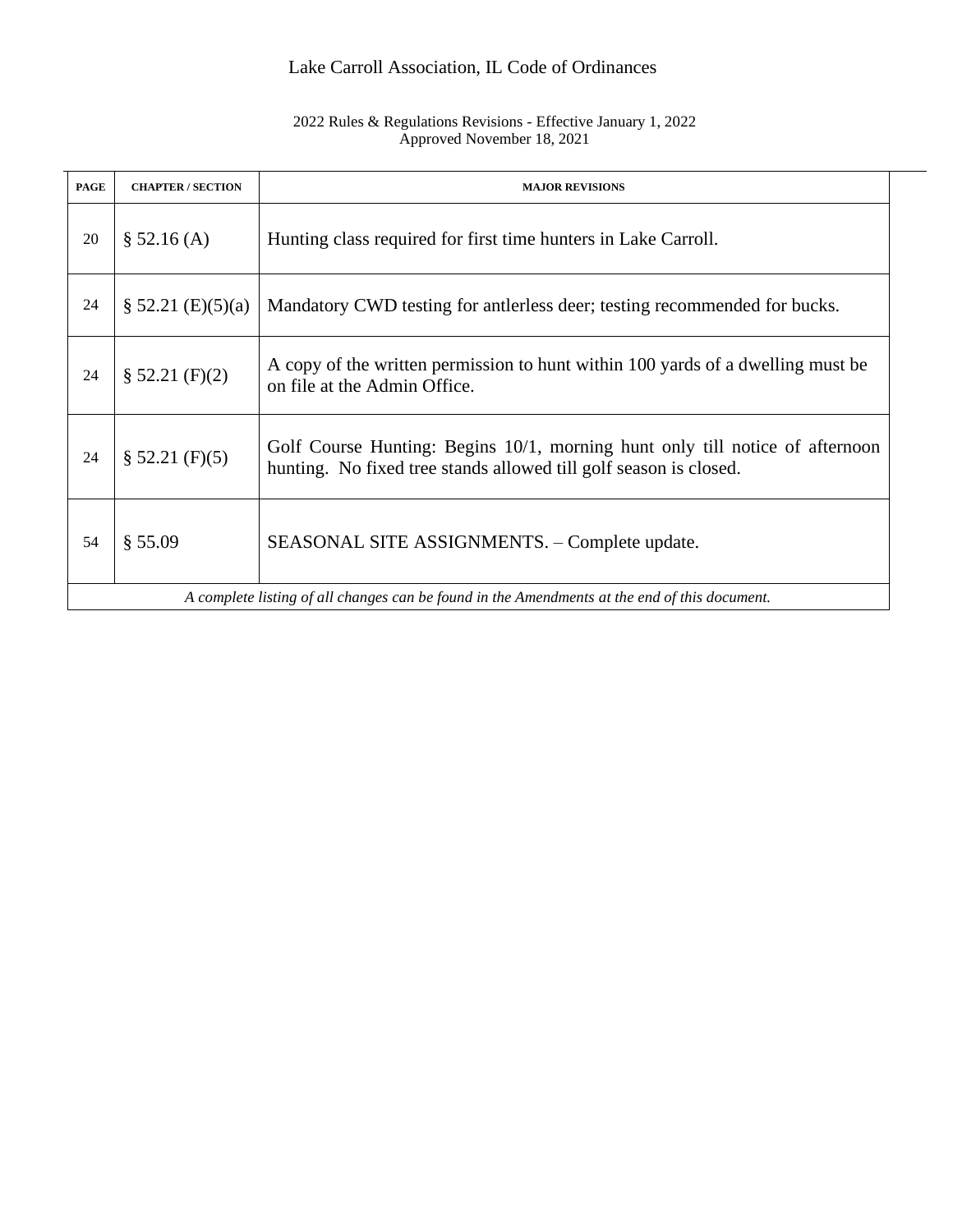# **CHAPTER 50: GENERAL PROVISIONS**

#### Section

#### *General Provisions*

- 50.01 General definitions
- 50.02 Dues payment
- 50.03 Smoking prohibited
- 50.04 Self-evident declarations
- 50.05 Grievances
- 50.06 Nuisances

#### *Violations of Regulations*

- 50.20 Warnings and citations
- 50.21 Violations of state law
- 50.22 Fines and penalties
- 50.23 Hearing procedures
- 50.24 Violation schedule

# **GENERAL PROVISIONS**

#### **§ 50.01 GENERAL DEFINITIONS.**

*AMENITY CLOSED.* As announced, any LCA amenity not available for member or public use for any and all purposes.

*AMENITY USE.* By LCA Members in good standing and their guest(s) and only when the desired amenity facility is open for business.

*GUEST.* A non-LCA Member as defined by the By-Laws. Members not in good standing cannot be a guest.

*LAKE CARROLL FACILITY.* Any building or structure owned by Lake Carroll Association. *MEMBER.* See Lake Carroll Association By-Laws, § 30.04, Definitions, "Members".

*MEMBER IN GOOD STANDING.* A member who remains current financially in their Lake Carroll Association financial obligations including, but not limited to, dues, assessments, fees, and fines. (Related document - By-Laws,  $\S$  33.04(A)(1))

**REGISTRATION.** Members in good standing are the only persons eligible for registration privileges.

(R&R, Intro, § A)

#### **§ 50.02 DUES PAYMENT.**

The following policy pertains to dues payment in any given year to be a member in good standing with amenity privileges:

(A) Annual membership dues must be paid in full by cash, check, credit card, or ACH Debit, by January 31st of the current year or by making arrangements by December 31st for monthly ACH Debit.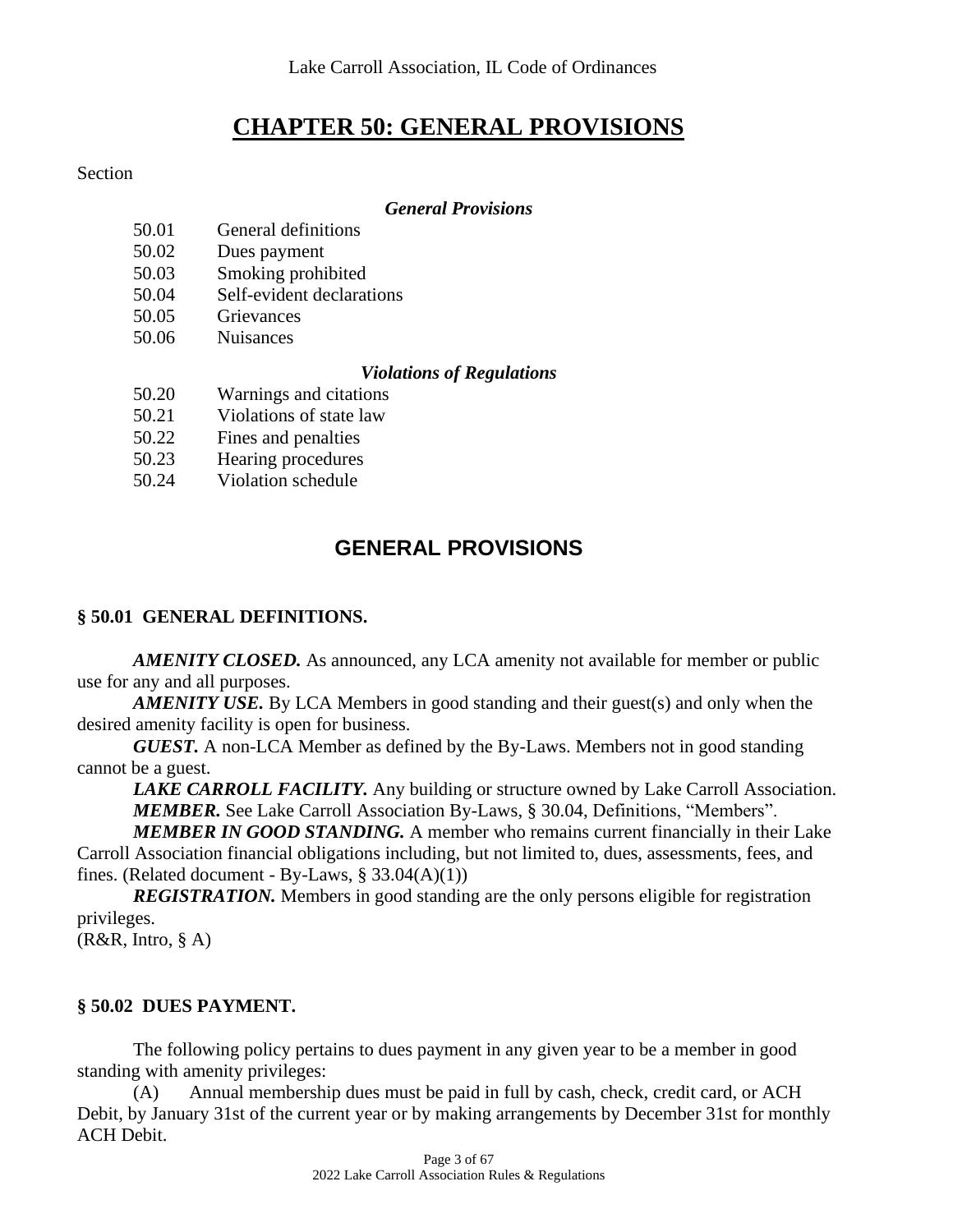(B) When paying by the optional monthly ACH Debit:

(1) ACH payment arrangements must be made by December  $31<sup>st</sup>$  each year.

(2) ACH payments will incur an \$8.00 monthly surcharge.

(C) Failure of an annual or monthly ACH payment at any time will incur an insufficient funds penalty.

(D) The ACH payment process is considered an extended privilege to the membership and will be revoked by the General Manager following two (2) failed attempts of automatic payments in any given year.

(1) Upon revocation of the ACH privilege, any outstanding balance on the account will be due within 30 days.

(E) Upon the sale of a property, any outstanding dues are payable in-full upon closing.

(F) The General Manager may restrict the method of payment to any member because of payment abuse issues.

# **§ 50.03 SMOKING PROHIBITED.**

In accordance with the "Smoke Free Illinois Act" 410 ILCS 82 effective January 1, 2008 in which prohibits smoking in public buildings where people may meet, socialize, eat, work, etc.; and in keeping with the spirit of the Act; there shall be no smoking within any Lake Carroll facility.

(A) Per the Act smoking is prohibited within a minimum distance of 15 feet from entrances, exits, windows that open, and ventilation intakes that serve an enclosed area where smoking is prohibited.

(B) A person, corporation, partnership, association or other entity who violates this Act shall be fined as specified within the "Violations" section of this Act. (R&R, Intro, § C)

# **§ 50.04 SELF-EVIDENT DECLARATIONS.**

(A) At no time shall any member act in a manner contrary to the Declaratory Statement of Covenants and Restrictions as established and adopted.

(B) Members shall be held responsible for any and all violations of rules and regulations, including violations by their guests, as well as any damages resulting from such violations. (R&R, Ch. IV, § A)

# **§ 50.05 GRIEVANCES.**

(A) No LCA member, guest, or visitor shall attempt to supervise, direct, personally criticize, or in any manner assert control over any LCA employee.

(B) Member/Guest/Visitor Complaint Against LCA Employee.

(1) Where members, guests, or visitors, are dissatisfied with instructions,

directions, rulings, or behavior of any LCA Department Manager or Employee, the appropriate action is to direct this dissatisfaction in writing to the LCA General Manager using the form available from the LCA Office. Both Member and any witnesses to the inappropriate behavior should complete the report form.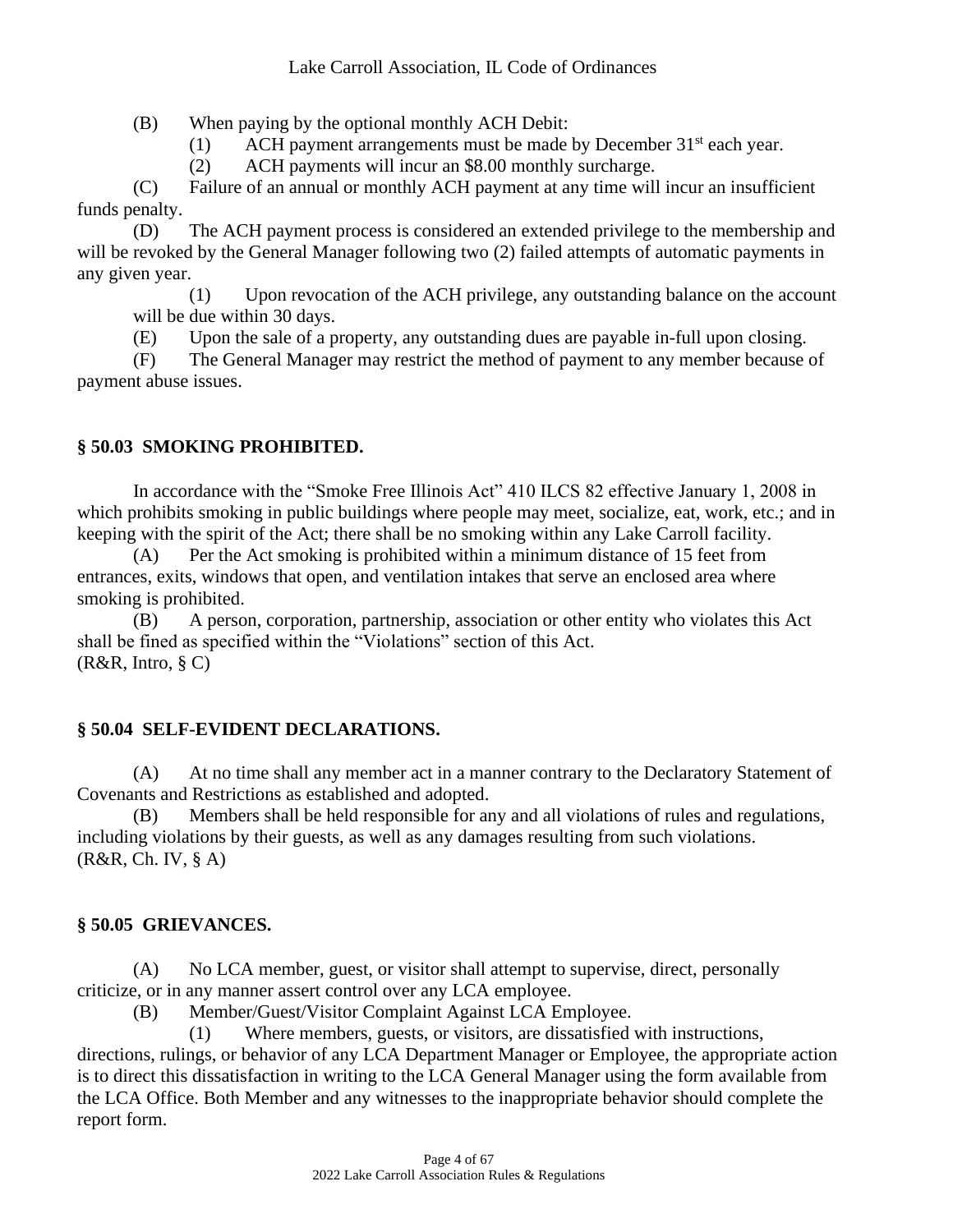(2) Where the General Manager, after investigation, concludes an employee has acted improperly, he or she will deal with the situation in line with the LCA Employee Handbook.

(C) LCA Employee Complaint Against LCA Member.

(1) Where an employee believes there has been inappropriate action on the part of a member, the appropriate employee action is to report this to the Department Manager or the General Manager in writing on the form available from the LCA Office. Both employee and any witnesses to the inappropriate behavior should complete the report form.

(2) Should the GM, after investigation, find that a member has acted inappropriately relative to an LCA employee, he or she will refer the matter to LCA Security and a citation will be issued. The Safety Committee will process this citation and is authorized to assess penalties for inappropriate member behavior as below.

(a) For LCA Members, a fine of up to \$500 may be imposed for the first offense. If the Member's behavior is considered flagrant/egregious, the matter may also be referred to the BOD for suspension of privileges.

(b) For LCA Members a fine of up to \$750 may be imposed for a second offense. If the Member's behavior is considered flagrant/egregious, the matter may also be referred to the BOD for suspension of privileges.

(c) For LCA Members a fine of up to \$1,000 may be imposed for subsequent offenses. The matter may also be referred to the BOD for suspension of some or all privileges.

(D) Member Complaint Against LCA: When a member has an issue with the LCA, the member should first bring the matter to the attention of the General Manager, preferably in writing on the appropriate form available at the LCA Office.

(E) Appeal Process.

(1) If the issue cannot be resolved, the member may appeal to the Board for a hearing on the issue. The Board, upon receipt of the appeal request, will schedule a hearing for the member at a subsequent Board Meeting; or alternately, the Board may elect to appoint a special three (3)-member Board committee to hear the member's complaint.

(2) Members may appeal Safety Committee rulings according to the Appeals process stated in § 50.23(F) in the LCA Rules and Regulations.

(3) Members may appeal Special Committee rulings and/or General Manager's decisions to the full LCA BOD by submitting a request in writing within 30 days of the rendered decision.

(R&R, Ch. IV, § B)

# **§ 50.06 NUISANCES.**

Neither the Association nor the Department of Security wish to interfere with the rights or privileges of any person in their recreational activities; However, due to the fact that certain actions may infringe upon the rights of those not participating in those actions, the following shall be considered nuisances, and as such are considered contrary to Lake Carroll rules and regulations.

#### (A) **Disturbing the Peace:**

(1) No person shall disturb the peace and good order within Lake Carroll, either by word or act, fighting, quarreling, or wrangling with loud voices or shouts, threatening violence to the person or property of another, or engaging in riotous clamor or tumult including but not limited to fireworks.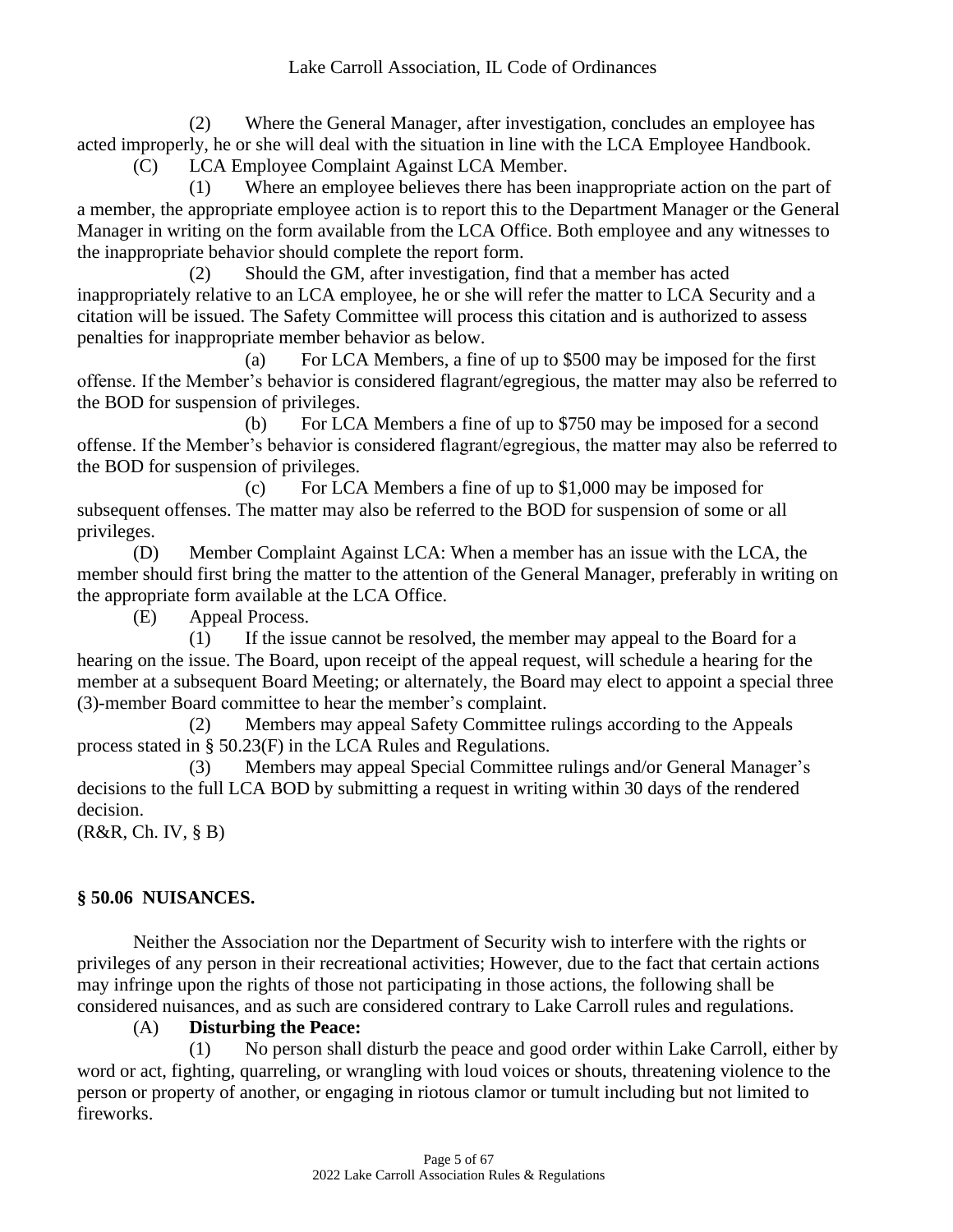(2) It is prohibited to discharge any firearm, as defined in the Illinois Compiled Statutes, within the boundaries of the Lake Carroll community; provided, that this section shall not be construed to prohibit any officer of the law from discharging a firearm in the performance of his or her duty, nor to prohibit any citizen from discharging a firearm when lawfully defending his or her person or property.

(Change BOD Approved 10-18-2013; Effective 1-1-2014)

(B) **Fireworks:**

(1) Fireworks are illegal in the State of Illinois unless fired by a professional in possession of required permits.

(2) Professional displays in Lake Carroll require:

(a) A firework permit from Carroll County.

(b) Notification of fireworks display intent to the Lanark Fire Department (LFD) and possession of acknowledgement letter from the LFD.

(c) Possession of an LCA Fireworks Permit.

1. LCA permit must be applied for at the LCA Office no less than 30 days prior to display date.

2. LCA Member must provide to LCA a copy of their Carroll County permit and their letter from the LFD acknowledging their fireworks display intent.

(C) **Destruction of Property:** No person shall damage, destroy, or vandalize any properties within Lake Carroll. For purposes of this statement: Damage shall mean harm or deface in any way, resulting in a loss in soundness, value, appearance, or safety.

(D) **Soliciting:**

(1) No person shall beg, peddle, or solicit within Lake Carroll, except by permit, said permit being issued by the Association's Office during regular working hours.

(2) No person shall beg, peddle, or solicit utilizing member contact information provided via the Lake Carroll website.

(E) **Littering:** No person shall dispose of any waste material, garbage or paper refuse upon the ground or waters of Lake Carroll, said litter must be placed in proper garbage receptacles or otherwise removed from Lake Carroll.

(F) **Disposal of Garbage:**

(1) No person shall use Lake Carroll garbage dumpsters for the disposal of domestic garbage, said domestic garbage defined as those materials, which are byproducts of maintaining and using a permanent home.

(2) Garbage receptacles must be returned to storage location(s) by residence within 24 hours of refuse pick-up.

(G) **Unauthorized Dumping:** Unauthorized "dumping" (disposal) of any material in any "dumpster" or "dumping area" within the Lake Carroll environs is prohibited. Dumpsters and dumping areas include, but not limited to, Association controlled dumpsters; dumpsters on construction sites; dumpsters on commercial properties; the dumping area behind the dam (north side); or anywhere else. The "unauthorized dumping" regulation to be effective as of March 27, 2004.

(H) **Animal Nuisances:** No person shall allow their pet to roam free of that person's own property.

(1) Animals taken from a private lot to other areas of Lake Carroll will be properly tethered with a leash.

(2) It shall be the member's responsibility to see that animals do not make undue noise or disturb the peace of others.

(3) Excretion of these pets shall be picked up and removed by the member and disposed of appropriately.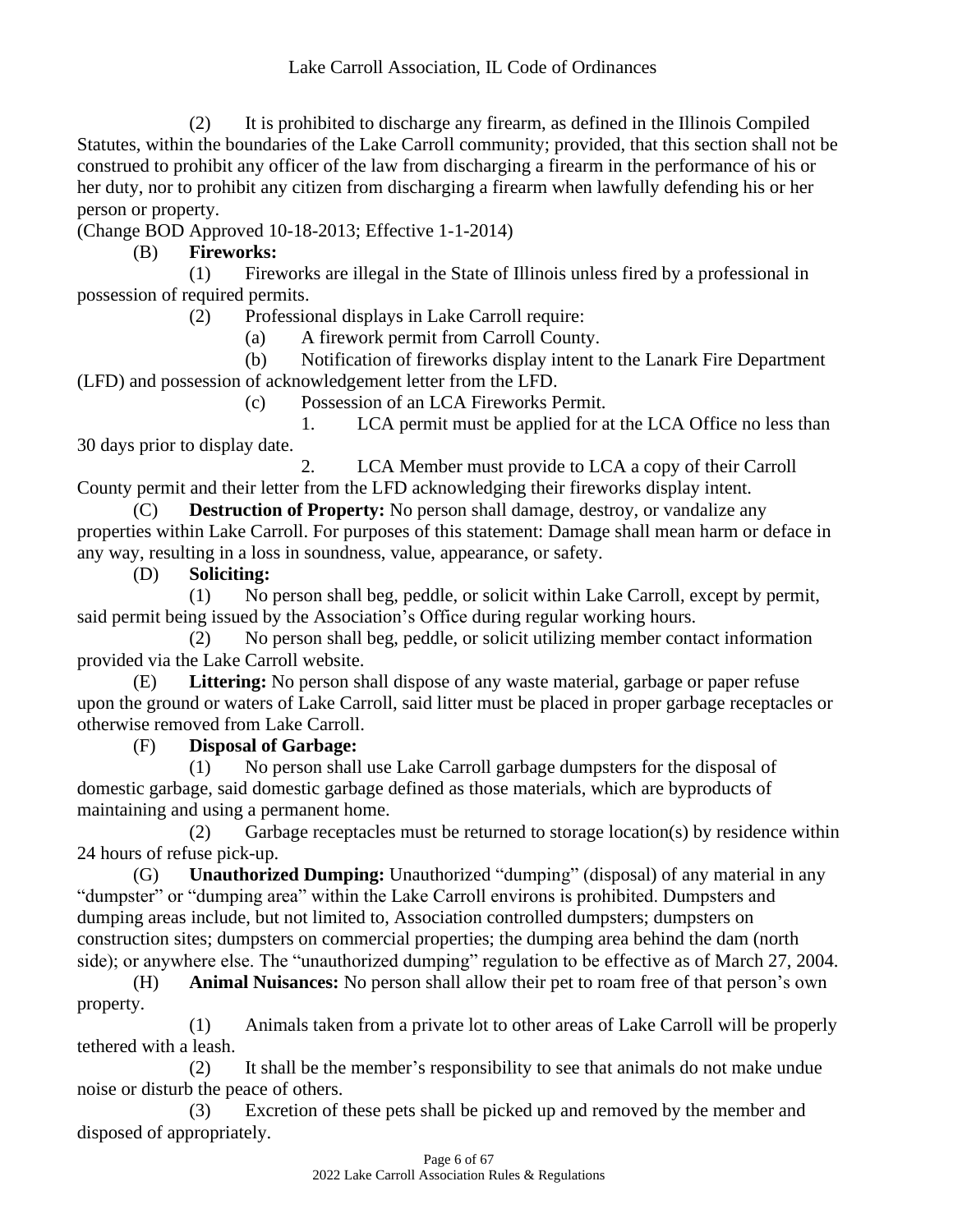(4) Lake Carroll Security and/or State or County law enforcement are authorized to have an animal removed from Lake Carroll property if it is deemed dangerous, vicious, or potentially dangerous when the animal cannot safely and humanly be quarantined or contained by its member, or to ensure the safety and protection of any person, property, or companion animal.

(I) **Nuisance Animal Trapping:** For the purpose of controlling animals that impede the lake, ponds, and dam structures; as well as Private Property trapping. Reference A&E Rules and Regulations for details.

(J) **Open Burning:** Reference § 52.02(I) and (J), Lot Maintenance. (R&R, Ch. IV, § C)

# **VIOLATIONS OF REGULATIONS**

#### **§ 50.20 WARNINGS AND CITATIONS.**

Security Department personnel, when observing or when directed to violations of Lake Carroll regulations, shall have discretionary powers as to formal actions to be taken in response thereto. Such response shall be within one (1) or more of the following approved manners:

#### (A) **Warnings:**

(1) The officer shall have the option of issuing either a verbal warning or a written warning. In either case, warnings shall be documented by the officer for future reference.

(2) Where an individual has had recorded in his or her file multiple warnings for a specific offense, the Security Supervisor has the authority to rescind any subsequent warnings and thereafter issue citations for said offense ex-post facto. Warnings either verbal or written shall carry no fine or penalty.

(B) **Citations:** The Officer shall have the option of issuing a citation.

(1) Where a citation is issued, the approved uniform complaint form shall be used and shall be so designated on its face as being a citation. All citations, which are issued, shall be filed and recorded in that individual's file for future reference. Within seven (7) days of issuance of a citation, the accused shall be mailed a notice in regard to that citation explaining the steps to be followed thereafter. (See § 50.23, Hearing Procedures.)

(2) In the event the accused is a guest of a Member, that Member shall receive the Citation notice. It is then that Member's responsibility to pay the fee to LCA. It will be that Member's prerogative to collect the fee from their guest for their personal reimbursement. Any subsequent fine and/or penalty shall also be assessed against the Member who acted as the host for the accused. (See § 50.22, Fines and Penalties.)

(3) **Juvenile Matters:** In all violations where a juvenile has been involved, the Security Department shall make all reasonable attempts to contact that juvenile's parent or guardian regarding the incident. When contact cannot be made, the parent or legal guardian in question shall be notified by certified mail, return receipt requested, regarding all matters pertinent to that incident. In all cases, after identification has been made, further contacts regarding that incident shall be the responsibility of that juvenile's parent or legal guardian.

(R&R, Ch. V, § A)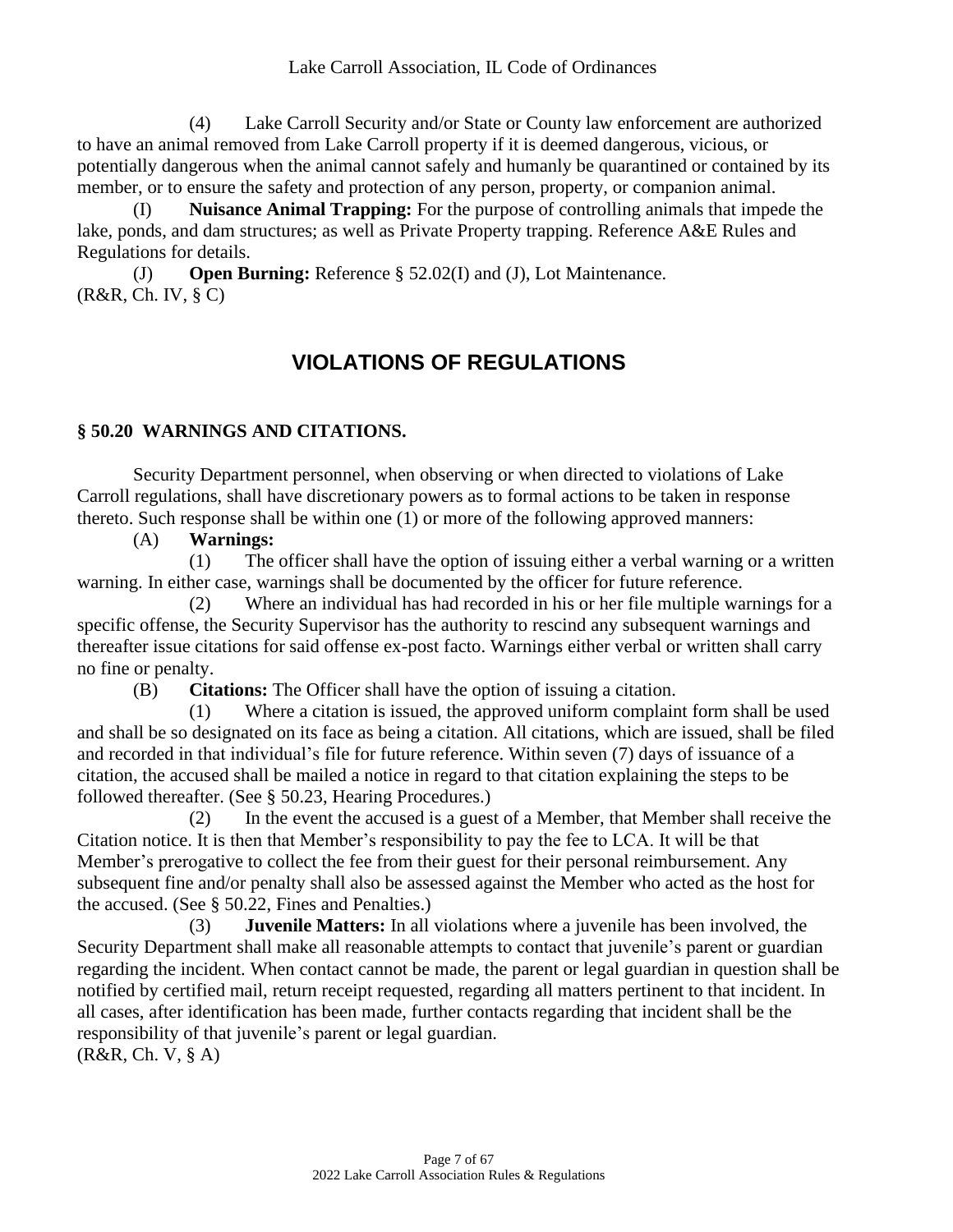# **§ 50.21 VIOLATIONS OF STATE LAW.**

(A) The laws governing criminal conduct by the Statutes of Illinois as set forth by the Illinois Criminal Code of 2012, 720 ILCS, Act 5 and hereby made a part of this regulation by reference.

(B) At all times where possible, the Security Department will attempt to handle difficulties at Lake Carroll through approved citation procedures as outlined. However, situations may arise wherein a violation of the State of Illinois statutes may occur that warrants action on a level other than that provided for within the scope of the Security Department's jurisdiction. In these situations, it shall be an authorized action for an Officer to initiate proceedings on the County and/or State level. (R&R, Ch. V, § B)

# **§ 50.22 FINES AND PENALTIES.**

(A) *Security Fine Table - See § 50.24.*

(B) **Fines:** The Hearing Panel of the Safety Committee, acting on behalf of the Board of Directors, shall have the authority to assess fines and/or penalties according to the Board-approved schedule of fines and penalties as listed in this § 50.22. It shall, in addition, have discretionary powers regarding variances in the fine schedule, based upon mitigating or extenuating circumstances in each individual case.

# (1) **Licensed Motor Vehicles.**

(a) Speeding on Association roadways shall invoke a speeding citation, and if convicted by the Safety Committee's Hearing Panel, the fine levied shall be  $$50.00 + $2.00$  per mph over 45 mph.

(b) Association ID decal(s) not purchased when required: \$50.00.

(c) Association ID decal not properly displayed: \$25.00.

(2) **Recreational Conveyances** (ATVs, golf carts, equines, snowmobiles and watercraft) **and Camping Vehicles.**

(a) Any person violating any provision of the recreational conveyances Rules and Regulations shall be fined not less than \$25, nor more than \$500 for each offense and a separate offense shall be deemed committed on each day during or on which any violation occurs or continues.

(Motion M03.01.06 passed by the Board 1-25-2003)

(b) A third similar citation after a second conviction for the same rule's violation as cited in division (B)(2)(a) above, shall cause the Safety Committee's Hearing Panel to refer the infraction for an automatic Hearing within 60 days by the Board of Directors to determine the level of penalty.

(Motion M02.07.8 passed by the Board 7-26-2002)

(c) Primary members and owners of recreational conveyances shall be responsible for the safe operation of said conveyances by themselves and that of their family members as well as their guests and any penalties for cited infractions of applicable rules and regulations.

(d) Security personnel have the authority to immediately remove an operator and the recreational vehicle for recklessness for a period of up to 24 hours.

(3) **Special Fine for All-Terrain Vehicles and Snowmobiles:** Operating on closed trails shall result in a \$100 fine for the first offense, \$300 fine for the second offense, and for the third offense \$500 fine and referred to the LCA Board of Directors.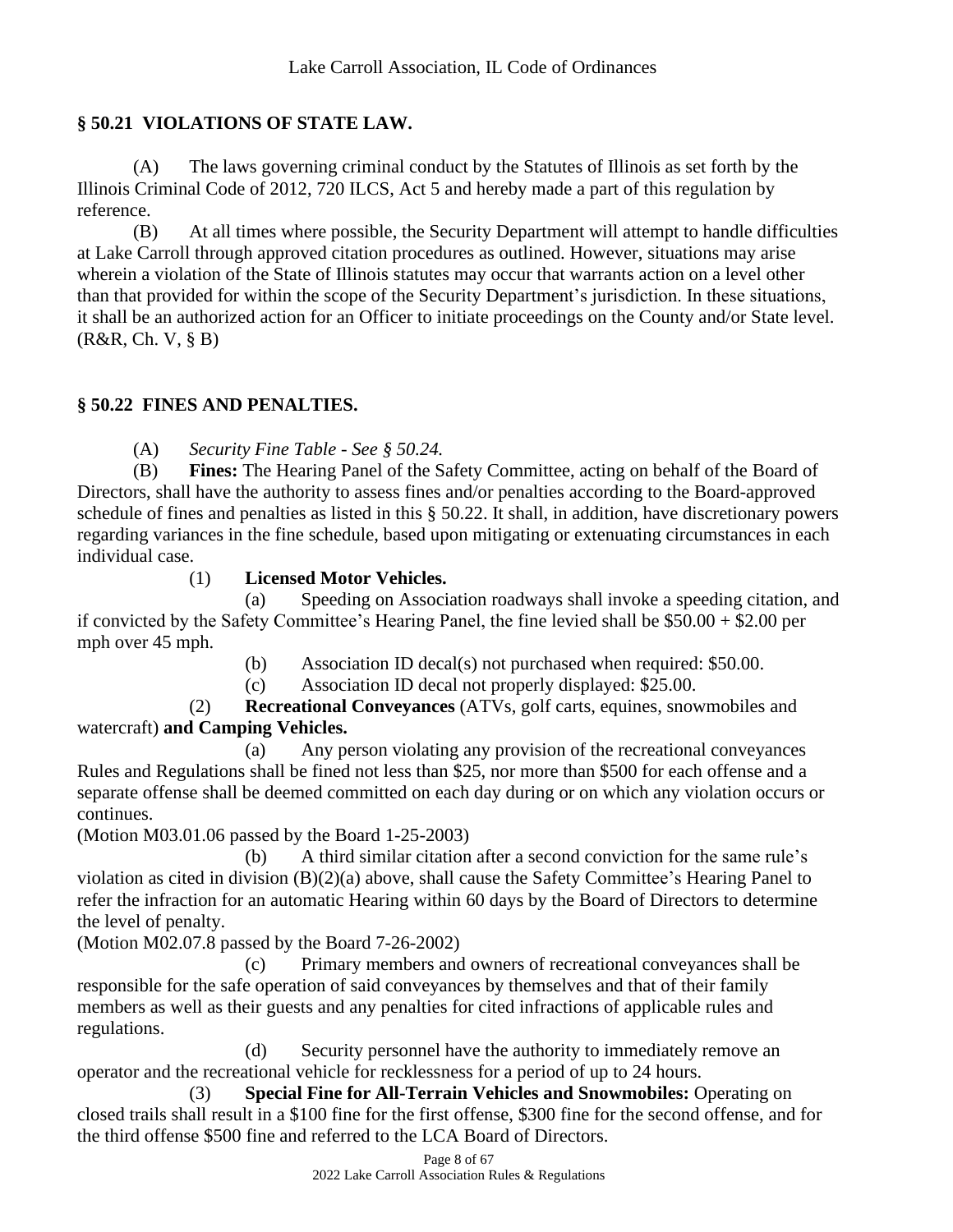(4) **Fishing Violations:** Fishing without an Illinois fishing license or violations of the size and creel limit restrictions pertaining to taking fish shall be assessed at the rate of \$75 for each fish, which is found to have been taken in violation thereof.

(5) **Unauthorized Dumping:** Unauthorized dumping as described in § 50.06(F) shall be assessed a fine not less than \$25, nor more than \$500 for each occurrence of "unauthorized dumping".

(Revised 4-23-2005)

(6) **Miscellany.**

(a) In all cases where willful or reckless conduct is involved the fine shall be a minimum of \$100.

(b) An offender found guilty of the regulation pertaining to failure to obey a Security Officer or his or her designee, shall be fined a minimum of \$100.

(c) In all cases where property damage is a result of any violation, whether directly or indirectly, the cost of repairs regarding the damage shall be assessed in addition to the fine levied.

(d) Camping vehicle violations shall be subject to fines stated in division

 $(B)(2)$  above.

(e) Member's docks and piers not removed from the lake or greenways by October 31, unless overridden, in writing by the General Manager, shall be fined not less than \$25 nor more than \$500 for each offense and a separate offense shall be deemed committed on each day during or on which such violation occurs or continues.

(7) The standard fine not specified in this section shall be minimum of \$25 and maximum \$500.

(C) **Penalties.**

(1) The Board of Directors has delegated the execution of citations to the Association's Security Department and designated the Safety Committee's Hearing Panel to review and assess the imposition of appropriate penalties for infractions deemed committed.

(2) Citations may be dismissed by the Hearing Panel, the Security Supervisor, or the Board of Directors where the appeal process has been followed as outlined in § 50.23(F).

(3) The Board of Directors reserves the right to deny for cause, to the operator of any recreational conveyance (e.g. ATV, golf cart, equine, snowmobile or watercraft), the privilege to operate said conveyance within the boundaries of Lake Carroll.

(4) Security personnel have the authority to immediately remove an operator and watercraft from the lake for recklessness for a period of up to 24 hours.

(D) **Probation.**

(1) The Hearing Panel shall also have the authority to place offenders on probationary status in lieu of fines or penalties. Specific terms of any probationary status shall be determined based upon the circumstances surrounding the particular case being considered.

(2) Should the terms of any probationary status be violated, the Hearing Panel shall have the right to assess fines or penalties, which would ordinarily have been assessed had probation not been considered originally.

(E) **Payment of Fines.**

(1) All fines and restitution fees shall be remitted to the Association within 30 days after a determination of disposition and an assessment has been rendered by the Hearing Panel or Adjudicant Panel convened by the Association's Board of Directors.

(2) Delinquent fines shall be assessed according to the Lake Carroll Collection Policy.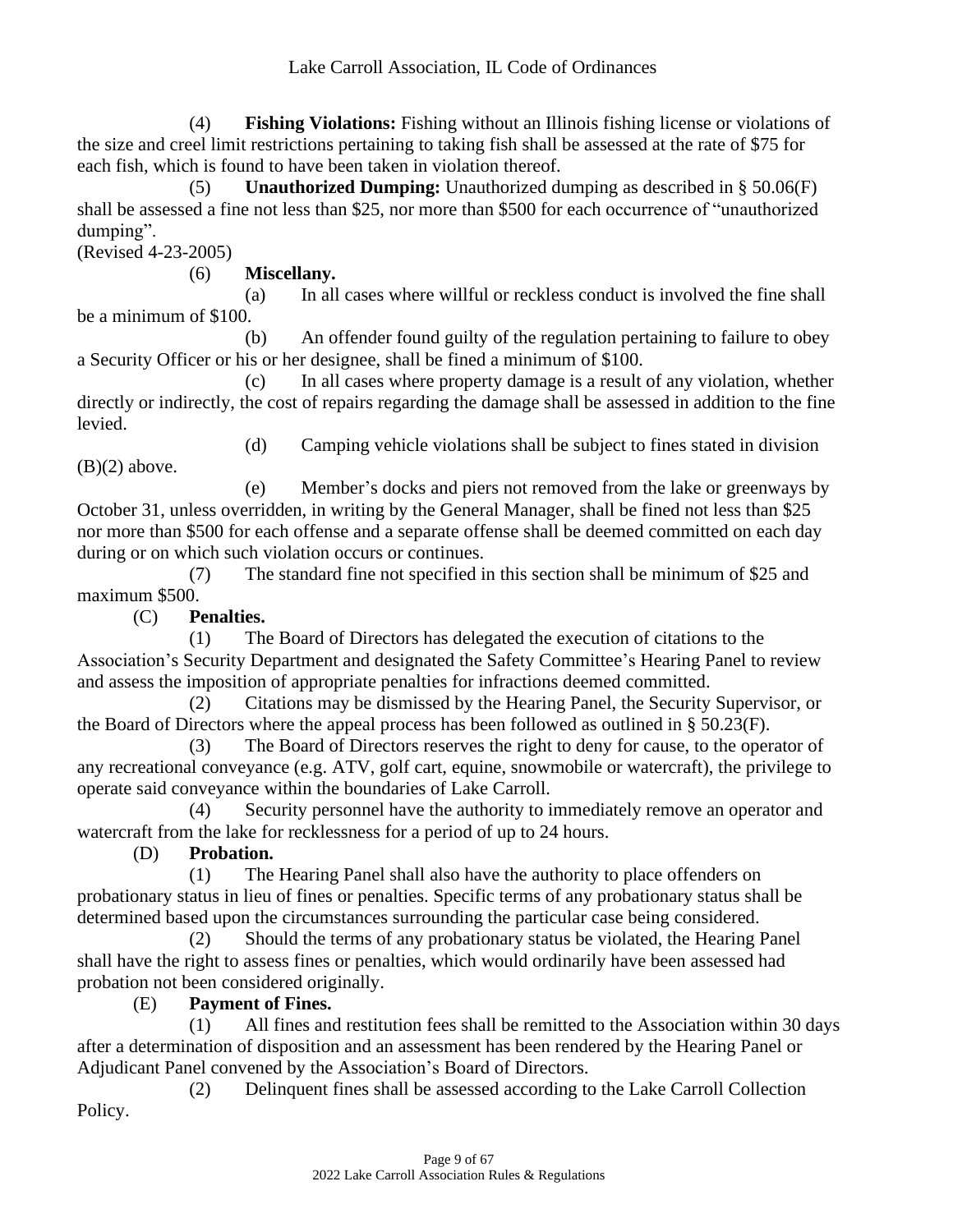(3) All outstanding fines at the end of any calendar year shall be assessed with the party's Association dues for the year subsequent to the year wherein that fine was assessed.

(4) Failure to remit all or part of any assessed dues and/or fines shall prohibit that party from status as an Association member in good standing.

(5) All civil actions applicable to the collection of dues shall be applicable to the collection of any and all assessed fines as well.

(F) **Restitution for Property Damages:** In all cases where property damage occurs, either directly or indirectly, due to a violation of regulations, the Hearing Panel shall have the option of ordering that restitution be made to the offender. This is in addition to any and all fines and penalties assessed.

(R&R, Ch. V, § C)

# **§ 50.23 HEARING PROCEDURES.**

# (A) **Hearing Notice.**

(1) Within seven (7) days after issuance of a citation, the Security Supervisor shall mail to the accused party a "Notice of Hearing." The notice shall contain information regarding the specific nature of the offense, the standard applicable fine and/or penalty as established, and information pertaining to a hearing in the event that the accused wishes to dispute the offense charged.

(2) The accused shall, in addition, be advised of a deadline date for response to the notice. Said deadline date shall be designated by the Security Supervisor and shall be not less than 14 days after the mailing date of said notice, except where a more expedient date is requested by the accused.

# (B) **Response to Notice.**

(1) The accused shall be obligated to contact the Security Supervisor via phone with their intent to attend no later than five (5) days prior to the scheduled hearing date.

(2) The accused shall be obligated to contact the Security Supervisor no later than the designated response deadline. Failure to do so shall subject the accused to a finding of guilty by default, wherein that party will be assessed the appropriate fine as established in § 50.22, Fines and Penalties.

(3) At such time as the accused contacts the Security Supervisor, said party will advise as to his or her plea to the charge(s).

(4) Certain citations require a review by the Hearing Panel before fine is assessed and the judgment recorded. Citations for review are:

- (a) Fifty-five (55) MPH or higher on Lake Carroll roads.
- (b) Reckless or dangerous behavior.
- (c) Those determined by the Security Chief as needed for review.

(5) Should the party wish to enter a plea of guilty, the Security Supervisor will assess the appropriate fine per the current fine schedule and shall advise the party as to the time period established for remittance of said fine.

(6) Should the accused wish to enter a plea of not guilty, the party will again be advised of the proper hearing date, time, and location, as well as his or her rights regarding said hearing. In all instances, an initial hearing date shall be established, and the accused shall be so advised.

(7) Where the accused is unable to attend this hearing, a continuance shall be granted upon request and a second hearing date shall be established. Where the party is unable to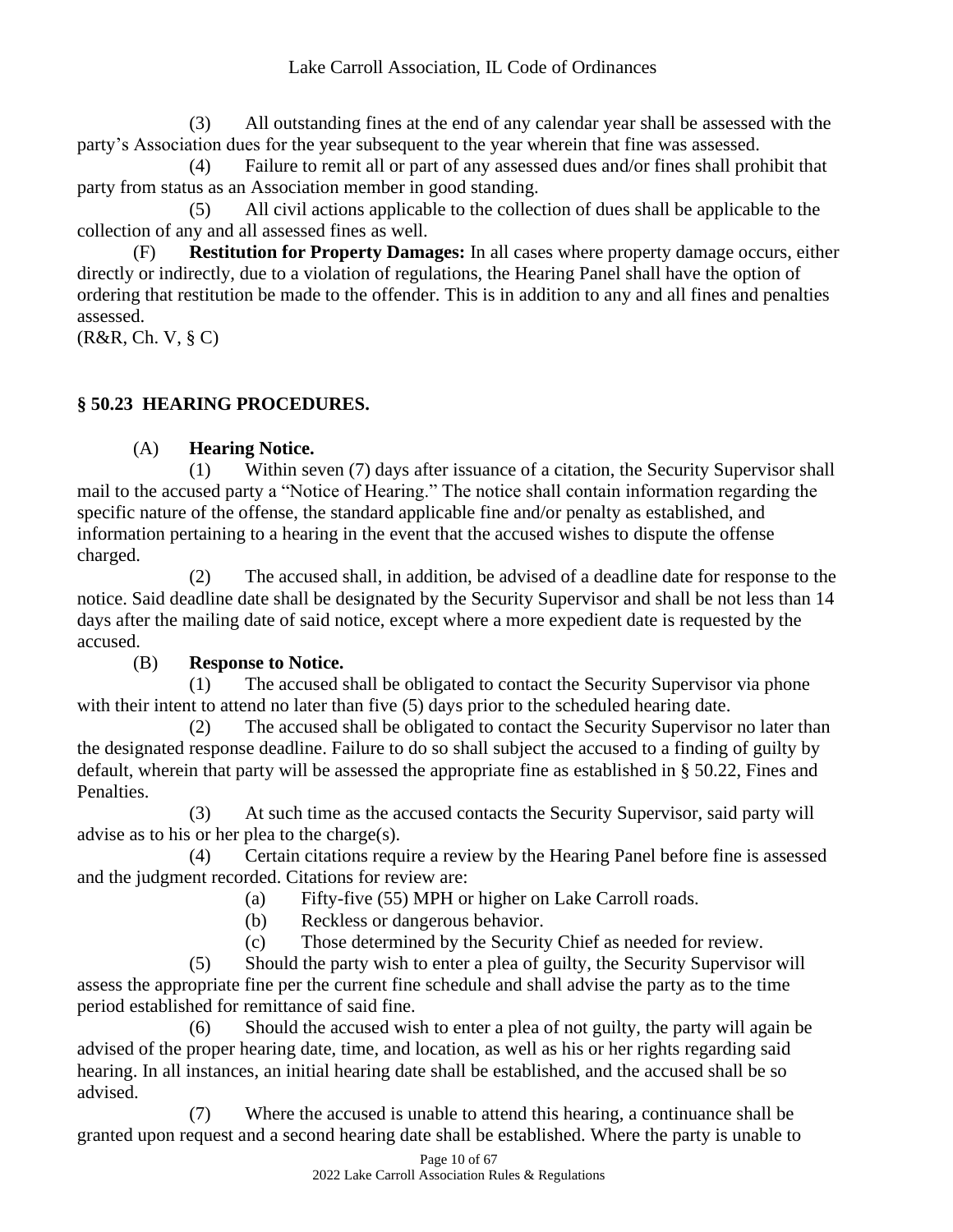attend the second hearing, another continuance shall be granted upon request. However, failure to attend the third scheduled hearing will result in the subject being found guilty by default.

(8) In all cases, a subject's testimony may be presented in written form sent via USPS no later than five (5) days prior to the scheduled hearing date.

(C) **Hearings.**

(1) The Safety and Security Committee, as prescribed in the Association's By-Laws, shall be responsible for designating a Hearing Panel to adjudicate infractions of Rules and Regulations of the Association.

(2) The Hearing Panel shall be comprised of three (3) members of the Safety Committee as determined by the Committee. To facilitate efficiency and expediency, one (1) member of the Hearing Panel shall be designated as the Chairperson and shall preside over all hearings that day.

(3) The Hearing Panel shall hold sessions in conjunction with the regular monthly meetings of the Safety Committee.

(4) At the Panel's discretion, it may hold special sessions in order to accommodate case hearings on an individual basis as necessary under those particular circumstances.

(5) Hearings may be attended by the accused, the Officer who issued the citation, the Security Supervisor acting on behalf of the Association, and any witnesses summoned by either party.

(6) The accused may be advised at the onset of the specific details of the charge and may further be read the appropriate regulation which the accused was alleged to have violated.

(7) The Hearing Panel shall then hear testimony from the accused, the Officer, and any witnesses who may be present. Each witness will also be subject to questioning by the opposing litigant, the Hearing Panel, or the Security Supervisor.

(8) At the conclusion of all testimony and questioning, the Hearing Panel shall have an opportunity to discuss the case in closed session and shall thereafter deliver a verdict.

(9) The Hearing Panel shall have the option of delivering one (1) of three (3) specific findings. These findings, and their appropriate definitions and repercussions, are as follows:

(a) **Guilty:** Shall mean that the offense was committed by the accused under inappropriate circumstances and shall subject the party to a fine and/or penalty as established in Fines and Penalties in § 50.22.

(b) **Guilty with Mitigating Circumstances:** Shall mean that the offense was committed by the accused. However, due to specific circumstances involved in the particular situation, the action in question may have been one, which any reasonable and prudent person may have taken under the same circumstances. The verdict shall allow the Panel the option of either assessing a lesser fine and/or penalty or placing the accused on a probationary status consistent with the offense, with no fine or penalty being assessed.

(c) **Not Guilty:** Shall mean that the offense was not proved to have been committed by the accused and shall result in the dismissal of the citation.

(D) **Rights of the Accused:** The party accused of any violation shall have the following rights in regard to the Hearings:

(1) The right to confront and question, in an open Hearing, the Officer who issued the citation.

(2) The right to call others to testify on their behalf.

(3) The right to a fair and impartial Hearing Panel. In this regard, the accused may request in writing that a particular panel member be replaced with an alternate due to specific and identifiable cause for belief of prejudice.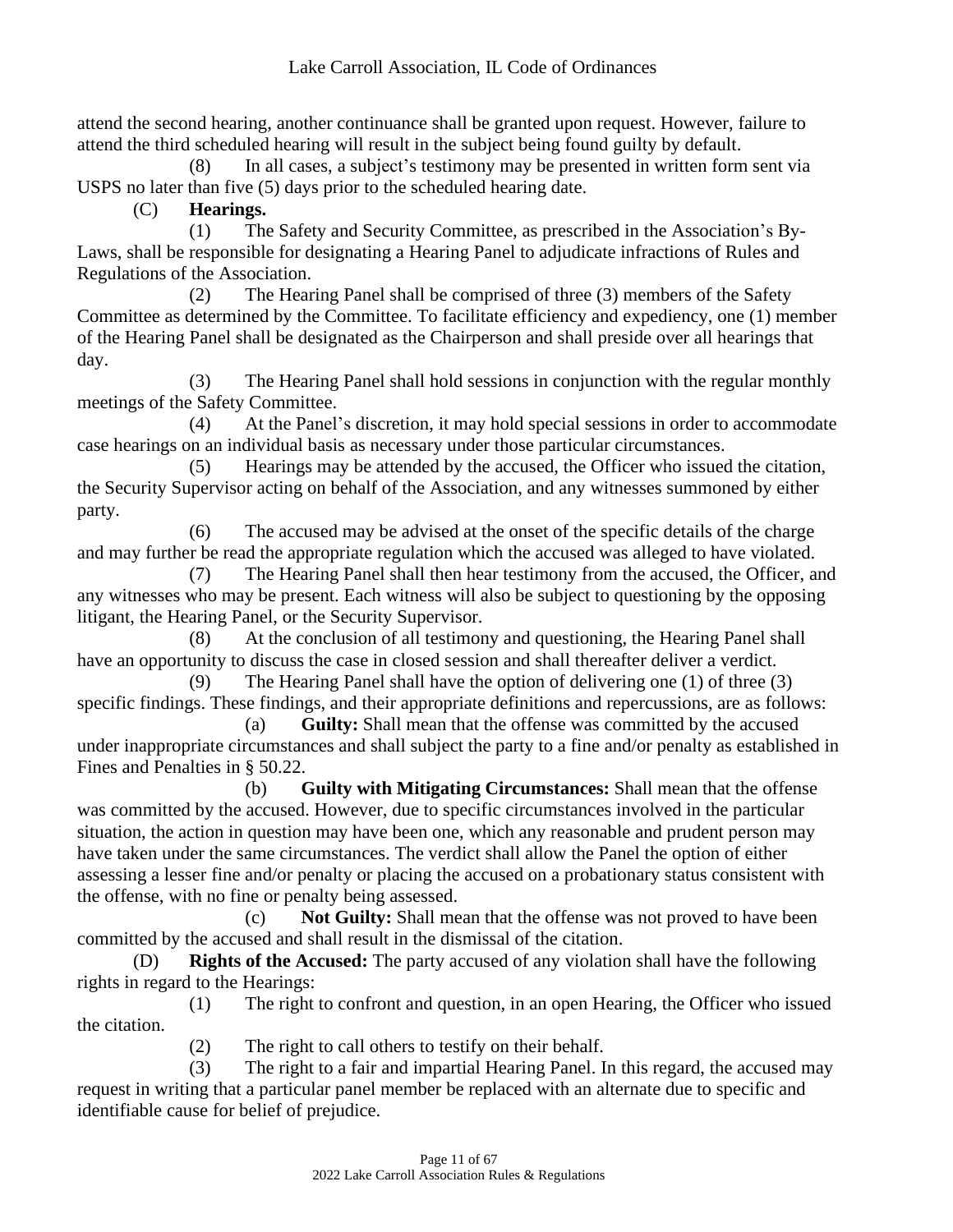fines.

(4) The right to a reasonable period of time within which to remit any assessed

# (E) **Authority.**

(1) As set forth in the Declaration of Restrictive Covenants, Sec. VI, Paragraph A: "The Association shall have such powers in the furtherance of its purposes as are set forth in its Articles and By-Laws."

(2) As set forth in the By-Laws of the Lake Carroll Association, § 33.03: "Each member shall agree to and be aware of the By-Laws and Rules and Regulations and shall be subject to them. All members are responsible for the actions of their guests."

(3) Acting as an agent of the Board of Directors, the Hearing Panel shall determine all case dispositions, fines, and penalties, according to the Board-approved schedule, except as prescribed in §  $50.22(B)(2)(b)$  of this Chapter.

(4) Authority to dismiss citations is vested in the Hearing Panel, the Security Supervisor, or the Board of Directors where the appeal process has been followed, as outlined in division (F) below.

(5) Where a litigant in any offense hearing desires an appeal to the Board of Directors, the procedure outlined in division (F) below shall be followed.

(F) **Appeals.**

(1) Where a litigant has appeared or presented written testimony and who is dissatisfied with the outcome of their hearing, that party shall have the option of submitting a written petition for an appeal to the Board of Directors within 30 days after the rendering of the decision by the Hearing Panel.

(2) Where an appeal is necessary, a time and date shall be established for such appeal hearing. At that time, both the defendant in that case and the representative of the Security Department shall have an opportunity to present each side of the incident.

(3) The Board of Directors shall then be afforded an opportunity for a closed session discussion in order to make a decision regarding the outcome of that case. The Board shall have the same options regarding disposition of findings as those previously established for the Hearing Panel.

(4) The decision of the Board of Directors shall be final. No other appeal process is available. (R&R, Ch. V, § D)

# **§ 50.24 VIOLATION SCHEDULE.**

| <b>LCA SECURITY FINES AND PENALTIES FEE SCHEDULE</b>  |                                                |                                                                                                            |                                             |  |
|-------------------------------------------------------|------------------------------------------------|------------------------------------------------------------------------------------------------------------|---------------------------------------------|--|
| § 50.22 FINES AND<br><b>PENALTIES</b>                 |                                                | <b>REPEAT OFFENSES WITHIN ONE (1) YEAR</b><br>OF FIRST OFFENSE WITHOUT<br><b>EXTENUATING CIRCUMSTANCES</b> |                                             |  |
| <b>VIOLATION</b><br><b>DESCRIPTION</b>                | <b>1ST OFFENSE</b>                             | 2ND<br><b>OFFENSE</b>                                                                                      | <b>3RD OFFENSE</b>                          |  |
| Standard Fine - All fines not<br>specified            | Min. \$25;<br>Max. \$500                       | Min. \$50;<br>Max. \$500                                                                                   | \$500 and to BOD for possible<br>suspension |  |
| Architectural and<br><b>Environmental Regulations</b> | All A&E fees<br>and fines found<br>in Building |                                                                                                            |                                             |  |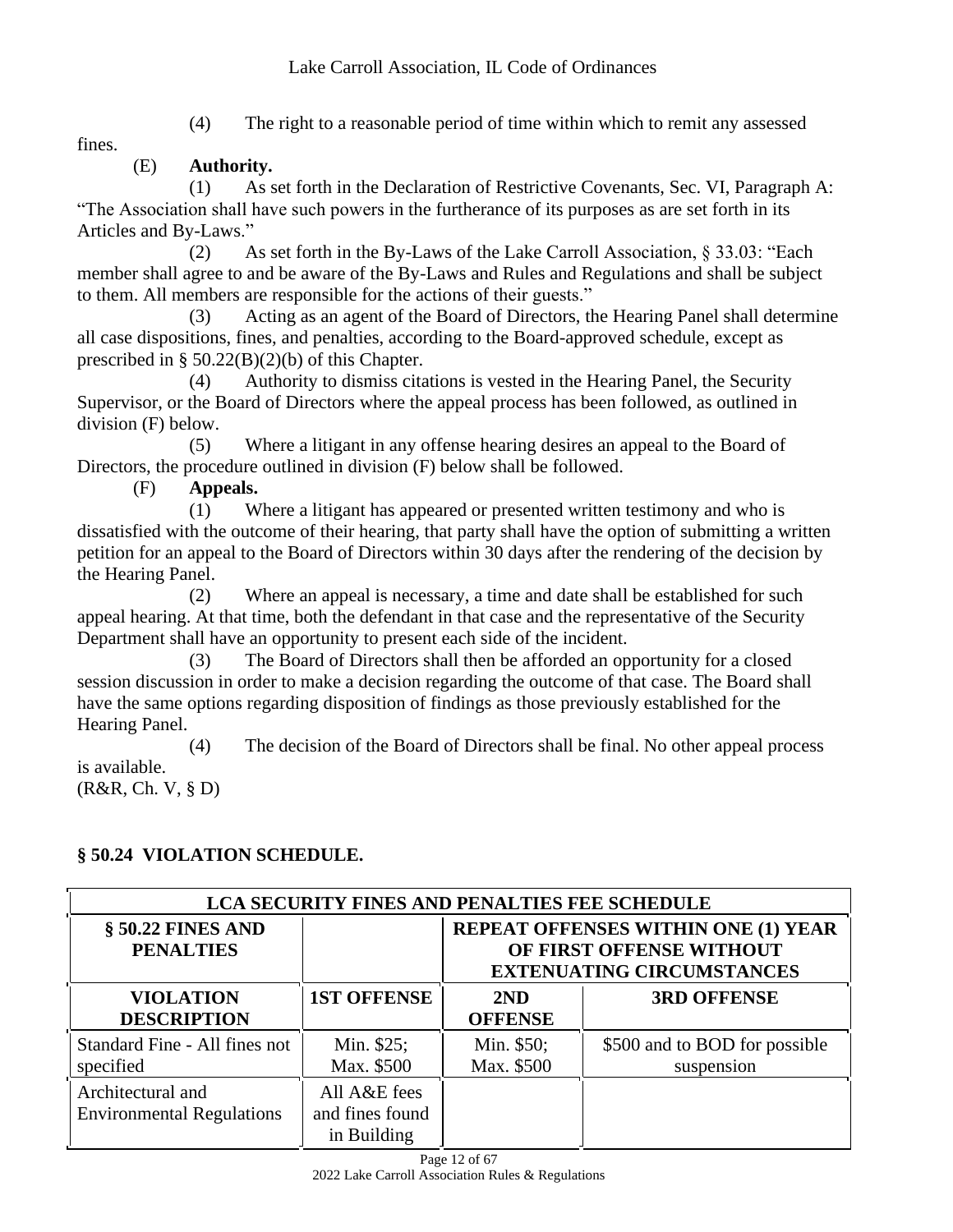| <b>LCA SECURITY FINES AND PENALTIES FEE SCHEDULE</b>                                           |                                                                                                            |                                             |                                             |  |
|------------------------------------------------------------------------------------------------|------------------------------------------------------------------------------------------------------------|---------------------------------------------|---------------------------------------------|--|
| § 50.22 FINES AND<br><b>PENALTIES</b>                                                          | <b>REPEAT OFFENSES WITHIN ONE (1) YEAR</b><br>OF FIRST OFFENSE WITHOUT<br><b>EXTENUATING CIRCUMSTANCES</b> |                                             |                                             |  |
| <b>VIOLATION</b><br><b>DESCRIPTION</b>                                                         | <b>1ST OFFENSE</b>                                                                                         | 2ND<br><b>OFFENSE</b>                       | <b>3RD OFFENSE</b>                          |  |
|                                                                                                | Rules and<br>Regulations.                                                                                  |                                             |                                             |  |
| Conduct - Willful or<br>reckless                                                               | Min. \$100                                                                                                 | Min. \$200                                  | \$500 and to BOD for possible<br>suspension |  |
| Decals not properly<br>displayed                                                               | Min. \$25; Max.<br>\$50                                                                                    | Min. \$50; Max<br>\$100                     | <b>NA</b>                                   |  |
| Decals not purchased                                                                           | Min. \$50; Max<br>\$100                                                                                    | Min. \$100;<br>Max. \$200                   | \$500 and to BOD for possible<br>suspension |  |
| Docks/Piers/Swim<br>Platforms not removed from<br>the lake by October 31st                     | Min. \$25; Max.<br>\$500                                                                                   | Min. \$25; Max.<br>\$500                    | \$500 and to BOD for possible<br>suspension |  |
| Failure to Obey LCA<br><b>Security Officer</b>                                                 | Min. \$100                                                                                                 | Min. \$200                                  | \$500 and to BOD for possible<br>suspension |  |
| <b>Fishing Creel Limit and</b><br><b>Size Restrictions</b>                                     | \$75 each fish                                                                                             | \$150 each fish                             | \$500 and to BOD for possible<br>suspension |  |
| Fishing without a Fishing<br>License                                                           | \$75 each fish                                                                                             | \$150 each fish                             | \$500 and to BOD for possible<br>suspension |  |
| Late Fee - Security Citation                                                                   |                                                                                                            | See Lake Carroll Collection Policy.         |                                             |  |
| Parking violations - Any<br>and All                                                            | Min. \$25; Max.<br>\$100                                                                                   | Min. \$50; Max.<br>\$500                    | \$500 and to BOD for possible<br>suspension |  |
| <b>Property Damage</b>                                                                         | Restitution $+$<br>Min. \$25; Max.<br>\$500                                                                | Restitution $+$<br>Min. \$50; Max.<br>\$500 | \$500 and to BOD for possible<br>suspension |  |
| <b>Recreational Conveyances</b><br>(ATV's, Golf Carts,<br>Snowmobiles, Watercraft,<br>Equines) | Min. \$25; Max.<br>\$500                                                                                   | Min. \$50; Max.<br>\$1000                   | \$500 and to BOD for possible<br>suspension |  |
| Speeding                                                                                       | $$50 + $2/MPH$<br>over 45mph                                                                               | $$50 + $2/MPH$<br>over 45mph                | \$500 and to BOD for possible<br>suspension |  |
| Speeding on Lake                                                                               | $$50 + $2/MPH$<br>over 55MPH                                                                               | $$50 + $2/MPH$<br>over 55MPH                | \$500 and to BOD for Possible<br>Suspension |  |
| Trails Closed use by Rec<br>Conveyances                                                        | \$100                                                                                                      | \$300                                       | \$500 and to BOD for possible<br>suspension |  |
| <b>Unauthorized Dumping</b>                                                                    | Min. \$25; Max.<br>\$500                                                                                   | Min. \$50; Max.<br>\$500                    | \$500 and to BOD for possible<br>suspension |  |

(R&R, tables) (Addendum #2009-01)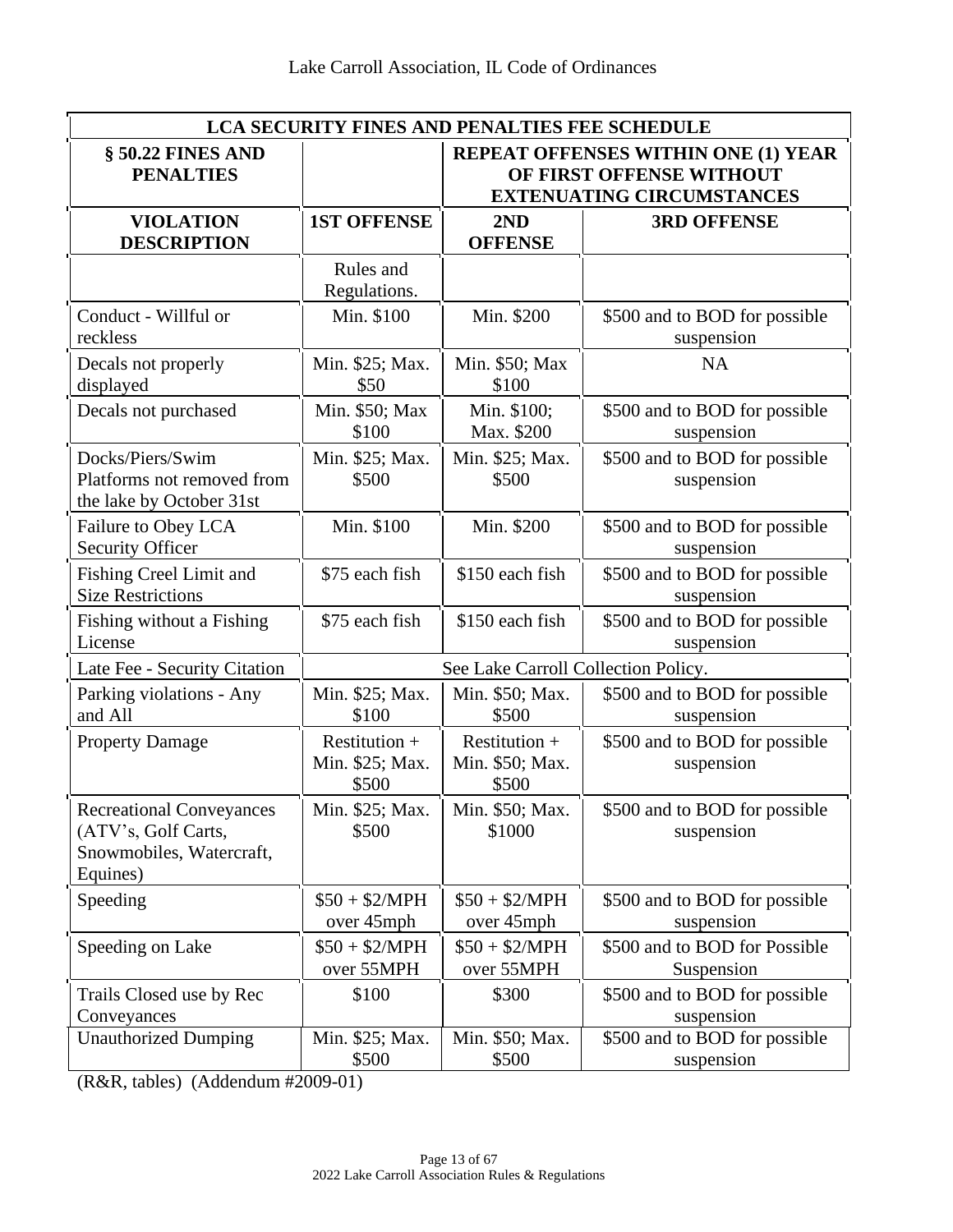# **CHAPTER 51: RENTAL REGULATIONS**

#### Section

- 51.01 Definitions
- 51.02 Privileges
- 51.03 Registration
- 51.04 Fees and charges
- 51.05 Rights and obligations
- 51.06 Member additional requirements

#### **§ 51.01 DEFINITIONS.**

*GUEST.* Member invitees. Guests are subject to the obligations stipulated in By-Laws § 33.03.

*LESSEE.* A person who rents a Lake Carroll dwelling from a Lessor. A *LESSEE* may be a Member, a Tenant, Regular Occupant, or a Periodic Occupant.

*LESSOR.* A-member who leases his or her Lake Carroll dwelling to others.

*PERIODIC OCCUPANT*. A person who is a member who occupies a dwelling rented from a Lessor for a period of time less than six (6) months. Non-members are prohibited from renting for less than six (6) months.

*REGULAR OCCUPANT*. A person who is not a member who occupies a dwelling on a lot as their principal residence.

*TENANT.* A person who is not a member who occupies a dwelling on a lot rented from a member for a period of time not less than six (6) months.

(R&R, Ch. X, § A) (Change BOD Approved 10-18-2013; Membership approved 12-1-2013; Effective 1-1-2014)

#### **§ 51.02 PRIVILEGES.**

(A) Members shall be entitled to lease their Lake Carroll dwelling to others subject to the provisions of State and County regulations, the Declarations, By-Laws, and such other rules and regulations as may be established by the Board.

(B) Leasing of a lot which does not have a dwelling shall not be permitted.

(C) Sub-leasing shall not be permitted.

(D) Leasing to non-members for a period of time less than six (6) months shall not be permitted.

(R&R, Ch. X, § B) (Change BOD Approved 10-18-2013; Membership approved 12-1-2013; Effective 1-1-2014)

#### **§ 51.03 REGISTRATION.**

It shall be the duty and obligation of any member who contracts for or permits, either directly or indirectly the use or occupancy of a Dwelling by a Lessee to register with the Association as follows: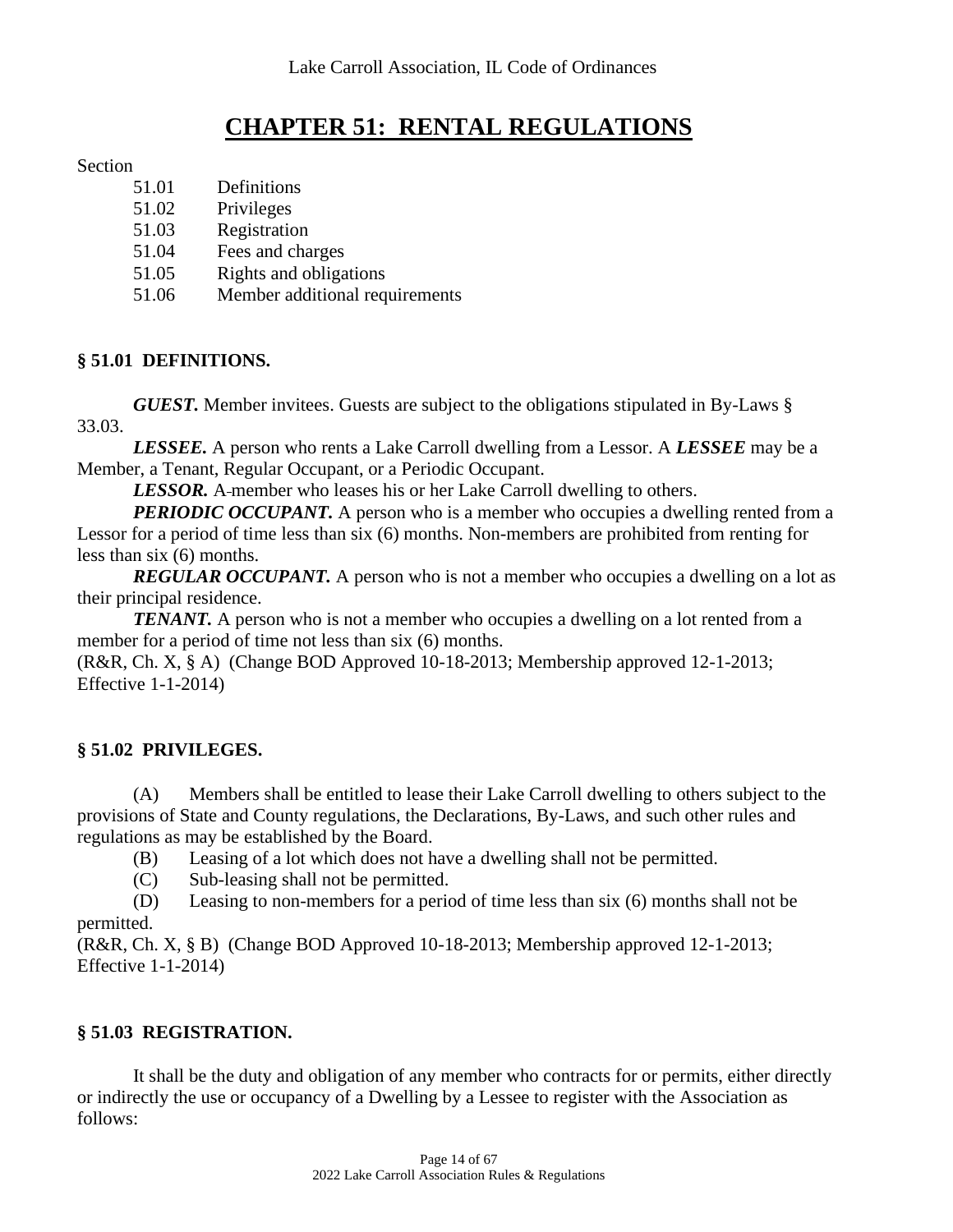(A) Provide acceptable written documentation, as may be appropriate, that a special use permit has been issued by the appropriate governmental authorities.

(B) No less than two (2) weeks prior to the use and/or occupancy of a Lessor's Dwelling by a Lessee, the Lessor shall register as a Lessor with the Association using forms provided by the Association.

(C) (1) A Lessor shall deliver to the Association a copy of the signed lease or if the lease is oral, a memorandum of the lease and the terms of the lease, no less than ten (10) days prior to occupancy or ten (10) days after the lease is signed, whichever occurs first. This includes leases between a Lessor and a Member Lessee.

(2) Additionally, within this time period, the Lessor shall execute a power of attorney authorizing the Board of Directors to act on their behalf in evicting the Tenant for failure to adhere to the terms of the Declarations, By-Laws or Rules and Regulations of the Association.

(D) A Lessee who wishes to use the amenities as an Associate Member shall register their vehicles and pay fees as hereinafter provided as specified in § 53.01(C) of the Rules and Regulations. (R&R, Ch. X, § C) (Change BOD Approved 10-18-2013; Membership approved 12-1-2013; Effective 1-1-2014)

# **§ 51.04 FEES AND CHARGES.**

(A) A Lessee who is not a member and wishes to use the amenities as an Associate Member shall pay a Membership fee equal to the annual dues, prorated to the length of the lease.

(B) Lessors shall be held responsible for any unpaid fines or damage to Association property by their Lessees.

(R&R, Ch. X, § D) (Change BOD Approved 10-18-2013; Membership approved 12-1-2013; Effective 1-1-2014)

# **§ 51.05 RIGHTS AND OBLIGATIONS.**

(A) Lessors are fully responsible for the actions of their non-member Lessees.

(B) A lessee who is considered a Tenant or Regular Occupant has the right to pay a membership fee, in which case that Lessee shall be considered an Associate Member in good standing.

(C) The Lessee has the obligation to abide and comply with the terms of all Governing Documents, By-Laws and Rules and Regulations of the Association and shall be deemed to be incorporated.

(D) It is the obligation of the Lessor to provide a copy of the By-Laws and Rules and Regulations of the Association to their non-member Lessees.

(E) It is the obligation of the Lessee to be aware of the By-Laws and Rules and Regulations of the Association.

(F) It is the obligation of the Lessor to be a member in good standing, pay and keep current any and all Association fees, assessments, charges, costs and expenses which may be imposed upon the Lessor by the Association.

(G) It is the obligation of the Lessor to show satisfactory evidence of garbage collection at the dwelling being leased that is acceptable to the Association.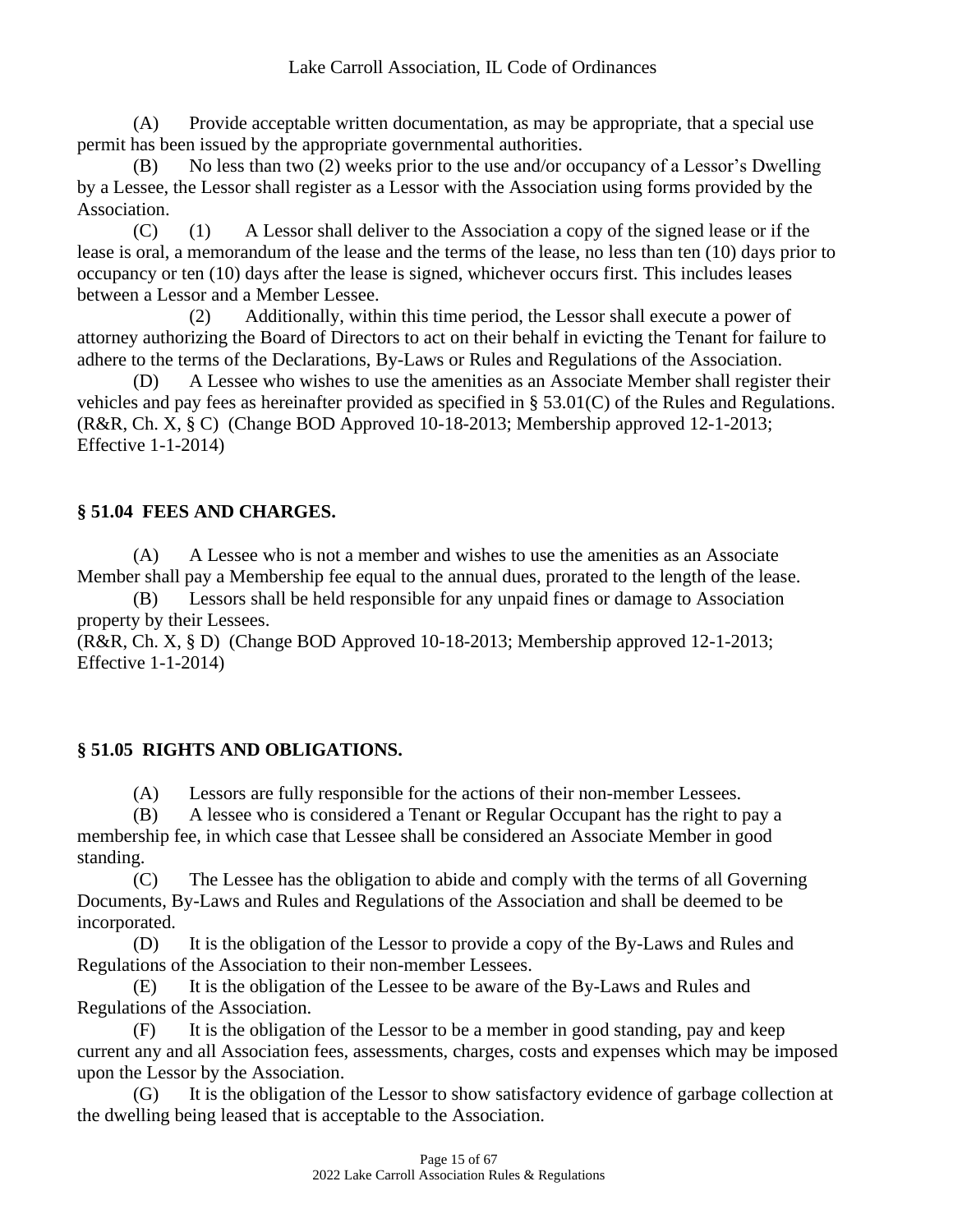(R&R, Ch. X, § E) (Change BOD Approved 10-18-2013; Membership approved 12-1-2013; Effective 1-1-2014)

## **§ 51.06 MEMBER ADDITIONAL REQUIREMENTS.**

(A) The Lease must be made expressly subject to the terms of the Declarations, By-Laws, and Rules and Regulations of Lake Carroll.

(B) In the event of any default by any Lessor, his or her Tenant, or guest in the performance of obligations under the Declarations, By-Laws, or the Rules and Regulations of the Board of Directors, the Board or its agents, shall have such rights and remedies as provided in the Declarations and By-Laws, including the right, but not the obligation, to file in the name of the Lessor to an action for possession against his or her tenant for the benefit of all other Lessors in the manner prescribed by Article IX of the Illinois Code of Civil Procedure. Any attorney's fees incurred by the Association arising out of a default by any Lessor, his or her tenant, or guest in the performance of any of the provisions of the Declaration and By-Laws, Rules and Regulations or any applicable statute or ordinance of Carroll County shall be added to, and deemed a part of the assessments and charges under the Declarations.

(R&R, Ch. X, § F) (Change BOD Approved 10-18-2013; Membership approved 12-1-2013; Effective  $1-1-2014$ )

# **CHAPTER 52: ENVIRONMENT AND RECREATION**

#### **Section**

#### *Architectural and Environmental Regulations*

- 52.01 General comments
- 52.02 Lot maintenance and appearance
- 52.03 Fees and fines

#### *Wildlife Management Regulations*

- 52.15 General definitions
- 52.16 Requirements
- 52.17 Registration
- 52.18 Sign-in/sign-out
- 52.19 Hunting season and daily allowable times
- 52.20 Hunting stands
- 52.21 Regulations
- 52.22 Turkey hunting
- 52.23 Hunting privileges revoked
- 52.24 Fine schedule

# **ARCHITECTURAL AND ENVIRONMENTAL REGULATIONS**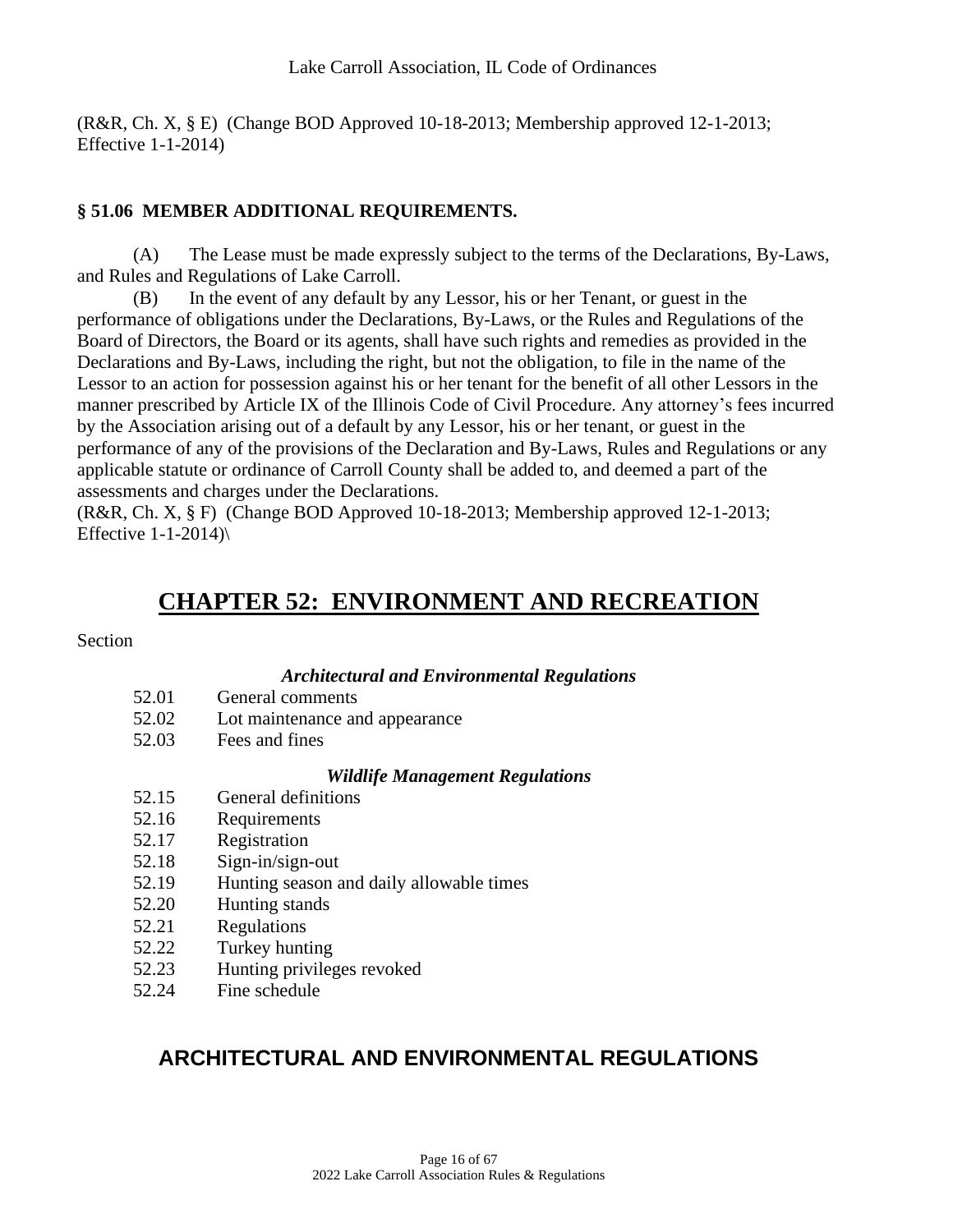## **§ 52.01 GENERAL COMMENTS.**

(A) The Lake Carroll governing documents (Declaratory Statements of Covenants and Restrictions) provide that the Architectural & Environmental Committee (A&E Committee) is responsible for the approval of all construction and property improvements, ensuring that the properties at Lake Carroll continue to be properly maintained, and similar activities necessary for the appearance and health of the Lake Carroll Community.

(B) (1) Anyone planning to build a house, addition, garage, deck, pier, dock, accessory building, satellite, swimming pool, sign, rip rap, seawall or any other type of construction or improvement must submit a plan to the Architectural and Environmental (A&E) Committee for formal approval prior to start of construction.

(2) Full regulations and rules governing obtaining permits for new construction, remodeling, lakeshore maintenance and other improvements to the properties at Lake Carroll may be found in the **Lake Carroll Association Building Regulations**. A copy of these regulations may be obtained by contacting the Building Inspector, the Association Office, or go to www.golakecarroll.com. These regulations also contain contractor lists including septic, well, landscape and house contractors, house size requirements, lot set-back requirements, A&E construction inspection requirements, etc.

 $(R&R, Ch. VIII, § A)$ 

# **§ 52.02 LOT MAINTENANCE AND APPEARANCE.**

The Lake Carroll Covenants and Restrictions provide that all lots and parcels, whether occupied or unoccupied, and any improvements placed thereon, shall at all times be maintained in a manner as to prevent their becoming unsightly, unsanitary or a hazard to health. (Covenants III d.)

These requirements are for the benefit of other Members and the overall welfare of the Lake Carroll Community.

(A) Definitions.

*COMMERCIAL VEHICLE.* A truck or trailer with exposed materials, tools, equipment in the cargo area.

*COMMITTEE.* The Restrictions and Covenants refer to "The Committee". At the time of writing of the original Covenants the word *COMMITTEE* was defined as the Environmental Control Committee. That body is today represented by the Architectural and Environmental (A&E) committee and all usage of the word *COMMITTEE* refers to the latter description.

*CONVEYANCE(S).* Any self-propelled vehicle used for transportation including, but not limited to cars, trucks, vans, motorcycles, watercraft, all terrain vehicles, snowmobiles, golf carts, etc.

*CORD WOOD FORMAT.* Firewood, whole or split pieces, stacked with the pieces parallel or with progressive rows crossed, in one (1) or more closely spaced ranks. A cord of wood is the volume occupied by a stack equivalent to eight (8) feet long by four (4) feet wide, by four (4) feet high.

*FARM EQUIPMENT*. Powered tractors and specialized machines used to till, plant, cultivate, spray and harvest farm crops or raise livestock.

*GROSS VEHICLE WEIGHT RATING (GVWR).* The stated total weight capacity, vehicle plus payload, of a motor vehicle as declared by the manufacturer and displayed on a rating plate attached to the vehicle.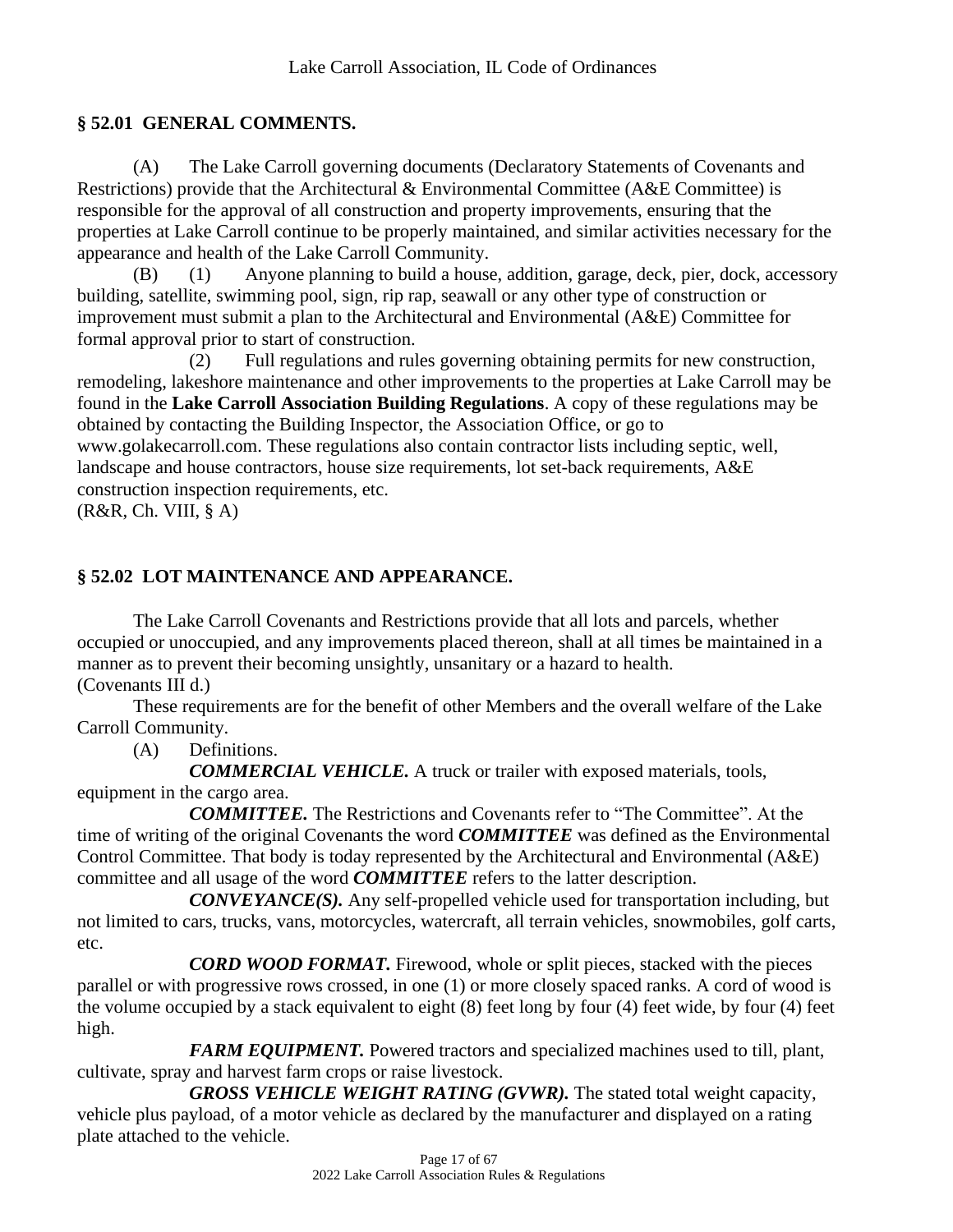*IMPROVED LOT.* A lot within the Lake Carroll Development that contains a house with an issued occupancy permit.

*INDUSTRIAL EQUIPMENT*. Powered tractors and other machines used to excavate soil, erect structures, trim or harvest trees, large scale mowing, towing and recovery, etc. This category includes, but is not limited to: wheel or crawler tractors, wheel or crawler loaders, backhoes, aerial booms, tow trucks. It does not include household lawn mowers of less than 60 inch cutting width or walk behind snow blowers.

*INOPERATIVE.* A conveyance that cannot be operated under its own propulsion, or a towable that cannot be safely towed on a roadway by another vehicle.

# *JUNKED VEHICLE.* See *INOPERATIVE*.

*OVERSIZE VEHICLE.* A truck or trailer that cannot be parked within a residential garage with a door opening height of seven (7) feet. This definition does not apply to Recreational Vehicles for the purposes of Lake Carroll regulations.

*PARKING*. Overnight (dusk to dawn) stationary placement of a conveyance.

*STORAGE.* Parking or placement of an object or conveyance for a period of more than seven (7) days.

*TOWABLE(S).* Anything which is pulled by a conveyance.

*UNIMPROVED LOT.* Open land with no completed house present.

(B) Mandatory Mowing.

(1) Improved Lots: Must be kept in a safe, sanitary, and neat manner with grass cut not higher than six (6) inches year-round.

(3) Unimproved Lots: Two (2) mandatory mowing periods for unimproved lots each year - one (1) spring, one (1) summer. Check the Lake Carroll News for mowing dates.

(C) All paved or unpaved driveways, sidewalks, and parking areas on improved lots are to be maintained in safe, sanitary and a neat manner.

(D) **Snow Removal:** Snow removal from private lots and drives is the responsibility of the Member.

(1) Snow is not to be pushed onto, or left in, the public roadway.

(2) Where possible, Members should pile snow to the left of their driveway, on the road shoulder, when facing their property from the street, in this way the plows will push the majority of the snow away from the cleared area.

(3) Motorists that are stuck will not be pulled out by maintenance equipment, except where they are in the roadway and blocking snow removal efforts; in such cases, the Association assumes no responsibility for any damage to the private vehicle.

(4) Vehicles in a ditch or on private property will be referred to a local towing service or to the Security Department.

(5) Private vehicles are not to be parked on public road rights-of-way at any time during winter storm or snow clean-up conditions.

(6) Vehicles parked on the right-of-way or in unauthorized areas during snow removal operations which hinder snow removal will be subject to a citation as outlined in these Rules and Regulations as well as being subject to having the vehicle towed at member's expense.

(E) Exterior surfaces of houses and auxiliary buildings subject to deterioration are required to be refurbished periodically to ensure protection of the surfaces and maintaining the desirable good looks of the area.

(F) (1) Effective July 1, 2007 fencing and/or trunk wrap may be erected to protect trees, shrubs and other vegetation. Fencing and wrap material color must be galvanized steel, black or green. Residents are to remove the protective fencing in the summer season (May 1 to October 1). Orange shall not be the color of any fence that is used for any purpose.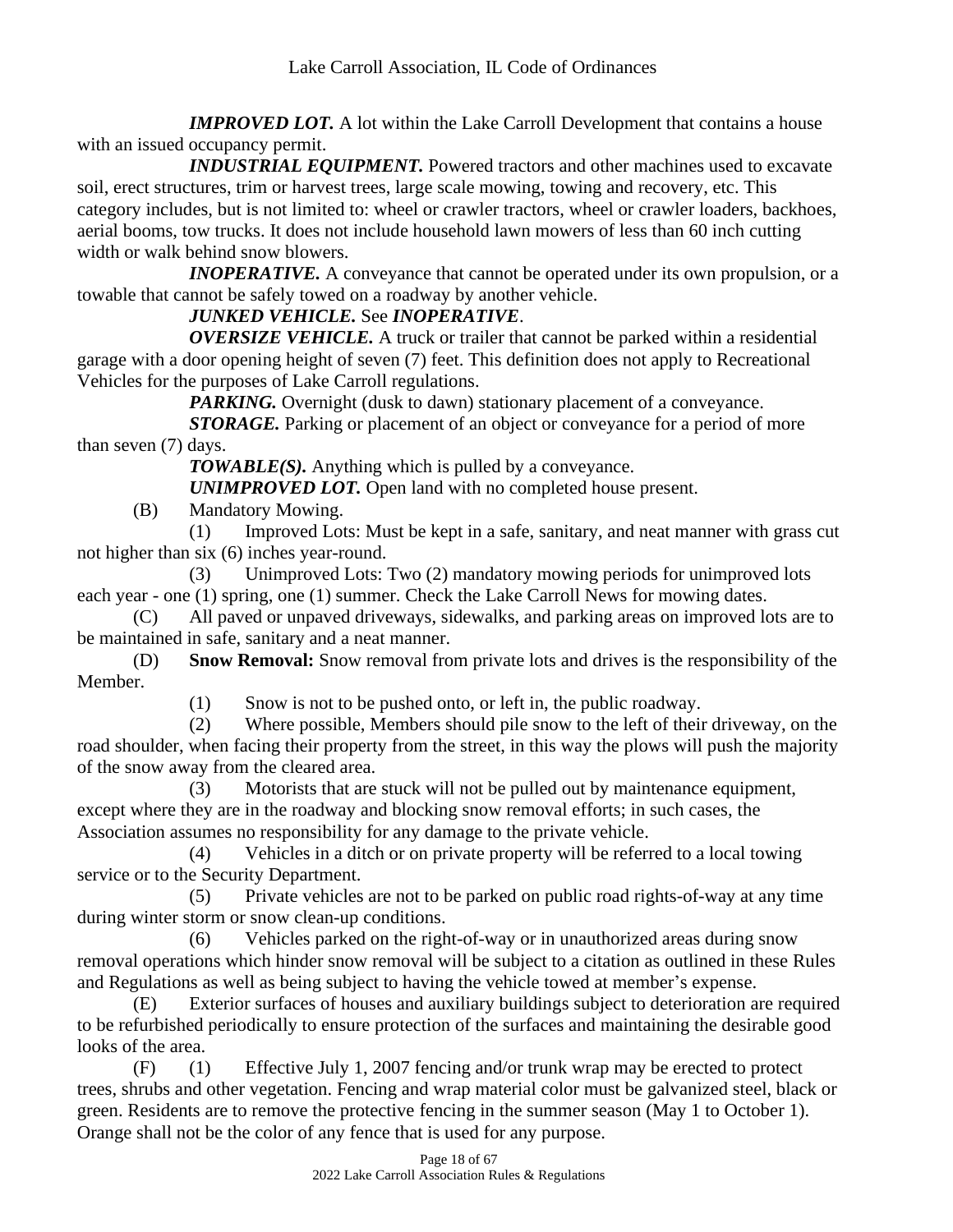(2) If after new plantings a Member desires fencing to remain outside of the restricted dates, they must obtain a permit from the A&E Committee. If approved and the fencing is not removed during the growing season, the vegetation contained within the fence cage must be cut to the same height as the surrounding lot area.

(G) No person shall cut or take any wood or trees within Lake Carroll except where the person has received a permit for said cutting from the Building Inspector.

(1) Persons requesting permits will be assigned specific areas within which they may cut as determined by wood availability and accessibility to the area.

(2) Permit holders may only cut in the area designated in the permit, and said permit must be in the possession of the person engaged in cutting or transporting any wood from the designated area.

(3) Only those standing trees, which are marked in an appropriate manner, may be taken as well as any fallen dead trees.

(4) Only the authorized access route may be used to drive to or from the cutting area.

(5) When cutting along any designated trail, the permit holder's ATV must remain on that trail at all times.

(6) All debris must be removed from the cut area when the cutting is completed.

(7) No burning in the cutting area shall be authorized.

(8) All cutting shall be done at the permit holder's own risk.

(H) Firewood may be stored on a lot but must be stacked in cord wood format. Total volume shall be limited to four (4) cords. Location of the stack must not interfere with over land water drainage patterns.

(I) No member shall burn trash, garbage or other like household refuse without a permit from the A&E Committee, nor shall any member accumulate on his or her lot [more] litter, refuse or garbage, except in receptacles provided for such purposes.

(Covenants Section III, Item K.)

(J) No person shall burn fallen trees, shrubs or any grasses within Lake Carroll unless such person has notified the Security Department. Persons engaged in burning of materials shall at all times be present and in control of any such burning activity.

(K) Conveyances, towables and/or items stored on an improved lot, or in a wooded area that is part of that lot, must not have vegetation growing around or under it exceeding six (6) inches in height.

(L) Protective covers on boats, ATV's, snowmobiles, etc., stored on improved lots or Lake Carroll storage sites, must be securely fastened and intact without openings or tears in the fabric.

(M) There will be no parking or storage on improved lots of vehicles with a gross vehicle weight rating (GVWR) of more than 14,000 pounds or of any commercial or oversize vehicles, farm or industrial equipment. Vehicles or machines involved in ongoing improvements to the house or property are exempted from this requirement for the term of the improvement activity.

(N) Outdoor storage of conveyance parts or inoperative conveyances is prohibited.

- (O) (1) No lumber, brick or other construction materials may be stored on a lot.
	- (2) Exceptions:
		- (a) Supplies for A&E permitted active projects.
		- (b) Commercial lots with landscape materials for retail sale.

(P) Storing/parking on unimproved lots is prohibited.

(1) No conveyances or towables.

(2) No picnic tables, docks, piers and/or any personal belongings may be stored overnight on any unimproved lot without approval from the A&E Committee.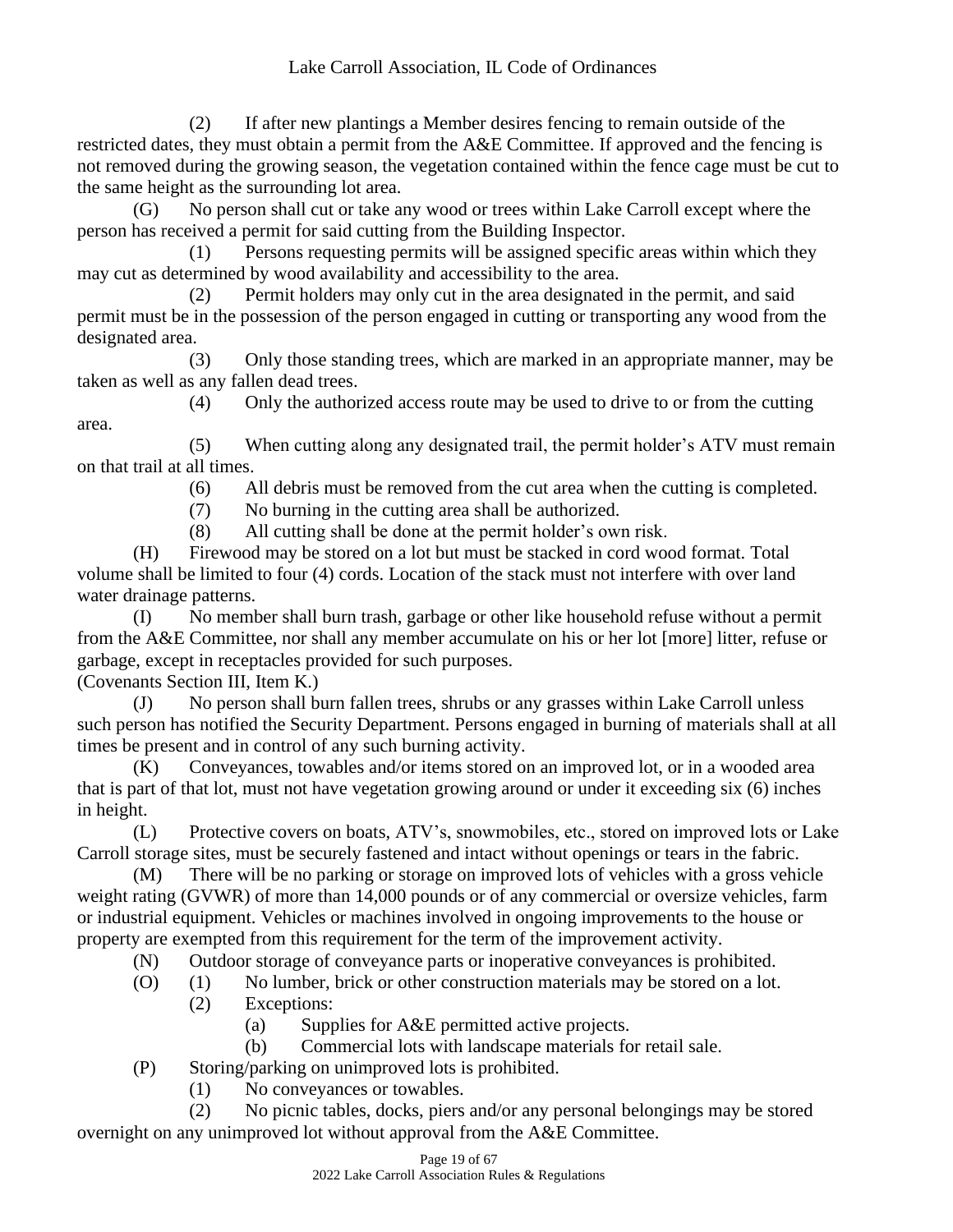(Q) LP Fuel tanks on any lot shall be either buried below the surface of the ground or screened to the satisfaction of the committee.

(R) Every receptacle for ashes, rubbish or garbage shall be installed underground or be so placed and kept as not to be visible from any street, lake or common area within the development except at the times when refuse collections are made.

(Covenants III L)

 $(R&R, Ch. VIII, § B)$ 

#### **§ 52.03 FEES AND FINES.**

All fees and fines related to building activities are specified in the Building Regulations, a copy of which is obtainable from the Building Inspector, LCA Admin. Office, or online.  $(R&R, Ch. VIII, § C)$ 

# **WILDLIFE MANAGEMENT REGULATIONS**

#### **§ 52.15 GENERAL DEFINITIONS.**

**LEGAL BUCK.** A buck with at least four (4) points on both sides. *MEMBER/MEMBER IN GOOD STANDING.* Refer to § 50.01. (See Lake Carroll

Association By-Laws § 30.04, Definitions, "Members".)

*MEMBER CHILD HUNTER.* A Member's child under the age of 25, who holds an LCA membership card. (Unlimited.)

*SPONSORED CHILD HUNTER.* An LCA Member's child who is a non-LCA Member (any age). (Limit two (2).)

*SPONSORED HUNTER.* A non-LCA Member. (Limit one (1).) (Members not in good standing cannot be a Sponsored Hunter.)

(R&R, Ch. IX, § A) (Change BOD Approved 11-16-2012; Effective 1-1-2013)

#### **§ 52.16 REQUIREMENTS.**

To be eligible for the Wildlife Management Program, all application requirements must be met. Safety and marksmanship are paramount for the success of the program.

(A) All first-time hunter registrants will take a mandatory Lake Carroll Hunting Safety Class.

(BOD Approved & Effective 4-3-2021)

(B) All hunters will be required to attend the mandatory annual orientation meeting where the program will be presented and rules explained.

(C) Each hunter must present photo identification at the orientation meeting.

(D) Each hunter will sign a waiver and a statement attesting that he or she understands the rules and procedures of the program.

(E) Each hunter must demonstrate his or her proficiency with their equipment annually.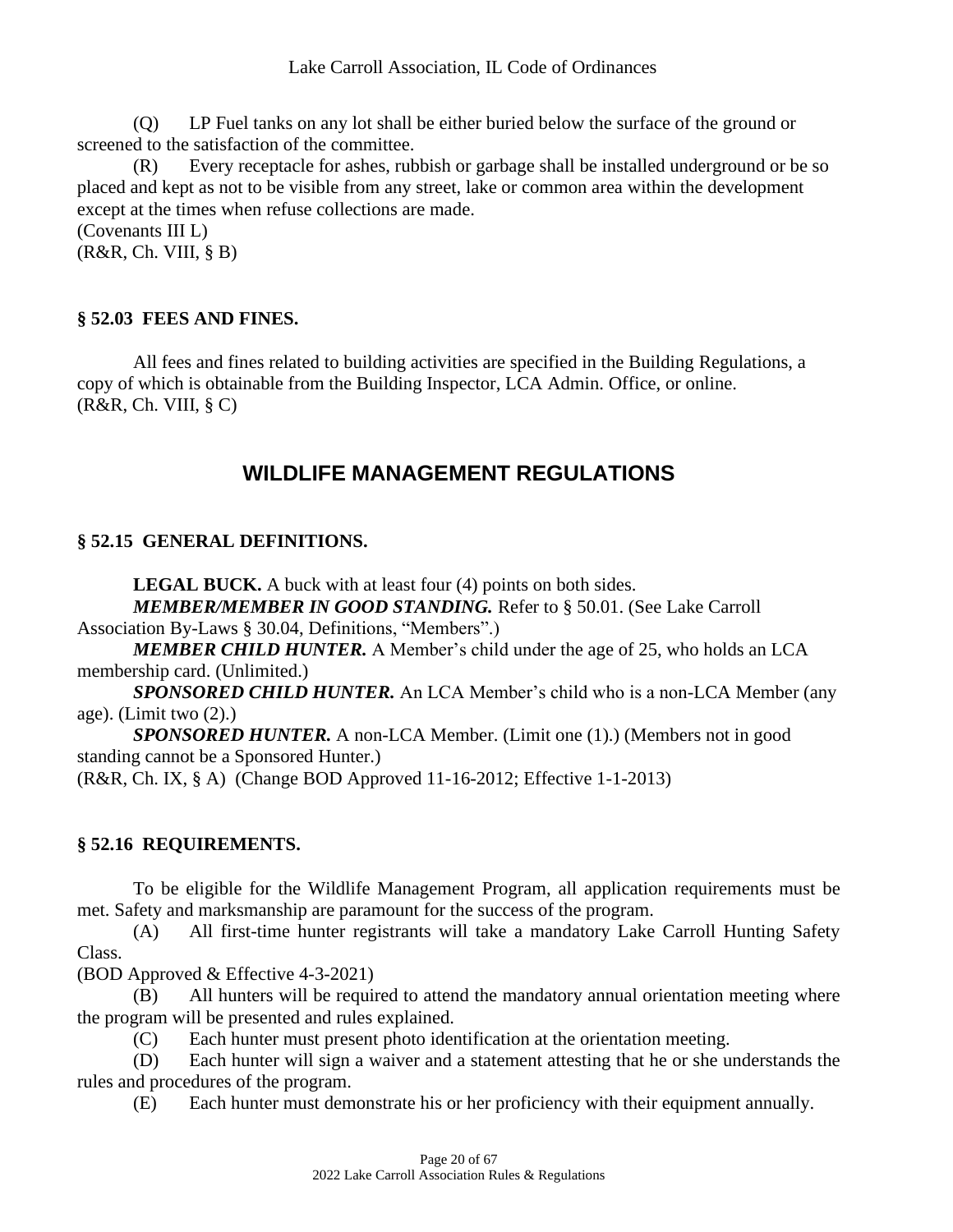(1) Proficiency qualification will take place at one (1) of the orientation meetings; or if needed, an alternate date will be set.

(2) Must be able to shoot at least two (2) out of three (3) arrows into a six (6) inch paper plate at 20 yards.

(Change BOD Approved 10-24-2014; Effective 1-1-2015)

(3) Three (3) qualification attempts will be allowed for any hunter each year.

(4) Proof of qualifications will be forwarded to the office staff to hold until the hunter registers.

(R&R, Ch. IX, § B)

(Change BOD Approved & Effective 06-25-2020)

(Change BOD Approved 11-16-2012; Effective 1-1-2013)

# **§ 52.17 REGISTRATION.**

(A) Member must be in good standing.

(B) (1) Once the permit has been granted to the LCA member, a Sponsored Hunter (non-member or child) may apply (refer to definitions in § 52.15):

(a) One (1) Sponsored Hunter OR up to two (2) Sponsored Child Hunters.

(b) Unlimited - Member Child Hunter.

(2) NOTE: Members may not receive compensation from a Sponsored Hunter (non-member or child) for the privilege to hunt in Lake Carroll.

(C) A non-hunter Member may sponsor hunter(s), their children only, under the guides of this program.

(1) The non-hunter sponsoring Member pays no fee.

(2) The non-hunter sponsoring Member must attend one (1) of the mandatory annual orientation meeting where the program will be presented, and rules explained

- (D) All Hunters must submit:
	- (1) Bow Hunter Application Form.
	- (2) Yearly Registration Refer to the current Fee Schedule.
		- (a) Members and Sponsored Child Hunter.
		- (b) Sponsored Hunter.
		- (c) Member Child Hunter under the age of 16.
		- (d) Make checks payable to Lake Carroll Association.

(3) Photo ID Card: Driver's License and Members must also present their LCA

photo ID.

(4) Show proof of \$500,000 liability insurance (ALL HUNTERS - MEMBERS, SPONSORED CHILD HUNTERS AND SPONSORED HUNTERS).

(5) Verify proficiency qualification form that is on file with the office.

(E) The Lake Carroll Office Staff will process all applications. If LCA Staff are unable to process an application, the application will be rejected and will be so noted. The hunter is then responsible to take his or her application before the Wildlife Committee at their next scheduled meeting. Applications will not be reviewed by any Wildlife Committee Member or any other LCA personnel outside of the scheduled meeting. The Wildlife Committee will make the final decision to approve or deny the application.

(F) Upon completion of application processing each hunter will be issued an LCA hunting vehicle dash and wallet cards.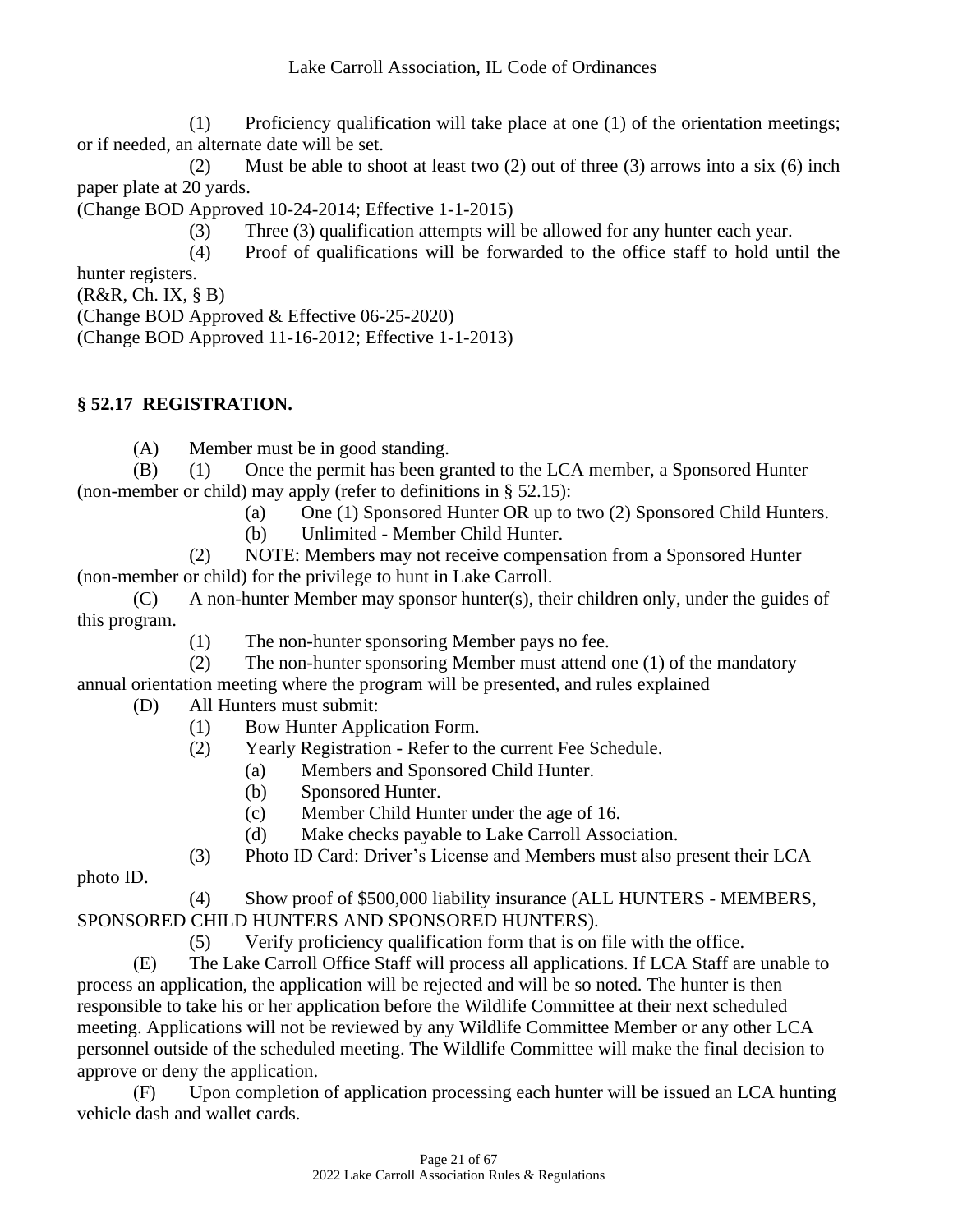(1) The LCA member is assigned a processing number that will appear on their LCA hunting permit cards.

(2) The Sponsored Hunter or Sponsored Child Hunter would then be assigned a corresponding number that will associate them with their sponsoring Member and will appear on their hunting permit cards.

(3) The LCA Hunting Vehicle Permit Card allows travel for hunting purposes only.

(4) The LCA Hunting Wallet Permit Card should be kept with the hunter at all times while hunting in Lake Carroll.

(5) These cards do not permit the Sponsored Hunter or Sponsored Child Hunter to travel to other areas or to drive around the Lake Carroll property; nor do they provide amenity access. Any misuse of these cards could result in hunting privileges being revoked.

(G) Sponsored Hunters or Sponsored Child Hunters must have a Visitor Pass obtained from their sponsoring Member visible in their windshield.

(H) Replacement fee will be charged for lost LCA Hunting permit cards. Refer to the current Fee Schedule.

(R&R, Ch. IX, § C) (Change BOD Approved 11-16-2012; Effective 1-1-2013)

# **§ 52.18 SIGN-IN/SIGN-OUT.**

A "Sign-In Sheet" will be placed at Trailside (located at the corner of Zier Rd. and Lake Carroll Blvd.). Information requested on the sign-in/out sheets is mandatory. The information you provide will help the program so that we can better understand and manage our deer herd. Your information must be accurate.

(A) All hunters must sign-in in person before hunting.

(B) (1) Member needs to be on property while their Sponsored Hunter is hunting and is responsible for the Sponsored Hunter's actions.

(2) NOTE: Member is not required to be hunting while a Sponsored Child Hunter or Sponsored Hunter is hunting

(C) After each hunt, the hunter must sign-out in person.

(D) If going out after hunting hours to put up your stand, the bow hunter must sign-in. A vehicle card must be displayed in the vehicle's window, but no hunting equipment can be carried.

(E) The personal card, given along with the vehicle card, MUST be carried on the hunter while in the field.

(F) After Hours: Tracking deer after hours make sure you contact Security at 815.493.2599.

(G) Hunters, in addition to Lake Carroll Security, will police themselves. (R&R, Ch. IX, § D) (Change BOD Approved 11-16-2012; Effective 1-1-2013)

# **§ 52.19 HUNTING SEASON AND DAILY ALLOWABLE TIMES.**

(A) Follow IDNR guidelines for deer hunting times and dates. <https://www2.illinois.gov/dnr/hunting/Documents/HuntTrapDigest.pdf>

(B) If you have a shotgun tag, you can hunt on LC property with a bow only. Your shotgun tag must be registered with the Lake Carroll Office PRIOR to hunting during shotgun season. You will be given a different colored placard to be displayed in your vehicle during the shotgun season.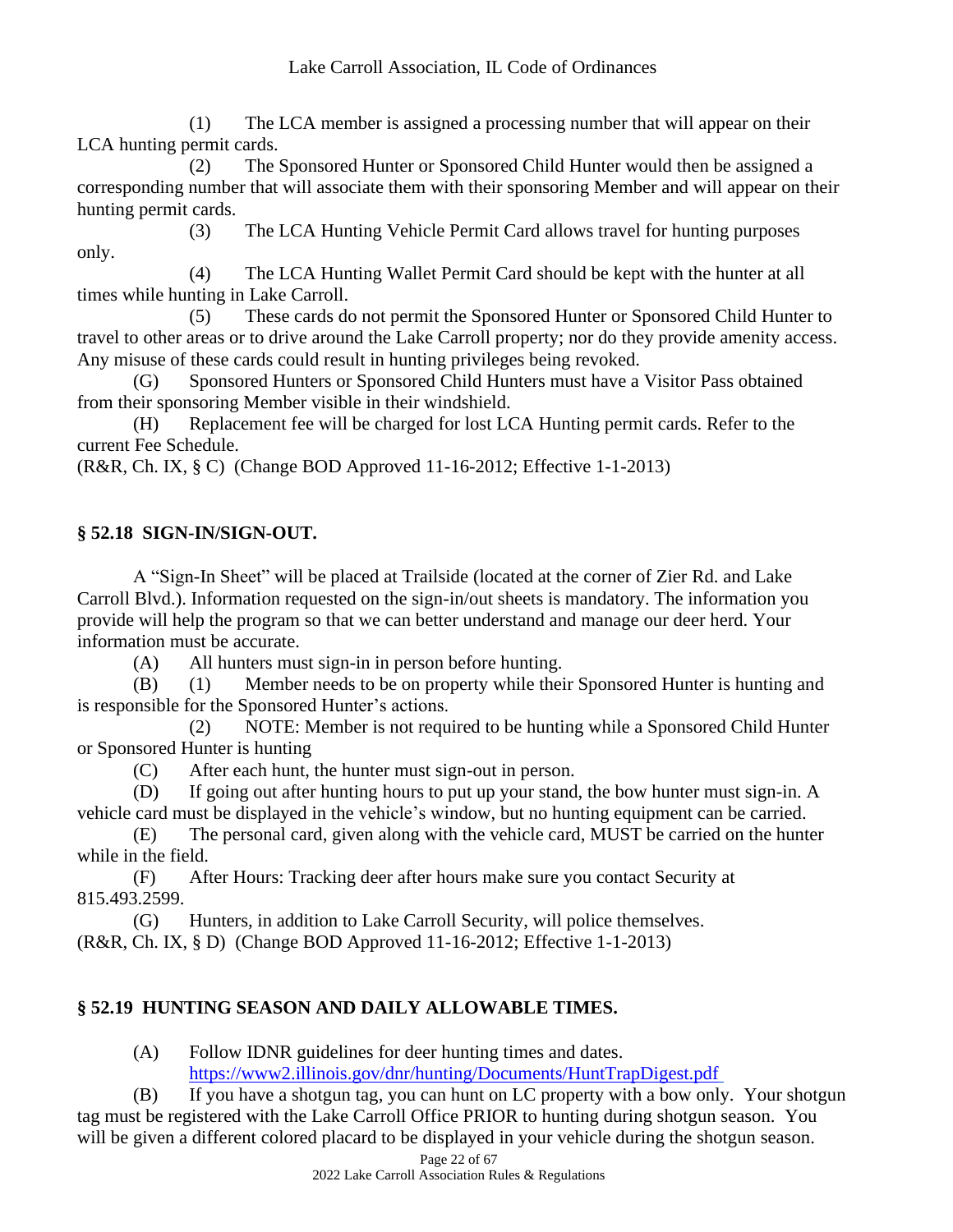#### **§ 52.20 HUNTING STANDS.**

(A) Deer stands can be put up the first Saturday following Labor Day annually, after the annual hunting area map is established and after the LCA Registration Application has been approved and processed.

(Change BOD Approved 4/22/2016; Effective 4/22/2016)

(B) Tree stands are to be a minimum of ten (10) feet off the ground.

(E) Screwable and/or mountable devices are not allowed.

(F) Deer stands must be removed by May 1st, annually.

(G) Illegally set stands will be confiscated and hunting privileges will be revoked.

(H) Stands must be labeled with authorized Lake Carroll Tags ONLY. All tags must be

placed no more than six (6) feet above ground level. Any other markings will not be acceptable, and the stand will be confiscated.

(Change BOD Approved 10-24-2014; Effective 1-1-2015)

(I) Members will be allowed a MAXIMUM of five (5) stands for the season.

(J) The member's Sponsored Hunter or Sponsored Child Hunters are limited to use of the Member's stands.

(K) All stands must be properly tagged.

(L) For the 2011/2012 season forward, new tree stand tags will be issued and registered with the office for a nominal fee. Tree stand tags from previous seasons cannot be used. (R&R, Ch. IX, § F) (Change BOD Approved 11-16-2012; Effective 1-1-2013)

#### **§ 52.21 REGULATIONS.** (**Change BOD Approved 4/22/2016; Effective 4/22/2016** -  $(1)(2)(3)(5)(6)$ & $(8)$ .)

(A) All hunters must comply with Illinois State Rules and Regulations.

(B) Hunting allowed from tree stands only!

- (1) No ground stands allowed.
- (2) No stalking.
- (3) No standing at the base of a tree.
- (C) Hunters are required to wear a safety harness while hunting.

(D) There is a 25-yard maximum shot distance. This shot distance is a safety issue and must be adhered to.

(E) Deer Taken - This archery program is designed to manage a healthy herd at a population level acceptable for the community and harvest guidelines will be set annually based on herd fluctuation, number of hunter participants and other factors.

 $(1)$  For the current season there is no limit on does and a limit of two-  $(2)$  legal bucks.

(2) In accordance with the archery hunt, each hunter must take two (2) does minimum before a legal buck may be harvested. Then again, a two- (2) doe minimum before a second legal buck can be harvested. NOTE: Button bucks do not count towards the two- (2) doe minimum requirement before harvesting a legal buck.

(a) *A One (1)-Time Exception - Youth hunter of 16 years or younger will be able to harvest one (1) buck of eight (8) points (four (4) on both sides) or larger before harvesting their two (2)-doe requirement. NOTE: Youth hunters are only allowed to do this one-time. For*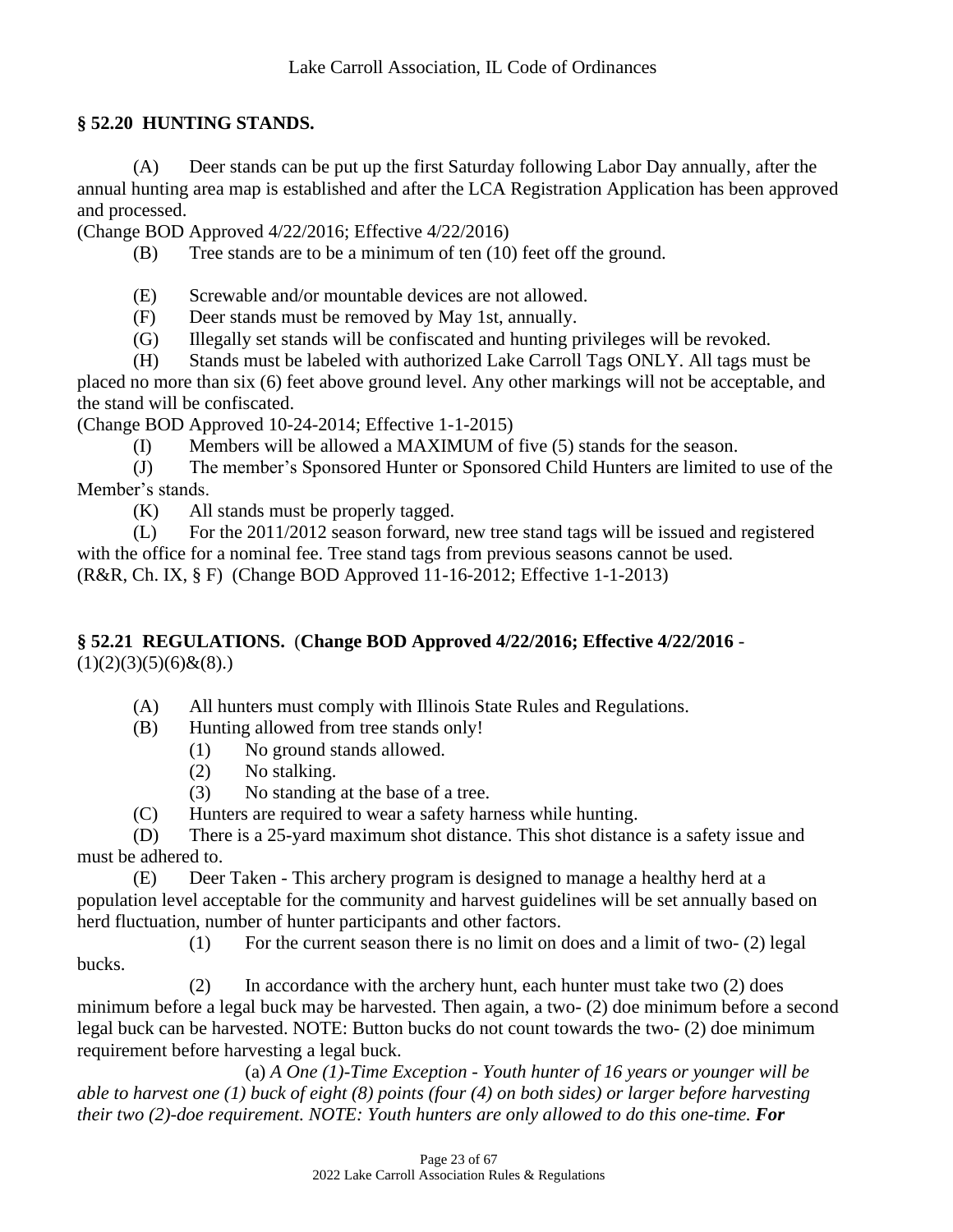# *example, if they are hunting when they are 13 years old and harvest a qualified buck (four (4) on both sides) from that point on they must meet all doe requirements as every other hunter.*

(b) Exception - hunters age 65 and older must harvest one (1) doe before harvesting a qualified buck (four (4) points on both sides).

(3) Following the harvest of 4 does and 2 legal bucks a hunter may harvest an unlimited number of does provided they have valid permits to do so. Alternatively, if a hunter does not want to harvest a buck, they may harvest an unlimited number of does provided they have valid permits to do so.

(4) Button Bucks

(a) If a hunter shoots a button buck the first one will not count towards their doe count and will also not count as one of their bucks.

(b) If a hunter harvests a second button buck it will count as one (1) of their

bucks.

(c) If a hunter harvests a third button buck, they are no longer eligible to harvest a legal buck.

(5) CWD Testing.

(a) MANDATORY testing for all antlerless deer harvested in Lake Carroll. CWD testing is highly recommended for bucks by a qualified committee member or taxidermist. (BOD Approved & Effective 4-22-2021)

(b) MANDATORY testing for all deer, including bucks, harvested on the

golf course.

private property.

(8) You are able to check on your test results at the DNR website: https://www2.illinois.gov/dnr/programs/CWD/Pages/TestResults.aspx

(F) Hunting Areas.

(1) Hunting is restricted to hunting areas only!

(2) No hunting within 100 yards of any dwelling unless you have written permission from the owner of the dwelling. A copy of this permission slip must be provided to the Administrative Office Front Desk Staff prior to use.

(3) Only areas "blacked out" on the map may be hunted.

(4) The map serves as a guide, and the responsibility lies on the hunter to maintain the 100-yard distances.

(5) Deer hunting on limited portions of the golf course will begin on October 1 st each year, in the "morning hunt only." Until notice is given to the Wildlife Committee from the golf course professional that the course can be hunted in the afternoon. This notice will be posted at Trailside and included in an email blast to the membership. No fixed tree stands are allowed in the golf course until it has been opened to hunting and the golf season has officially been closed. REF 52.21 (5)(b) for CWD requirements.

(G) Private Property Deer Retrieval and Dressing.

(1) Hunters must have permission from private property owners before entering private property.

- (2) If the owner objects, the owner then has the responsibility to remove the deer.
- (3) Deer taken must be field dressed on hunting areas only.
- (4) Deer straying onto private property.

(a) Must have permission from private property owners before entering

(b) The deer must be removed to a hunting area for field dressing.

- (c) Deer must be removed BEFORE quartering and checked in.
- (H) Hunters cannot carry any type of firearm while archery hunting.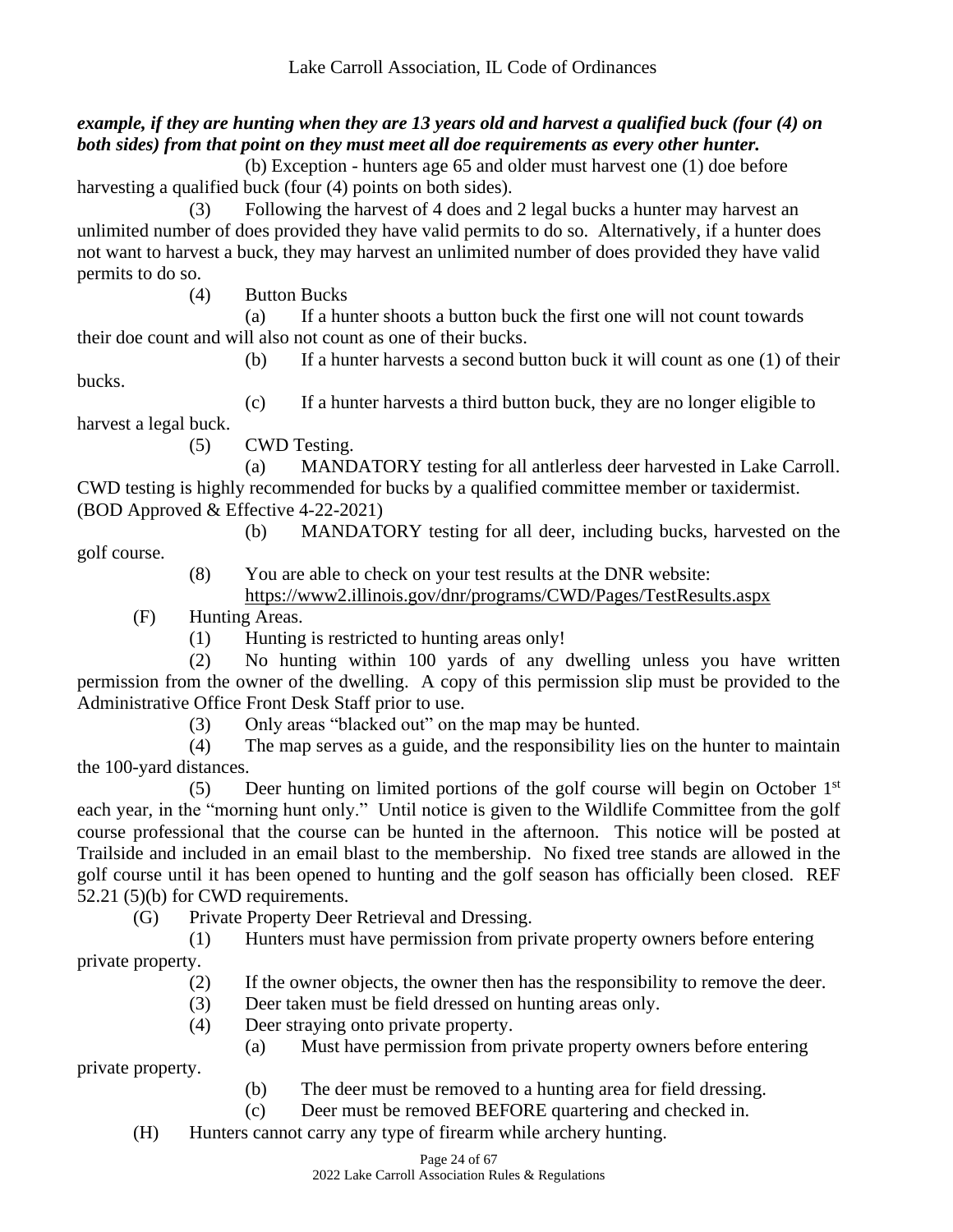(Change BOD Approved 10-18-2013; Effective 1-1-2014) (R&R, Ch. IX, § G) (Change BOD Approved 11-16-2012; Effective 1-1-2013)

# **52.22 TURKEY HUNTING.**

(A) Fall Turkey hunting will be allowed at Lake Carroll.

(B) The Lake Carroll archery turkey season will follow the season set forth by the Illinois Department of Natural Resources which typically runs concurrently with the deer archery season.

(C) All archery hunting will be out of a tree stand.

(D) You must have an Illinois Turkey Tag.

(E) You must register harvested turkey with Security.

(R&R, Ch. IX, § H) (Change BOD Approved 11-16-2012; Effective 1-1-2013)

# **§ 52.23 HUNTING PRIVILEGES REVOKED.**

(A) If any Lake Carroll hunter in the Lake Carroll Hunting Program (Member, Sponsored Hunter, or Sponsored Child Hunter) is caught shooting over the property lines or trespassing, they will have their hunting privileges permanently revoked.

(B) Any egregious rule violation will result in immediate notification to the Board of Directors for revocation of permits and non-approval of applications for the LCA member and their Sponsored Hunter or Sponsored Child Hunter the following year.

(C) The Board has the authority to terminate hunting privileges and remove use of amenities for the Lake Carroll Member, depending on the infraction.

(D) A Member is responsible for their Sponsored Hunters' (non-member or child) actions; therefore, if a Sponsored Hunter (non-member or child) is found guilty of a violation, the Member also loses their privileges and can no long sponsor another hunter.

(E) A Member who is found guilty of a violation may lose their privileges. If so, their Sponsored Hunters (non-member or child) also lose their privileges. However, their Sponsored Hunters (non-member or child) may seek another LCA Member for new sponsorship to continue their hunting privileges.

(F) DNR or Security will have the authority to confiscate any deer which was believed to be taken illegally or against Lake Carroll rules.

(G) The Board of Directors, based on the Wildlife Committee recommendation, will have the authority to extend the denied hunter application depending on the severity of the incident and fines will be levied by Security.

(R&R, Ch. IX, § I) (Change BOD Approved 11-16-2012; Effective 1-1-2013)

# **§ 52.24 FINE SCHEDULE.**

(A) Taking a buck first instead of two (2) doe will result in a minimum fine of \$500.00 and the permanent removal from the Deer Management Program.

(B) Not checking out at Trailside.

(1) First citation - \$50.00.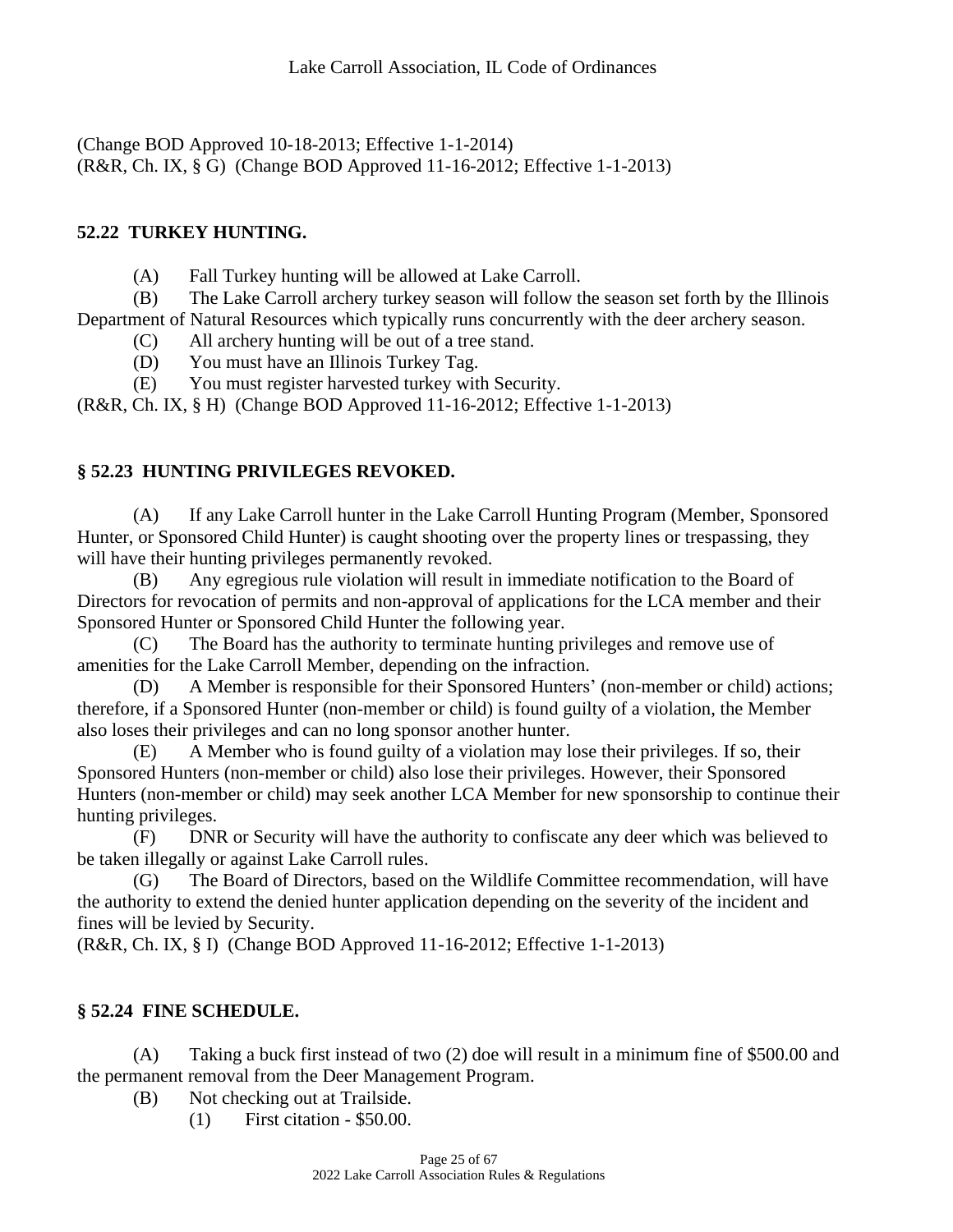- (2) Second citation \$50.00 to \$500.00.
- (3) Third citation Loss of Hunting rights for the rest of the season.
- (C) Not hunting in areas checked-in for.
	- (1) First citation \$50.00.
	- (2) Second citation \$50.00 to \$500.00.
	- (3) Third citation \$50.00 \$500.00 and loss of hunting rights for the rest of the

#### season.

- (D) Tree stand not taken down by May 1st \$50.00 to \$500.00.
- (E) All other violations.
	- (1) First citation \$50.00 to \$500.00.
	- (2) Subsequent citation(s)  $$50.00$  to  $$500.00$ .
- (F) Any unpaid fines will result in revoked amenity use and hunting privileges.

(Change BOD Approved 10-18-2013; Effective 1-1-2014)

(R&R, Ch. IX, § J) (Change BOD Approved 11-16-2012; Effective 1-1-2013)

# **CHAPTER 53: CONVEYANCES AND RECREATIONAL VEHICLES**

#### Section

- 53.01 Licensed motor vehicles
- 53.02 Roadway Usage ATV/UTV/Golf Carts
- 53.03 All-terrain vehicles
- 53.04 Snowmobiles
- 53.05 Watercraft
- 53.06 Equine amenity
- 53.07 Parking regulations
- 53.08 Decals

#### **§ 53.01 LICENSED MOTOR VEHICLES.**

#### (A) DEFINITIONS.

*LICENSED VEHICLE.* Any motor vehicle that is currently registered and licensed through the Illinois Office of the Secretary of State or a recognized agency of any other state.

*MOTOR VEHICLE.* Every vehicle that is self-propelled, except those vehicles moved solely by human power and motorized wheelchairs.

*MOTORCYCLE AND MOTOR DRIVEN CYCLE (UNDER 150 CC.).* Every motor vehicle having a seat or saddle for use of the rider and designed to travel on not more than three (3) wheels in contact with the ground.

*RIGHT-OF-WAY.* The right of one (1) vehicle or pedestrian to proceed in preference to another vehicle or pedestrian under such circumstances as to give rise to danger of collision unless one grants precedence to another.

*ROADWAY.* Those roads that are improved, designed or ordinarily used for vehicular travel.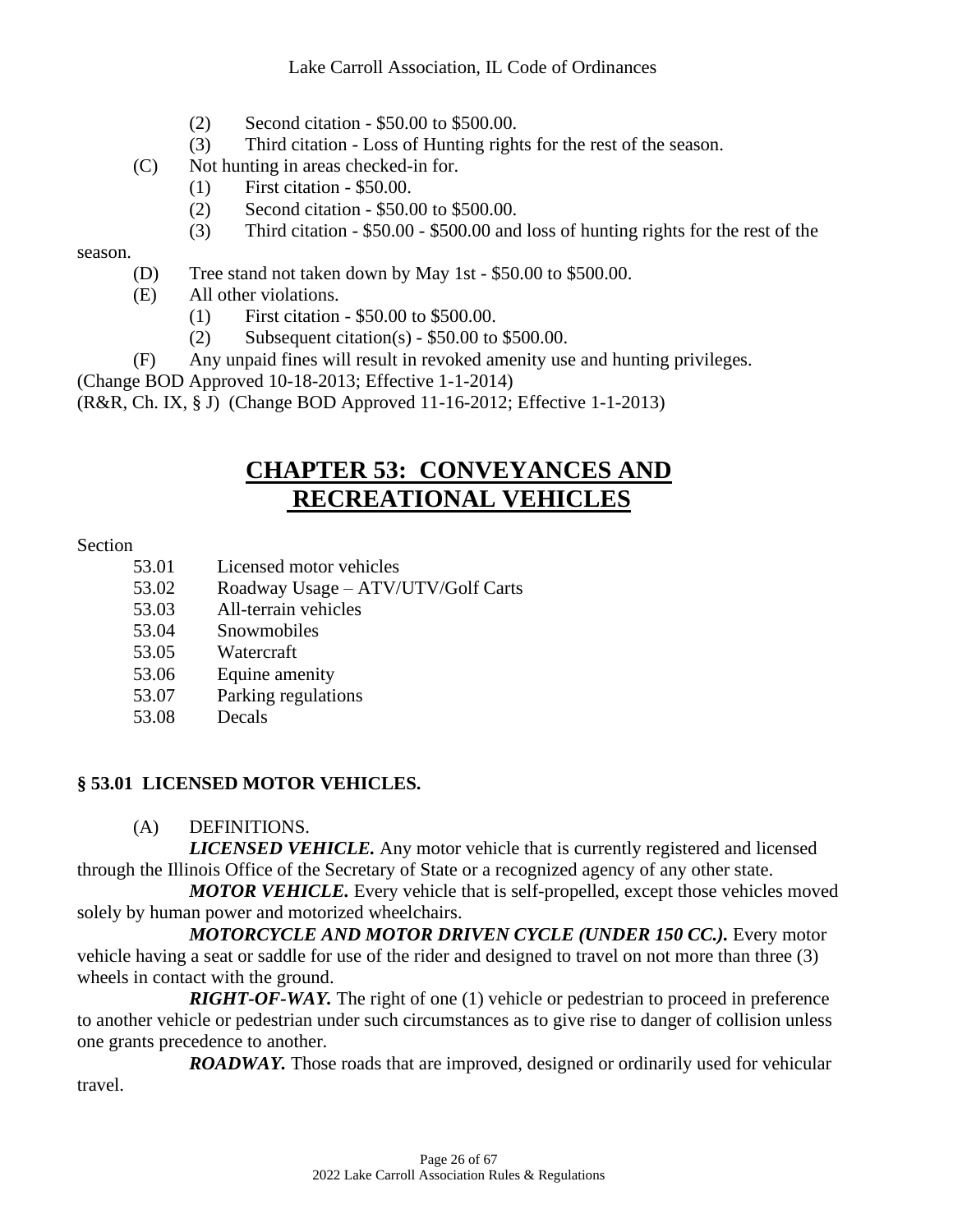(B) REGULATIONS.

(1) The rules of motor vehicle operation within Lake Carroll shall be governed by all motor vehicle statutes of the State of Illinois, as set forth in the Illinois Compiled Statutes 625 ILCS, Act 5, Chapter 1, Sections 100 et seq., and hereby made a part of this regulation by reference.

(2) Speed limit within Lake Carroll is 30 miles per hour, unless otherwise posted.

(3) All vehicles while driving on Lake Carroll roadways must yield/stop when encountering Lake Carroll Security vehicles while flashing yellow lights are engaged. (Change BOD Approved 10-18-2013; Effective 1-1-2014)

(C) REGISTRATION.

(1) Members in good standing shall submit copy of current State vehicle registration(s) accompanied by the current annual information form provided by the Association's office.

(Change BOD Approved 10-24-2014; Effective 1-1-2015)

(2) Upon receipt of the completed form and State registrations, the office shall register the vehicle(s) and provide the applicant with appropriate vehicle decal(s) which are required to be affixed per  $\S$  53.07(A)(1) through (A)(5).

(Change BOD Approved 10-24-2014; Effective 1-1-2015)

(3) The Association reserves the right to deny registering a vehicle for cause, such as incomplete information, etc.

(D) INFRACTIONS, FINES AND PENALTIES.

(1) The Association through its Security Department is empowered by the Lake Carroll Board of Directors to enforce Illinois motor vehicle statutes as hereinbefore cited.

(2) No person shall fail or refuse to comply with any reasonable order relating to the regulation, direction or control of traffic, or to any other reasonable order given by a security officer acting under the authority of the Association.

(3) No person shall willfully resist, obstruct or abuse any security officer or other Association official engaged in the execution of their office.

(4) Specific fines are listed in  $\S 50.22(B)(1)$  and/or reference the Security Fine Schedule in § 50.24.

(R&R, Ch. I, § A) (Approved 11-1-1999)

# **§ 53.02 ROADWAY USEAGE – ATV/UTV/GOLF CARTS.**

(A) DEFINITIONS.

*ALL-TERRAIN VEHICLE* or *ATV* designates a non-licensable four (4)-wheeled motorized vehicle designed and manufactured for travel off-road and on all terrains. Utility Task Vehicle OR UTV falls under this definition.

*GOLF CART.* Means a vehicle specifically designed and intended for the purposes of transporting one (1) or more persons and their golf clubs.

*LICENSED VEHICLE.* Any motor vehicle that is currently registered and licensed through the Illinois Office of the Secretary of State or a recognized agency of any other state.

*MOTOR VEHICLE.* Every vehicle that is self-propelled, except those vehicles moved solely by human power and motorized wheelchairs.

*RIGHT-OF-WAY.* The right of one (1) vehicle or pedestrian to proceed in preference to another vehicle or pedestrian under such circumstances as to give rise to danger of collision unless one grants precedence to another.

*ROADWAY.* Those roads that are improved, designed or ordinarily used for vehicular travel.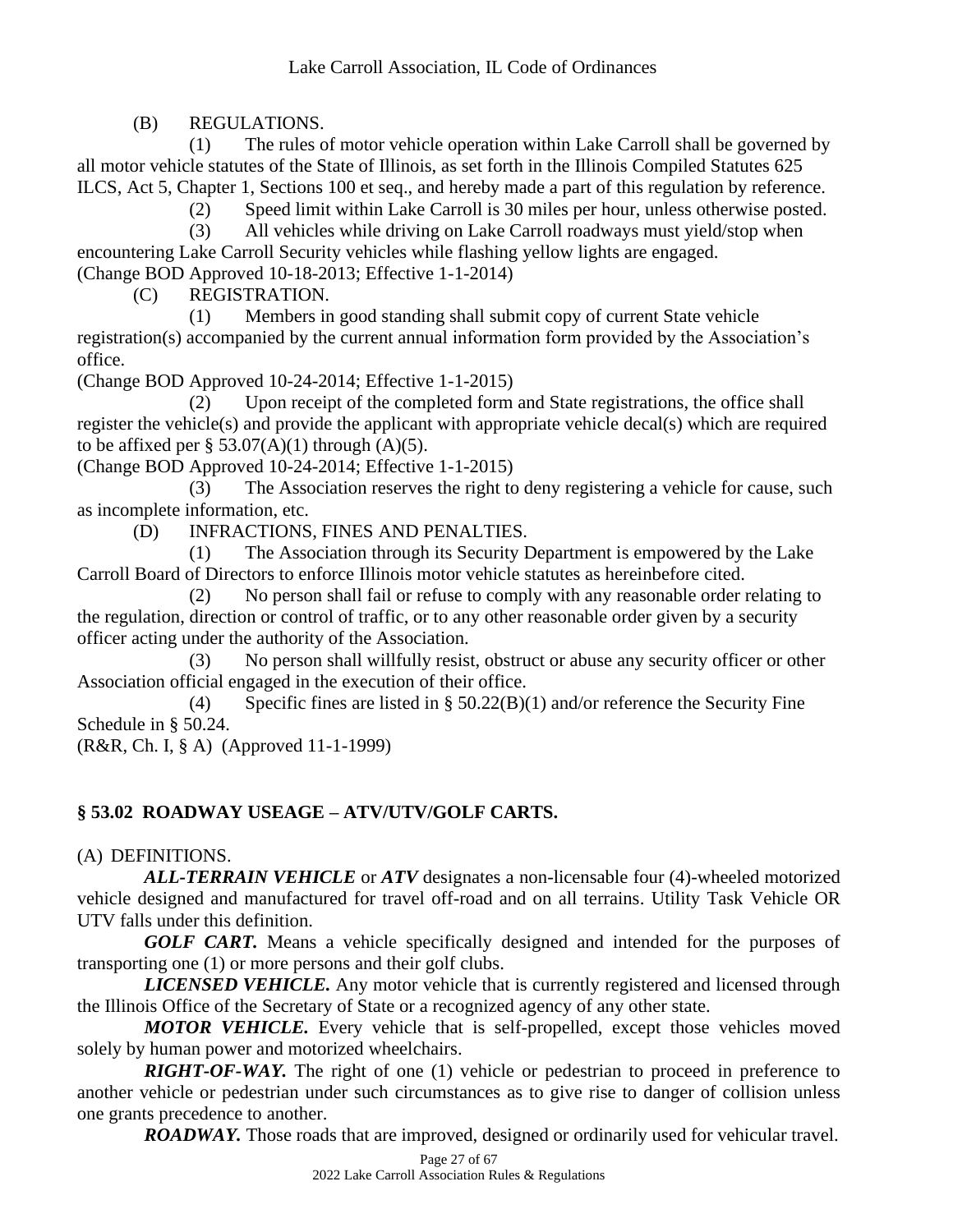(B) REGULATIONS.

(1) The rules of ATV/UTV/Golf Cart operation on Lake Carroll roadways shall be governed by vehicle statutes of the State of Illinois, as set forth in the Illinois Compiled Statutes 625 ILCS Act 5, Chapters I and II which include:

(a) Speed limit within Lake Carroll is 30 miles per hour, unless otherwise posted.

(b) Roadway signage

(c) Direction of traffic

- (2) Drivers must have a valid driver's license.
- (3) Travel on roadways limited from 6:00am to 10:00pm.
- (4) Safety Flags.

(a) Vehicles shall be equipped with a flag that projects to a minimum of seven (7) feet above the ground surface.

(b) Safety flag color must be red or orange.

- (5) Only vehicles equipped with headlights and taillights may be used after sunset.
- (6) Vehicles must have a side or rearview mirror.
- (7) Vehicles equipped with seat belts must be worn.
- (8) No guests shall be allowed to drive on roadways.

(9) All vehicles while driving on Lake Carroll roadways must yield/stop when encountering Lake Carroll Security vehicles while flashing yellow lights are engaged.

# **(C) REGULATIONS SPECIFIC TO ATV/UTV:** In addition to (A) above -

(1) Helmet Requirement

(a) All operators and passengers on ATVs are required to wear proper Department of Transportation, DOT, approved helmets and eye protection.

(b) Operators of UTVs and Golf Carts are not required to wear helmets for roadway use.

(c) LCA recommends that children 13 years of age and under wear helmets at all times.

(2) The manufacturer's suggested number of persons per vehicle shall be followed within Lake Carroll.

(3) Aftermarket seating modifications are not allowed.

(4) All vehicles must be in safe operating condition.

(5) No person shall operate their vehicle in a reckless manner or at a rate of speed too fast for conditions or as may be posted.

#### **(D) REGULATIONS SPECIFIC TO GOLF CARTS:** In addition to (A) above -

(1) Golf carts must yield right of way to licensed vehicles.

(2) Limit of two (2) persons per golf cart unless it has been modified to include a rear seat, then maximum persons per golf cart shall be five (5).

# **(E) REGISTRATION**

(1) Members in good standing shall submit an application for registering ATVs to the Association Office by completing a current information sheet available from the Office.

(2) Provide proof of ownership upon registration each year. Acceptable forms of ownership shall be State registration, title, or insurance.

(3) Provide the Association with a certificate of insurance showing proof of liability coverage with a minimum limit of \$500,000 on each ATV, UTV, and golf cart which you intend to use on Lake Carroll roadways.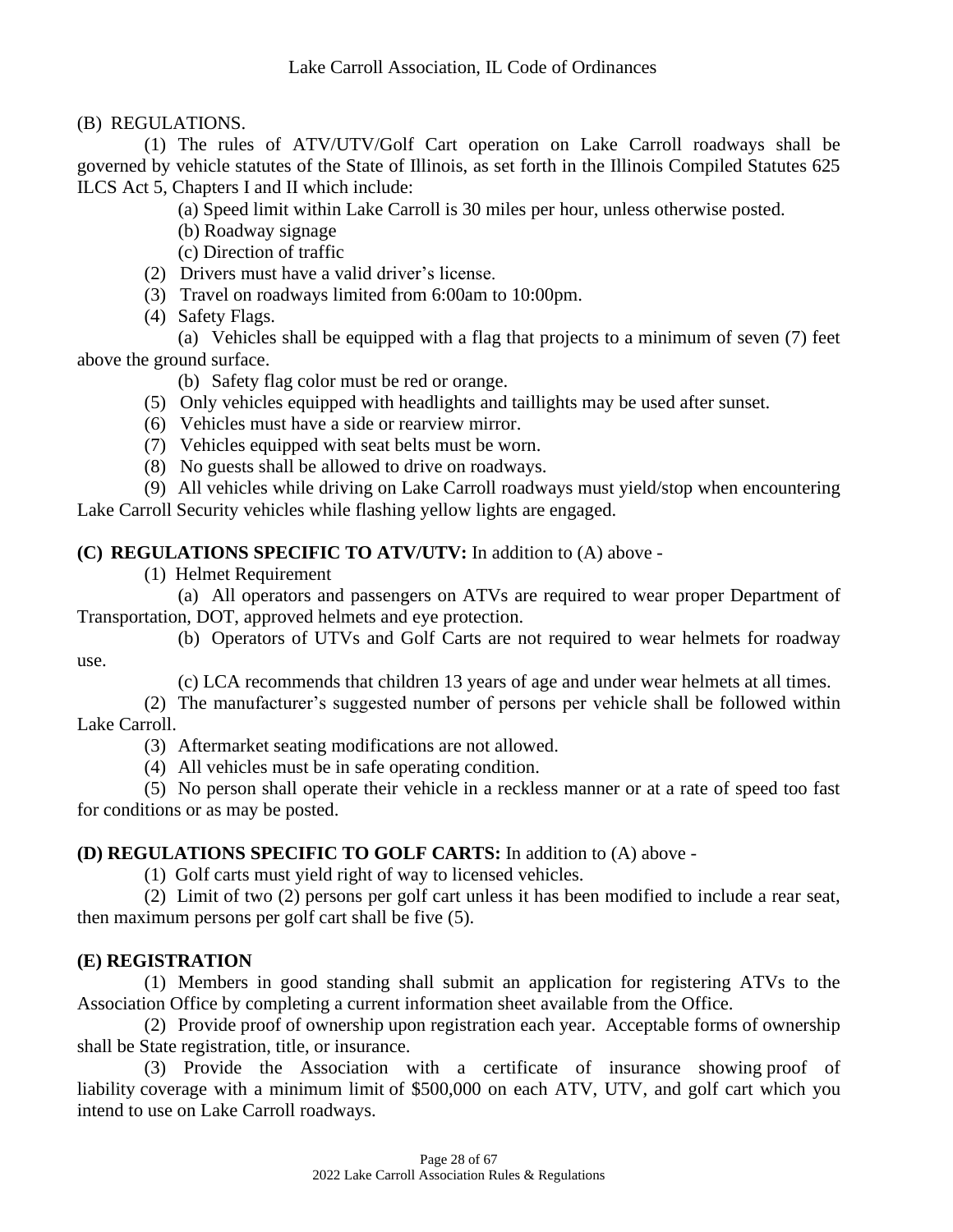(4) Upon approval of the application for registration, the Association office shall register the vehicle and issue a numbered tag to be displayed on the vehicle at all times in the prescribed manner.

(5) Vehicles must display section and lot numbers with a minimum of 2" in height in a location that is easily visible.

(6) A limit of four (4) all-terrain vehicles may be registered per lot. (including trail and/or roadway use)

(7) Drivers of ATVs/UTVs on the LCA Trail must successfully pass and carry proof of completion of the LCA ATV/UTV Quiz. This applies to LCA Members and their Guests. Quiz available at [www.golakecarroll.com.](http://www.golakecarroll.com/)

(F) INFRACTIONS, FINES AND PENALTIES

(1) Security personnel have the authority to immediately remove an operator and vehicle(s) from the roadway for recklessness for a period of up to 24 hours.

(2) See § 50.22(B)(2) and (B)(3) and (C)(1) and (C)(3) and/or reference the Security Fine Table - § 50.24.

# **§ 53.03 ALL-TERRAIN VEHICLES – TRAIL.**

# (A) DEFINITIONS.

*ALL-TERRAIN VEHICLE* or *ATV.* designates a non-licensable two (2), three (3), four (4) or more-wheeled motorized vehicle designed and manufactured for travel off-road and on all terrains. Utility Task Vehicle OR UTV falls under this definition.

*MEMBER DESIGNEE.* A person appointed by a member in good standing.

*OPERATE*. To ride in or on, other than as a passenger, use or control the operation of the vehicle, whether or not the vehicle is underway.

*OPERATOR.* Every person who operates or is in actual physical or constructive control of the vehicle.

*RECKLESS.* Failure to exercise the degree of care necessary to prevent the endangering of life, limb, or property of any person. It can be the result of operator ignorance, inattention, indifference, or carelessness.

*ROADWAY.* See definition in § 53.01(A).

*TRAIL ACCESS POINT* and *DESIGNATED TRAIL.* The trail and access points designated by the Lake Carroll Board of Directors for recreational use by all-terrain vehicles.

(B) REGULATIONS.

(1) The rules of ATV operation within Lake Carroll shall be governed by vehicle statutes of the State of Illinois, as set forth in the Illinois Compiled Statutes 625 ILCS Act 5, Chapters 1 and 11.

(2) All operators and passengers are required to wear proper Department of Transportation, DOT, approved helmets and eye protection.

(3) Safety Flags.

(a) All-terrain vehicles shall be equipped with a flag that projects to a minimum of seven (7) feet above the ground surface.

(b) Safety flag color must be red or orange.

(Change BOD Approved 10-18-2013; Effective 1-1-2014)

(4) Speed limit on the trail system is 30 miles per hour, unless otherwise posted.

(5) Traversing private lots is prohibited other than the Member's individual lot(s) or written permission from member of lot to be traversed.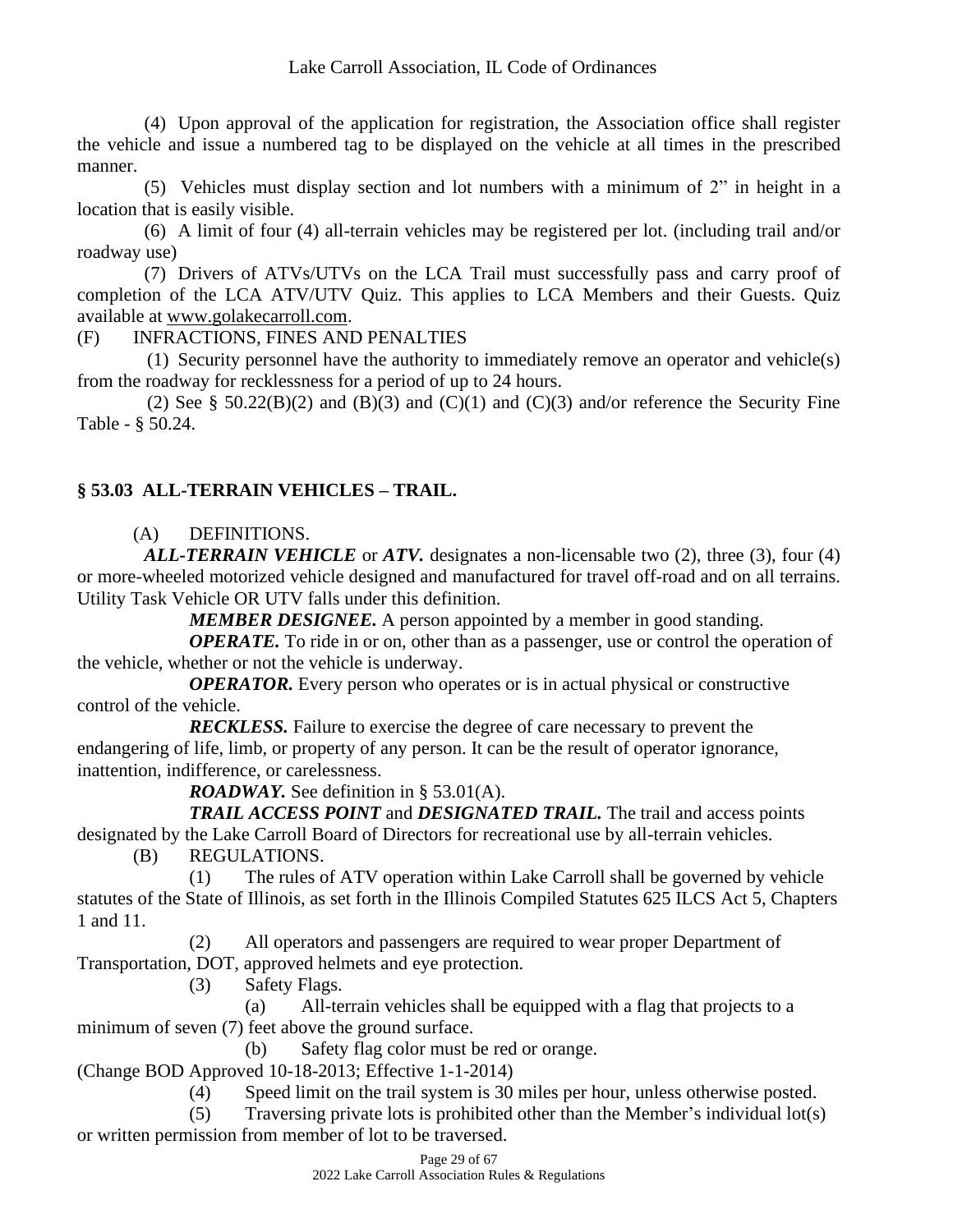(6) Drivers of ATVs/UTVs on the LCA Trail must successfully pass and carry proof of completion of the LCA ATV/UTV Quiz. This applies to LCA Members and their Guests. Quiz available at www.golakecarroll.com.

(7) All ATVs/UTVs must have original manufactured seating. No aftermarket seating may be installed. This includes new and used ATVs/UTVs. (Revised 4-23-2005)

(C) REGISTRATION.

(1) Members in good standing shall submit an application for registering ATVs to the Association Office by completing a current information sheet available from the Office.

(2) All-terrain vehicle owners shall:

(a) Provide proof of ownership upon registration each year. Acceptable forms of ownership shall be State registration, title, or insurance.

(b) Provide the Association with a certificate of liability insurance or other proof of coverage for a minimum value of \$500,000 on each ATV naming the Lake Carroll Association as an additional insured. Insurance must be in the Member's name.

(3) Upon approval of the application for registration, the Association office shall register the vehicle and issue a numbered tag to be displayed on the vehicle at all times in the prescribed manner.

(4) Effective April 1, 2002, there will be a limit of four (4) all-terrain vehicles per lot. Exception: Vehicles registered prior to 4-1-2002 and continually registered at Lake Carroll.

(5) Effective April 1, 2002, only non-licensable four (4)-wheeled, self-propelled vehicles primarily designed and manufactured for travel off road and on all terrains will be registered and used on designated trails. Golf carts, amphibious vehicles and two (2)- and three (3)-wheeled motorized vehicles are not permitted on the trails. Exception: two (2)-wheel and three (3)-wheel nonlicensable vehicles registered prior 4-1-2002 and continually registered at Lake Carroll.

(6) Effective January 1, 2014, All Terrain Vehicles registered for use on the trail system shall not exceed overall width of 64 inches. The maximum overall width will be determined by either the body structure or the tires, whichever is wider.

(Change BOD Approved 10-18-2013; Effective 1-1-2014)

(D) SAFETY.

(1) The manufacturer's suggested number of persons per vehicle shall be followed within Lake Carroll.

(2) All vehicles must be in safe operating condition.

(3) No person shall operate their vehicle in a reckless manner or at a rate of speed too fast for conditions or as may be posted.

(4) Vehicles will travel in a single file on the right side of the Lake Carroll trail paying particular attention to oncoming traffic.

(5) All vehicles shall stay on the designated trail.

(6) All trail vehicles shall cross Lake Carroll roadways where the designated trail is clearly marked. At those designated trail crossings, all trail vehicles are required to stop and yield to all oncoming roadway traffic.

(7) It is recommended that trail users adopt the buddy system and refrain from traveling the designated trail alone.

(8) It is recommended that trail vehicle drivers use hand signals to identify the number of vehicles traveling in their group to oncoming trail vehicles.

(9) Vehicle operators should recognize that they are using the trails at their own risk and that there are inherent hazards in off-road surface and subsurface conditions, the presence of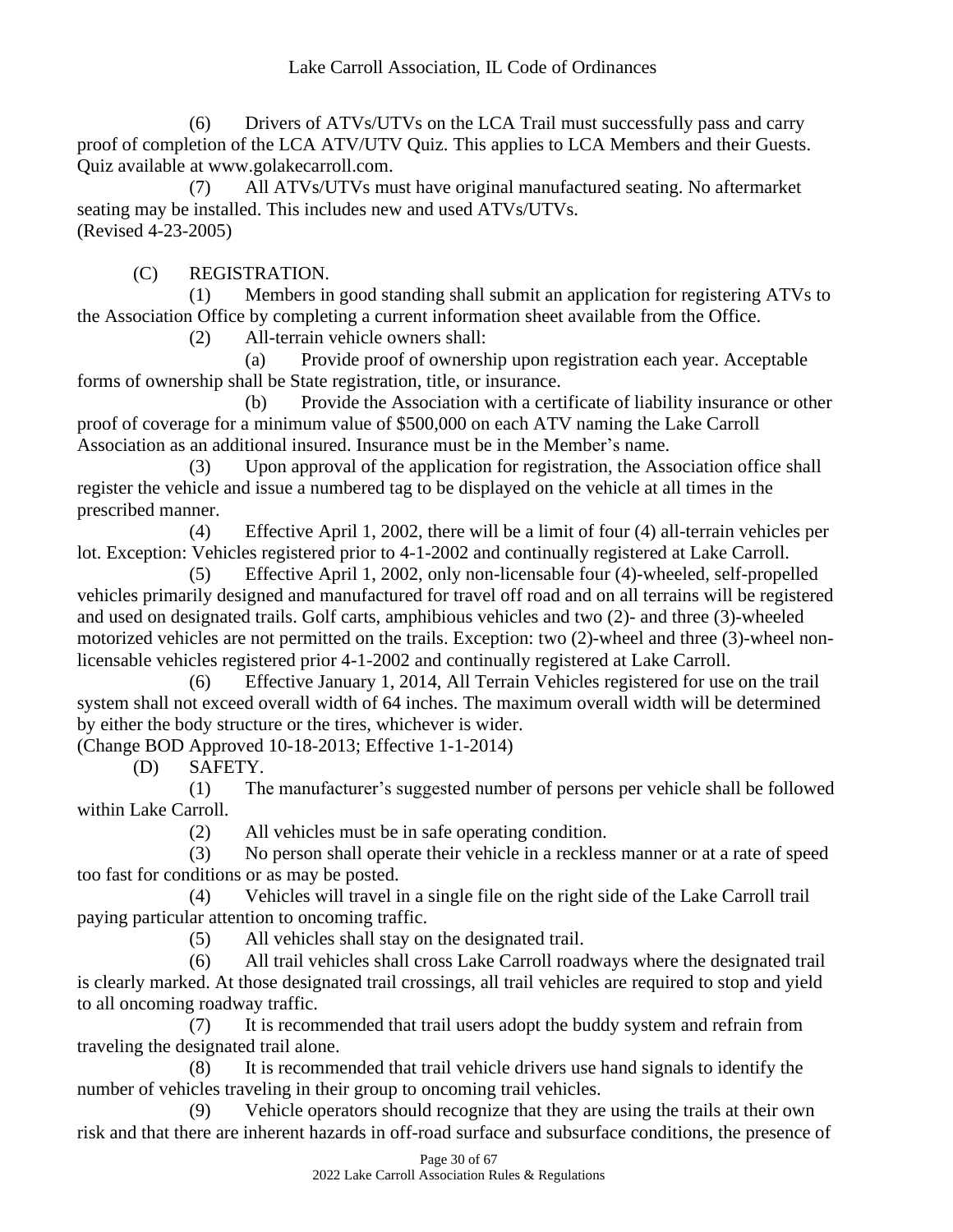natural hazards such as deer, coyotes and small animals, the potential for operators to act in a negligent manner or not within their ability, and the use of the trails by others including equestrians.

(10) All licensed vehicles shall be prohibited from using the trail system at any time, except LCA maintenance and security staff and vehicles in the performance of their duties.

(11) Use of the frozen lake surface is not prohibited; however, the Association does not, nor will it, encourage or sanction such use. Use of the frozen lake surface is at the operator's own risk.

(E) TRAIL ACCESS POINTS.

(1) Access to the trail may be made directly from those properties adjacent to the trail or where the ATV travels on greenway or common area only to access the trail. At no time shall vehicles cross other private properties to access common areas or the trail.

(2) If a person does not have direct access to the trails from their property, they may use the roads observing "rules of the road" to get to the nearest access point to the trails; and providing further, the operator qualifies according to division (G)(1) below.

(3) Access to the trail system also may be gained from the following locations:

- (a) North end of dam boat parking area.
- (b) Conference Center parking area.
- (c) Northwest section Lodge parking area.

(4) The West Marina, a restricted area, may be accessed from trail access point "H" only. Access to the trails or Clubhouse may be made in the restricted area from trail access point "E" to the Clubhouse. No ATVs shall be allowed on the Golf Course. This allows the ATVs to obtain gas at the West Marina and further allows for ATVs to travel in the reserve area along Lake Carroll Blvd. From access point "E," just North of the guard shack to the Clubhouse

(F) SEASONS AND HOURS OF USE.

(1) ATVs are allowed on the designated trail conditions permitting, or as determined by LCA Management or as specifically posted at the trail access points.

(2) ATVs are permitted on the trails between sunrise and sunset.

(G) AGE OF OPERATOR.

(1) The minimum age for unsupervised operation of any all-terrain vehicle is a person 16 years old who has a valid driver's license.

(2) Persons under 16 years old may operate an all-terrain vehicle on the designated trails if accompanied and under the direct supervision of a parent or guardian or a person at least 18 years old who has been designated by a parent or guardian.

(3) Persons under 16 years old who are guests of a Member's or his or her family may operate an all-terrain vehicle on the designated trails if accompanied and under the direct supervision of a Member or a person at least 18 years old who has been designated by a parent or guardian.

(4) It is expected that the manufacturer's suggested age for operation of a specific vehicle will be followed when using the designated trail.

(H) GUESTS USE OF LAKE CARROLL TRAILS: Guests of Lake Carroll Members and their family members may use the designated trails when all of the following conditions are met:

(1) Must be a member designee.

(2) Operating or being a passenger on an ATV owned and registered to a member in good standing.

(3) Following all other rules and regulations including safety equipment and safe behaviors, seasons and hours of use, and age of operator.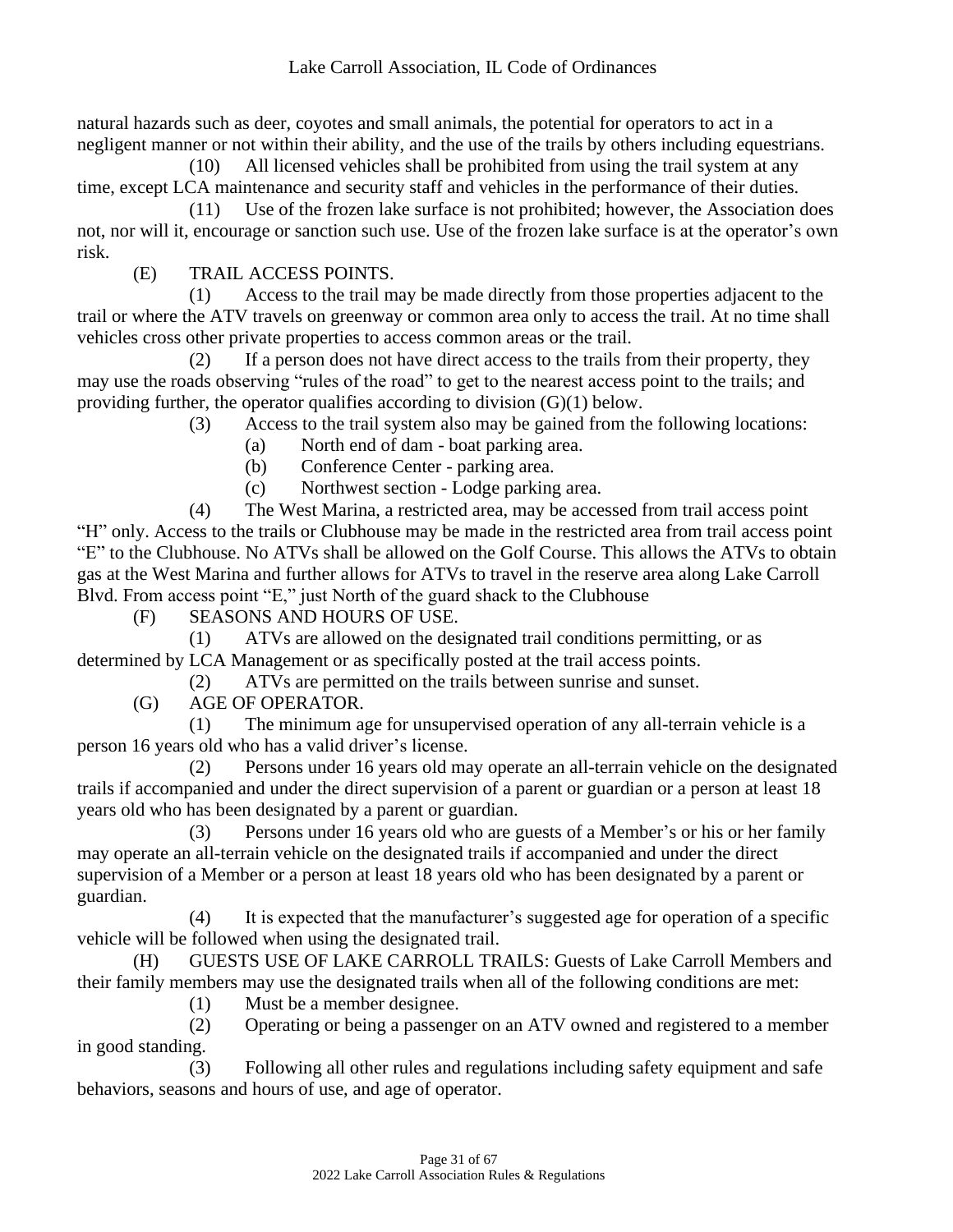(I) INFRACTIONS, FINES AND PENALTIES

(1) Security personnel have the authority to immediately remove an operator and vehicle(s) from the trail for recklessness for a period of up to 24 hours.

(2) See § 50.22(B)(2), (B)(3) and (C)(1) and (C)(3) and/or reference the Security Fine Table - § 50.24.

(R&R, Ch. I, § B) (As amended 4-23-2005; previously 2-23-2002)

## **§ 53.04 SNOWMOBILES.**

(A) DEFINITIONS.

*MEMBER DESIGNEE.* A person appointed by a Primary Member, Co-Member, Associate Member or Commercial Member. Family Members may not appoint Member Designees.

*OPERATE.* Means to ride in or on, other than a passenger, use or control the

operation of a snowmobile is any manner, whether or not the snowmobile is underway.

*RIGHT-OF-WAY.* (See definition in § 53.01(A).)

*ROADWAY.* (See definition in § 53.01(A).)

*SNOWMOBILE.* Means a self-propelled device designed to travel on snow, ice or natural terrain, which is steered by skis or runners and supported by skis, belts or cleats.

(B) REGULATIONS.

(1) All statutes of the State of Illinois, as set forth in the Illinois Compiled Statutes 625, Act 40, titled "Snowmobile Registration and Safety Act," Articles 1- 10, are hereby by reference made a part of the regulations applicable to the operation of snowmobiles within Lake Carroll.

(2) All snowmobiles must be in safe operating condition.

(3) No person shall operate a snowmobile in a careless or heedless manner at a rate of speed too fast for conditions.

(4) All snowmobiles shall abide by the speed limit within Lake Carroll, which is 30 miles per hour in all areas unless otherwise posted.

(5) All operators and passengers are required to wear proper Department of Transportation, DOT, approved helmets, and eye protection.

(6) All snowmobiles must stay on trails designated for their specific use.

(7) All snowmobiles are restricted from using Lake Carroll roadways, except as a direct route between the member's property and a snowmobile launching area (See division  $(E)(3)$ ) below) or the trail system.

(8) Traversing private lots is prohibited other than the Member's individual lot(s). (See division (E)(2) below.)

(9) All snowmobiles shall cross Lake Carroll roadways where the trail is clearly marked; at those designated trail crossings, all snowmobiles are required to stop and yield to all oncoming roadway traffic.

(10) Members shall be held responsible for all violations of these rules and regulations by themselves, their family members, and their guests as well as any damages. (Revised 4-23-2005)

(C) REGISTRATION.

(1) All snowmobiles used in Lake Carroll shall have current State of Illinois registration as required by Statute, or from the state in which the snowmobile is registered if other than Illinois.

(2) All snowmobiles owned by members in good standing and used in Lake Carroll environs shall, in addition, be registered at the Association office.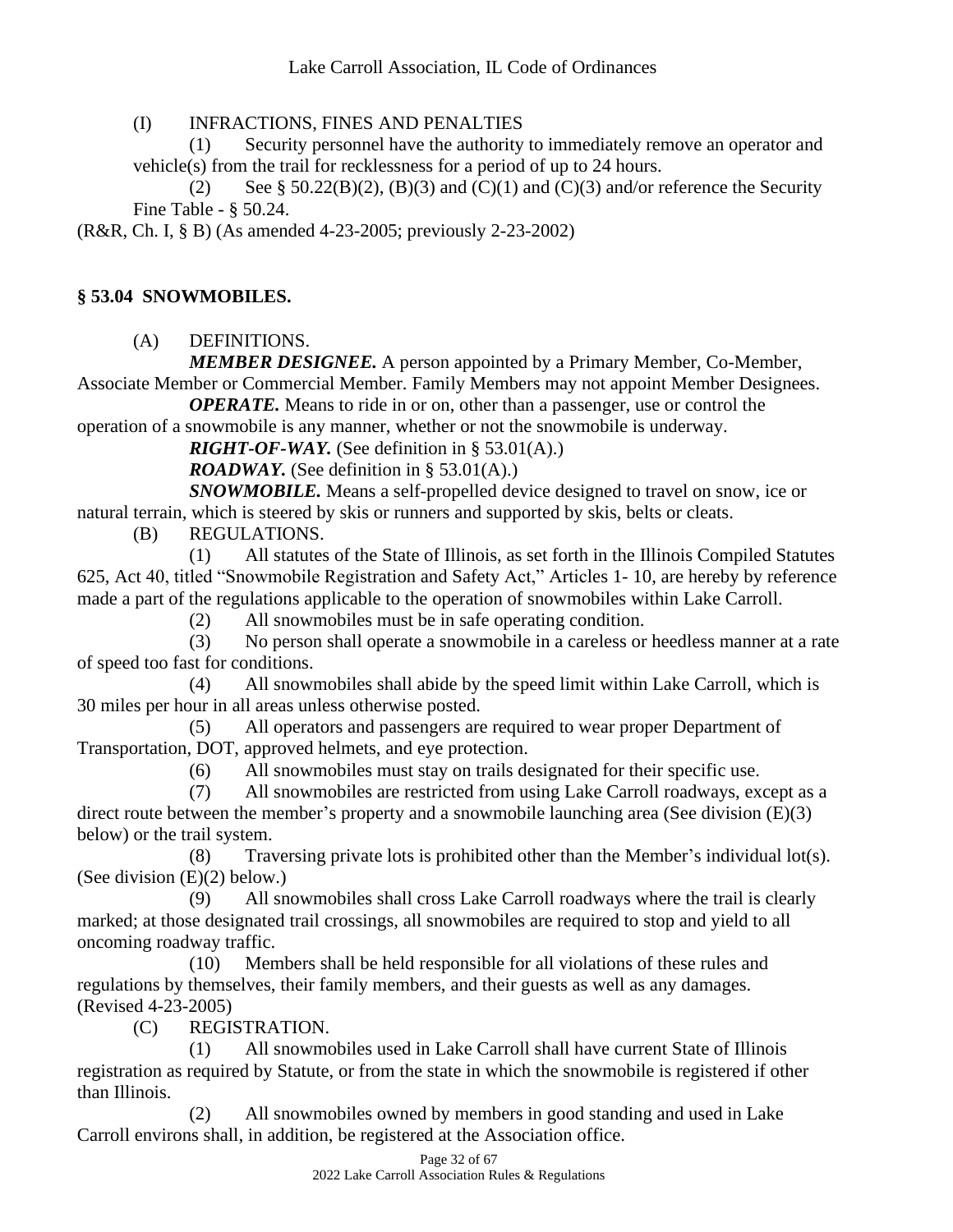(3) Application to register snowmobiles shall be accompanied by a Certificate of Liability Insurance showing a minimum coverage of \$500,000 on each snowmobile naming the Lake Carroll Association as an additional insured.

(4) Registration decals shall be displayed on the snowmobile in a prescribed manner as determined by the Association.

(D) ADDITIONAL RECOMMENDATIONS FOR SAFETY.

(1) It is recommended that snowmobilers adopt the buddy system and refrain from traveling the trails alone.

(2) It is recommended that trail vehicle drivers use hand signals to identify the number of vehicles traveling in their group to oncoming trail vehicles.

(3) Snowmobile operators should recognize that using the trails is at their own risk and that there are inherent hazards in off-road surface and subsurface conditions, the presence of natural hazards, the potential for other operators to act in a negligent manner or not within their ability, and the use of trails by others including equestrians.

(4) Use of the frozen lake surface is not prohibited; however, the Association does not, nor will it, encourage or sanction such use. Use of the frozen lake surface is at the operator's own risk.

(E) TRAIL ACCESS POINTS.

(1) Access to the trail may be made directly from those properties adjacent to the trail or where the snowmobile may use greenway or common area only to access the trail.

(2) At no time shall snowmobiles cross other private properties to access common area or the trail unless specific permission has been granted by the member of the traversed property.

(3) Access to the trail system may be gained from the following trailering

locations:

- (a) Conference Center parking lot.
- (b) North end of dam boat parking lot.
- (c) Northwest section Lodge parking lot.
- (4) Signs designating parking for tow-vehicles and trailers will be posted in each

area.

(F) SEASON OF USE: Snowmobiles are allowed on designated trail snow conditions permitting, or as determined by LCA Management or as specifically posted at the trail access points.

(G) AGE OF OPERATOR.

(1) The minimum age for unsupervised operation of any snowmobile is a person of 16 years of age and who has a valid driver's license.

(2) Persons younger than 16 years may operate a snowmobile on designated trails if accompanied and under the direct supervision of a member or a member designee who is at least 18 years old or a guardian at least 18 years of age.

(3) Persons under 16 years old who are a guest of a member or family member may operate snowmobiles on the designated trail if accompanied and under the direct supervision of a member, member designee or guardian, at least 18 years old.

(H) GUEST USE OF LAKE CARROLL TRAILS: Guests of Lake Carroll Members or their member designees may use the designated trails when all of the following conditions are met: (1) Must be a member designee,

(2) Operating or being a passenger on a snowmobile registered to a member; and,

(3) Following all rules and regulations including, but not limited to, safety equipment and safe behavior, seasons and hours of use and age restrictions of operators.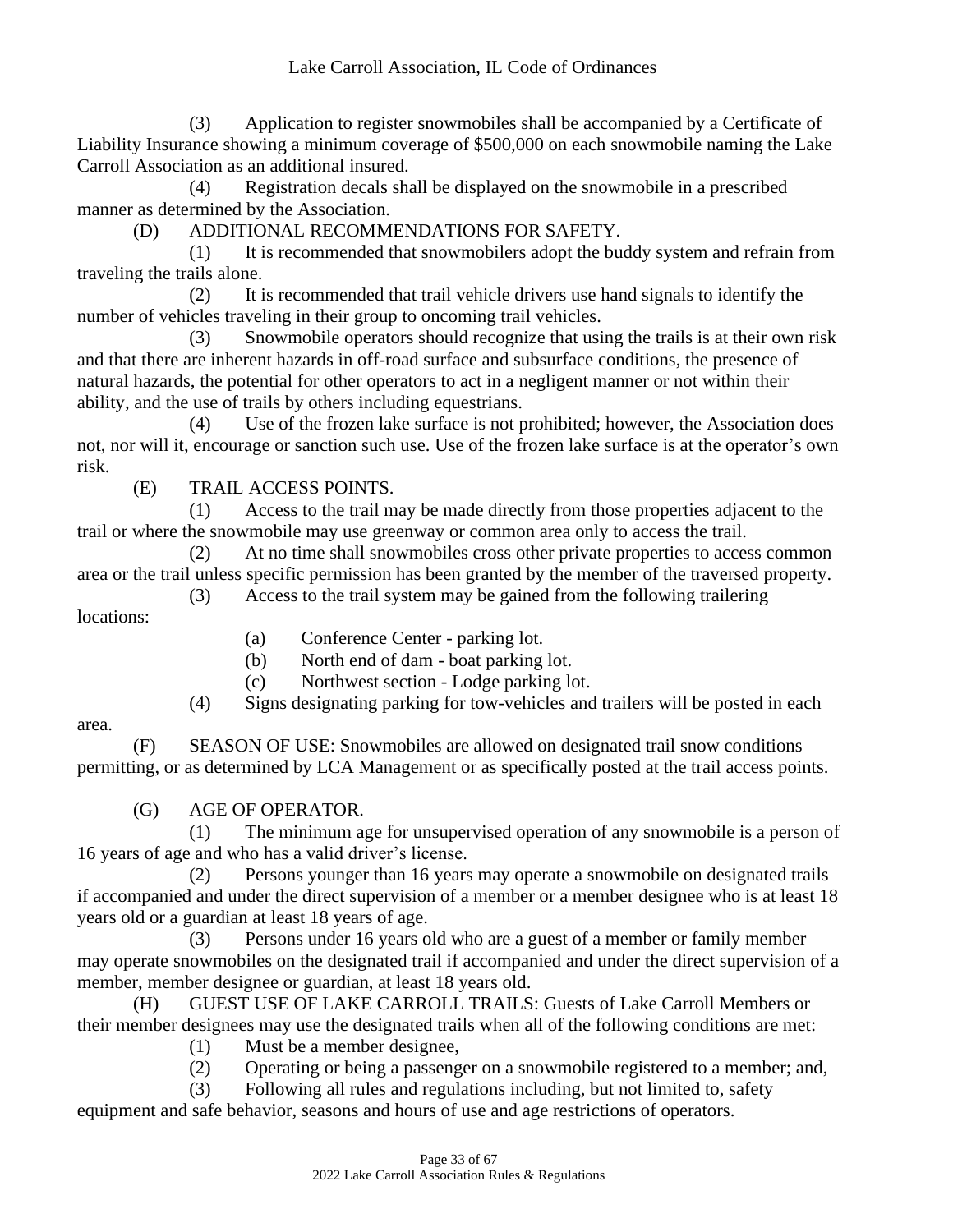(I) INFRACTIONS, FINES AND PENALTIES

(1) Security personnel have the authority to immediately remove an operator and vehicle(s) from the trail for recklessness for a period of up to 24 hours.

(2) See § 50.22(B)(2) and (B)(3) and (C)(1) and (C)(3) and/or reference the Security Fine Table - § 50.24.

(R&R, Ch. I, § C) (As amended 4-23-2005, previously 11-23-2002)

#### **§ 53.05 WATERCRAFT.**

(A) DEFINITIONS.

*AIRBORNE DEVICE.* An invention for the purpose of being moved or conveyed by or through air behind a watercraft.

*COMPETENT.* An individual capable of assisting a person in case of injury or accident.

*FISHING BOAT.* A boat having a maximum length of 21 feet and propelled by a motor with a maximum of 25 horsepower.

*IDLE SPEED***.** Operating a vessel at the minimum speed that allows you to maintain steering and make headway with no wake.

*JET PUMP BOAT.* A boat propelled by a jet pump with a reverse deflector having a minimum length of 17 feet and having the transom exhaust below the water level.

*MEMBER DESIGNEE.* A person appointed by a Primary Member, Co-Member, Associate Member or Commercial Member. Family Members may not appoint *MEMBER DESIGNEES*.

*MOTORBOAT.* Any vessel propelled by machinery whether or not such machinery is the principal source of propulsion. All motorboats manufactured after 1960 shall be equipped with an effective underwater exhaust system. Exception: Those boats manufactured prior to 1960 or continually registered prior to January 2001 at Lake Carroll may use an above water exhaust system.

*NO WAKE ZONE.* An area of the lake where watercraft maintain an idle speed. *PERSONAL FLOTATION DEVICE.* A device, life jacket, that is U.S. Coast Guard

approved.

*PERSONAL WATERCRAFT.* A vessel that uses an inboard motor powering a jet pump as its primary source of motor power and that is designed to be operated by a person sitting, standing or kneeling on the vessel, rather than the conventional manner of sitting or standing inside the vessel. This includes vessels that are similar in appearance and operation but are powered by an outboard or propeller-driven motor.

*PLOWING*. The operation of a watercraft that causes a large wake by keeping the bow of a watercraft raised to force the stern deeper into the water.

*PONTOON*. A non-planing flat boat with two (2) or more cylinders underneath running the length of the boat; boat including cylinders having a maximum length of 25 feet, measured from the forward most point to the aft most point including cylinders, swim platform, decking, hooks, or lift eyes, excluding the motor.

*POWER TURNS*. When a watercraft makes a sharp turn at cruising speed which creates a large wave or wake.

*RECKLESS.* (See definition in § 53.02(A).)

*RUNABOUT, DECK BOAT, SKI BOAT* or *BASS BOAT.* A motorboat not to exceed 21 feet, maximum length measured from bow to stern transom, excluding swim platform and motor(s).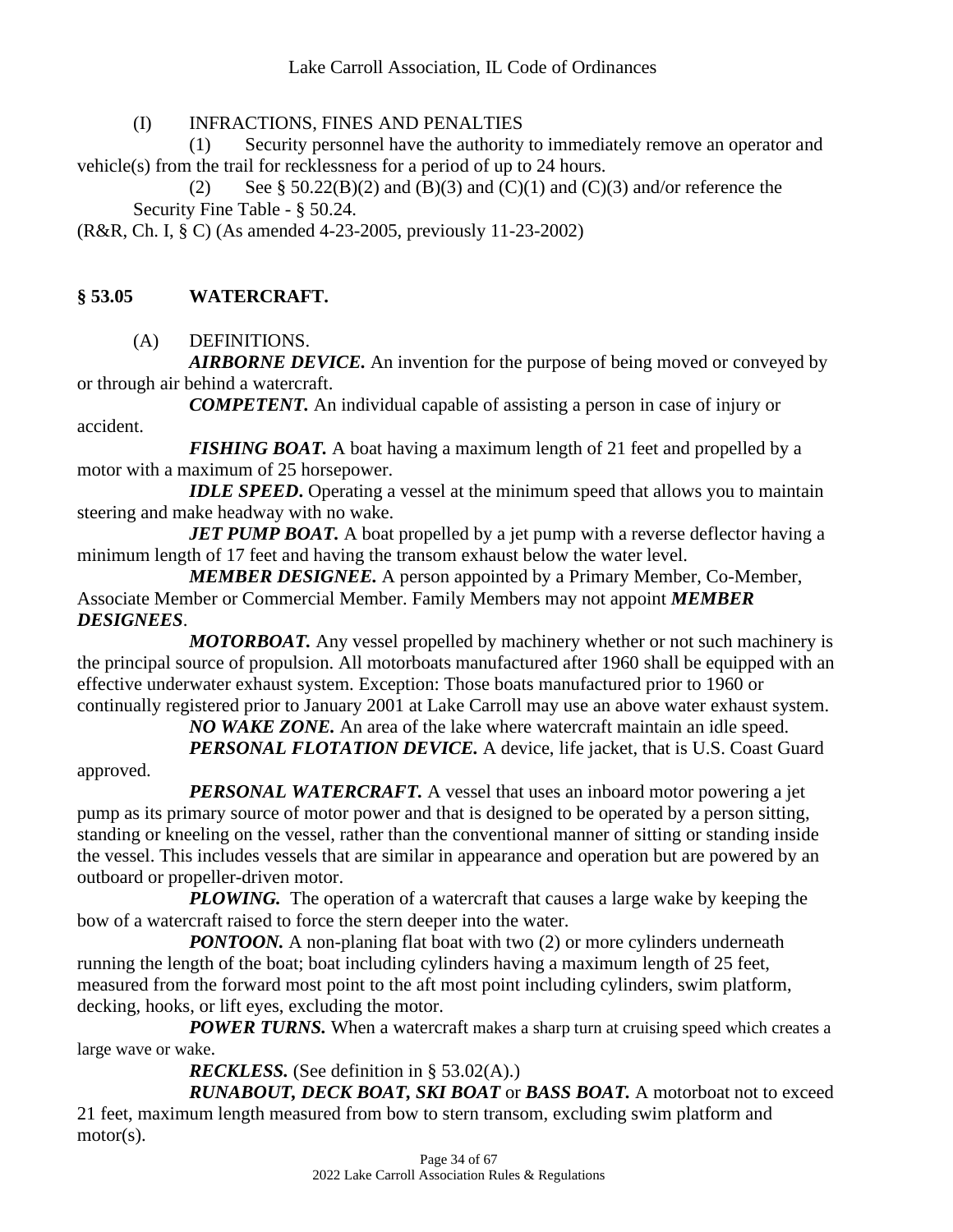*SAILBOAT/SAILBOARD.* Any watercraft propelled by a sail or canvas with a maximum length of 24 feet.

*SKIERS.* Any individual or individuals being towed on skies, tubes, wakeboard, etc.

*VESSEL* or *WATERCRAFT.* Every description of watercraft used or capable of being used as a means of transportation on water, except a seaplane on the water, air boat, inner tube, air mattress or similar device, and boats used for concession rides in artificial bodies of water designed and used exclusively for such concessions; exception: any watercraft used by LCA for Maintenance purposes.

*WAKE*. The waves that a boat leaves behind as it slices through the water.

*WAKEBOARD BOAT.* A watercraft that is designed to create a large, specially shaped wake, for a wakeboarder to jump the wakes from side to side doing aerial tricks.

*WAKEBOARDING.* A surface water sport which involves riding a wakeboard over the surface of a body of water. The wakeboard is usually towed behind a motorboat.

*WAKESURF BOAT.* Commonly a watercraft with an inboard motor that uses ballast, hydrofoil, or hull technology to weigh down a rear corner of the watercraft to create a large wake for surfing.

WAKESURFING. A water sport in which a rider trails behind a boat, riding the boat's wake without being directly pulled by the boat.

(B) RULES OF MEASUREMENT.

(1) A motorboat is measured from end to end along the centerline and parallel to the centerline. The measurement is from the outside of the hull, including pontoon cylinders, but does not include outboard motor(s), brackets or other attachments and fittings such as rudders, bowsprits, or bumpkins. See illustrations.

(2) To ensure compliance, all boats registered as *PONTOON* as defined in division (A) above must be measured by a Lake Carroll Security Officer upon initial registration with Lake Carroll.

(3) To ensure compliance, all boats registered as *RUNABOUT, DECK BOAT, SKI BOAT OR BASS BOAT* as defined in division (A) above must be measured by a Lake Carroll Security Officer upon initial registration with Lake Carroll.

(4) To ensure compliance, all *JET PUMP BOAT* registered, as defined in division (A) with the LCA office must be visually inspected and measured by a Lake Carroll Security officer upon initial registration with Lake Carroll.

(Change BOD Approved 10-24-2014; Effective 1-1-2015)



(6) All watercraft shall be a maximum width of eight (8) feet six (6) inches at the widest point including rails, bumpers, etc.

# (C) REGULATIONS

(1) All statutes of the State of Illinois, as set forth in the "Boat Registration and Safety Act" 625 ILCS 45/1 et seq., are hereby made a part of the regulations to be applicable to the operation of watercraft on Lake Carroll waters.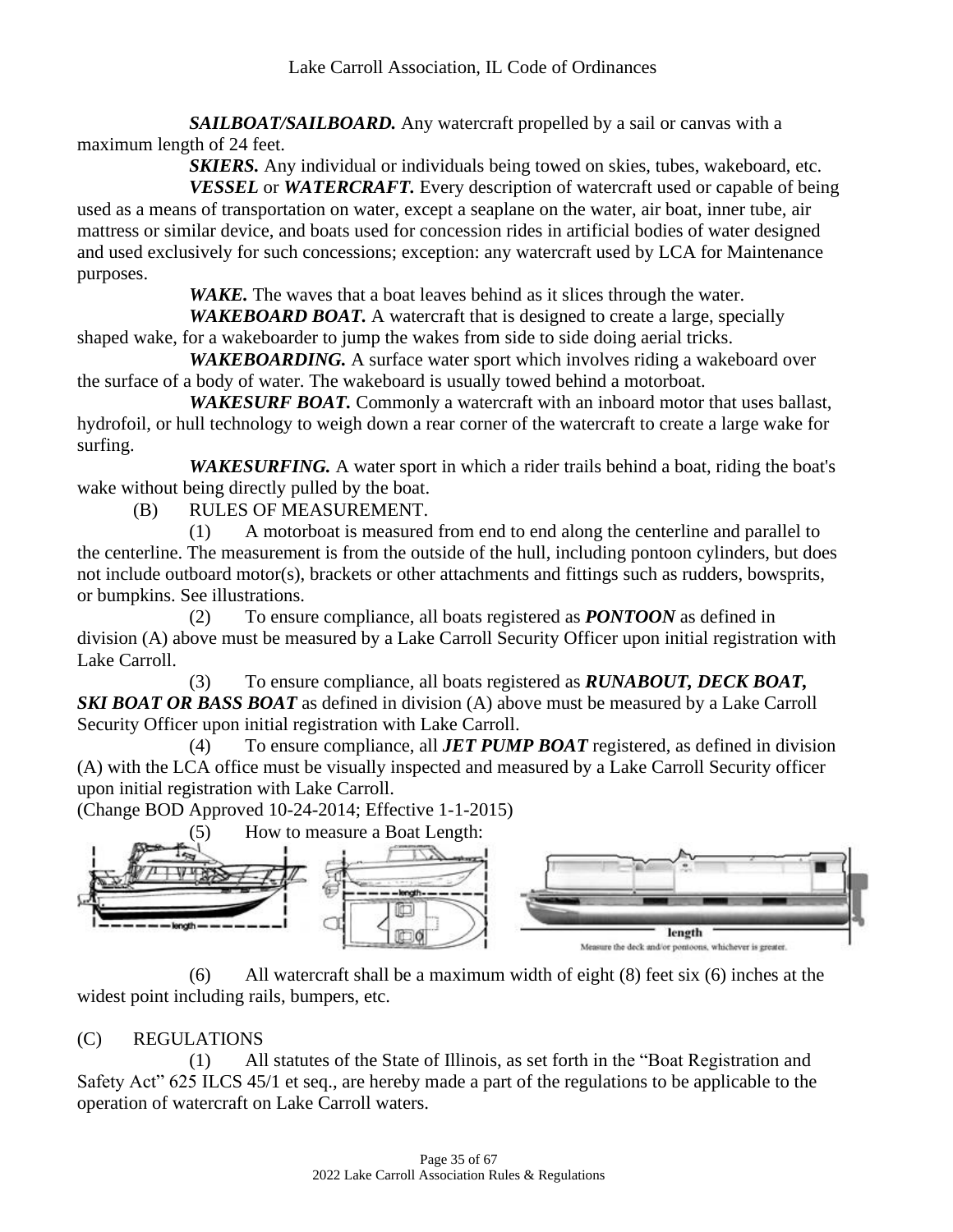(2) Member shall be accountable for any violations and subsequent fines incurred by their guests.

(3) When a powered watercraft is in operation on Lake Carroll there must be at least one (1) person, Member or Guest, on the watercraft or in-tow, with proof of their current Lake Carroll Boat Safety Certification.

(4) All watercraft shall operate at idle speed in marked "no wake" areas including marinas, bays, and the 100 feet adjacent to the shoreline in the main body of the lake. (No wake is defined in division (A) above.)

(5) The entire body of the lake is a no wake zone between the hours of sunset and sunrise.

(6) Swimming is restricted to the beach and no wake areas but shall exclude the East and West Marinas and the windwing of the East Marina.

(7) Watercraft propelled by human power are restricted to the no wake areas. Should the need arise to cross the lake; this shall be done by following the quickest and shortest route.

(8) All watercraft shall, as best as possible under the circumstances, travel in a counterclockwise direction at all times.

(9) At all times when any watercraft is under power, all persons therein shall remain inside the watercraft. No persons shall sit on the bow or hang over the gunwales.

(10) Use of any towed or self-propelled airborne devices with the intention or ability to sustain air for more than five (5) seconds such as, but not limited to, parasails is prohibited.

(11) A towing vessel must not enter into any 100-foot No Wake area(s) with a skier, but a skier may swing into the 100-foot no wake area to drop skis.

(12) A towing vessel must reduce speed before making turns to pick up downed skiers, tubers, etc. to avoid power turns.

(13) A towing vessel may pull a tube or similar device at no-wake speed in no-wake areas excluding the no wake area in the West Marina.

(14) All watercraft and skiers must observe a 75-foot distance from other watercraft.

(15) When towing a person on water skis or a similar device,

(a) The towing vessel must have a capacity of at least three (3) persons and must be occupied by at least two (2) competent people, one (1) of which must be observing the person being towed at all times.

(b) The operator of any watercraft that is towing a person or persons shall display on the watercraft a bright orange flag measuring not less than 12 inches per side. The flag shall be displayed at the highest point of the area surrounding the boat's helm as to be visible from all directions, continuously, while the person or persons being towed depart the boat in preparation for towing and until reentry into the boat when the activity has ceased. Display of the flag for purposes other than the activity described in this Section is prohibited. 625 ICSC 45/5-14

(c) Use of an orange Skier Down Flag is required to be raised when the person(s) being towed have fallen. The Skier Down Flag must stay raised and kept in motion until the person(s) being towed have been taken back into the vessel or are again being pulled behind the vessel. Keeping this flag in motion will differentiate this flag from the State required towing flag (above).

(Change BOD Approved 11-16-2012; Effective 1-1-2013; revised 4-24-2015)

(16) Docking lights are to be used only when docking your watercraft. No docking lights may be used while in open water.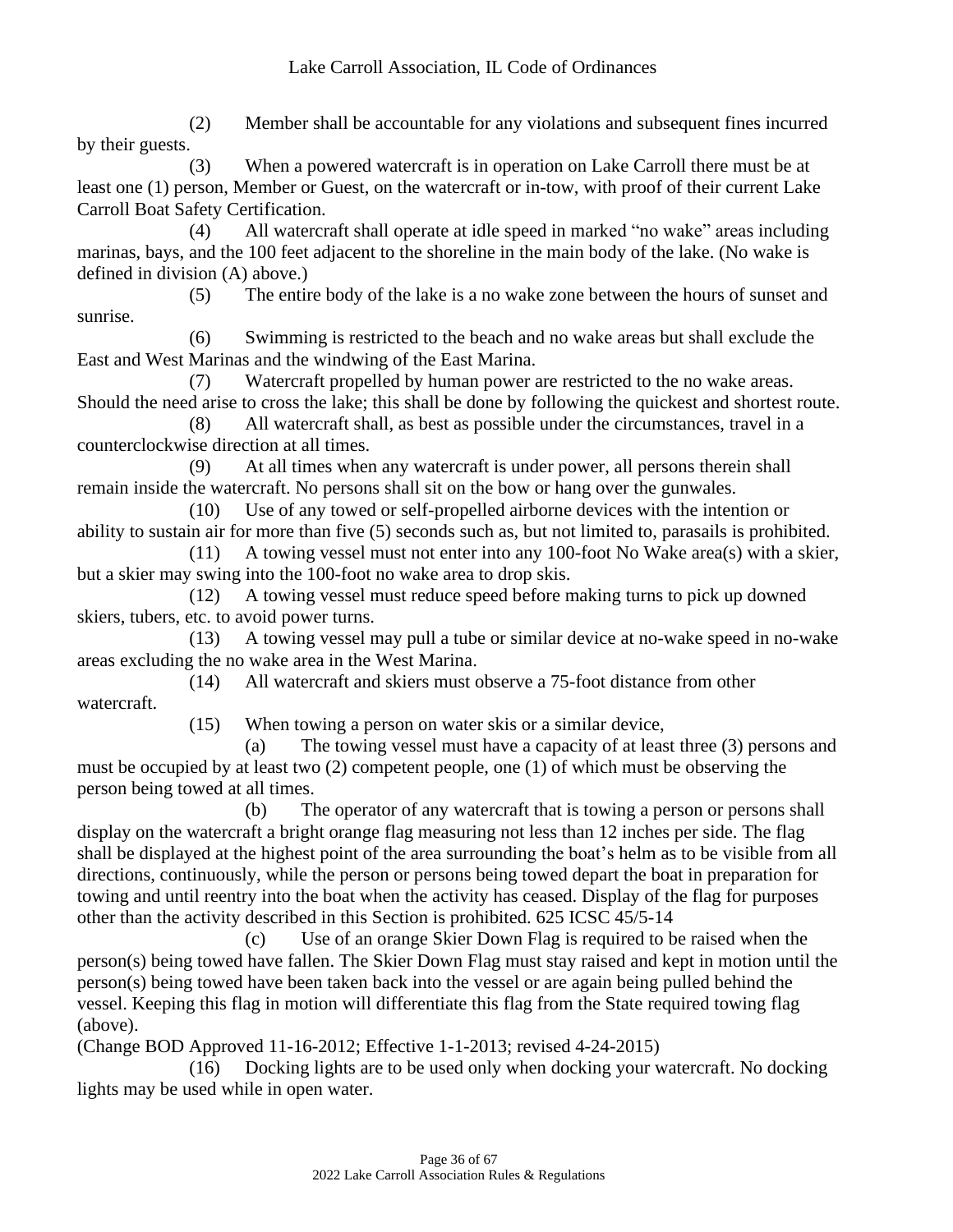(17) Boat Launch Areas.

(a) Boat dock usage at the boat launch areas shall be carried out expediently for loading and unloading of equipment.

(b) Docking of watercraft in the boat launch areas in order to use the beach area, picnic area or overnight purposes shall be prohibited.

(c) Short-term docking for use of the beach and picnic areas for daily or weekly use shall be permitted in designated areas only.

(d) Daily and weekly boat slip reservations are available and must be obtained from the West Marina concession when staffed. Reservations will still be taken at the LCA Office.

(18) All persons under the age of 13 in a watercraft, which is underway, must wear an approved personal flotation device (PFD) (as defined in division (A) above.)

(19) Age of Operator less than 18 years of age.

(a) The minimum age for solo operation of any type of watercraft (excluding human powered watercraft) is a person 16 years old who has a valid driver's license and is in possession of a boating safety certificate issued by the Illinois Department of Natural Resources (DNR) or equivalent.

(b) Beginning with the CY-2001 Lake Carroll boating season, persons younger than 16 may obtain a boat safety certificate but may not operate watercraft solo on Lake Carroll waters though they may do so elsewhere if not prohibited.

(c) Persons who are at least 12 years of age but younger than 18 years old may operate watercraft on Lake Carroll waters if accompanied on the watercraft and under the direct control of a parent or guardian or a person at least 18 years of age designated by a parent or guardian.

(d) Children who are at least 16 years old but younger than 18, must have their boater safety certification card in their possession while he or she is operating a watercraft solo. (Rules adopted by Board action for CY-2001 and beyond.)

(20) At no time shall any person move or tamper with any marker or No Wake buoy on Lake Carroll waters.

(21) Speed Limit: The speed limit on the lake shall be 40 mph from sunrise to sunset and no wake from sunset to sunrise.

(22) Operation of wakesurf boats should be as follows:

1. If your wake is to your port (left) side, you shall drive closer to the shoreline buoys to allow your wake to disperse to the middle of the lake.

2. If your wake is to your starboard (right) side, you shall drive closer to the middle of the lake to allow your wake to disperse before hitting the shoreline.

(23) Plowing is only allowed as a transition from idle/no wake speed into plane. Plowing for any distance other than the aforementioned wakesurf boats is not allowed.

(D) REGISTRATION.

(1) All watercraft either used or moored on Lake Carroll waters shall have current State of Illinois registration as required by statute and shall be registered with the LCA Office.

(a) All members in good standing shall present the LCA Office with the following items in order to secure registration for their watercraft:

1. A copy of the State Certificate as issued by the Department of Natural Resources showing the current State watercraft registration;

2. A certificate of liability insurance showing \$500,000 liability coverage for all watercraft; 3. A current member's identification card confirming that the

member is in good standing;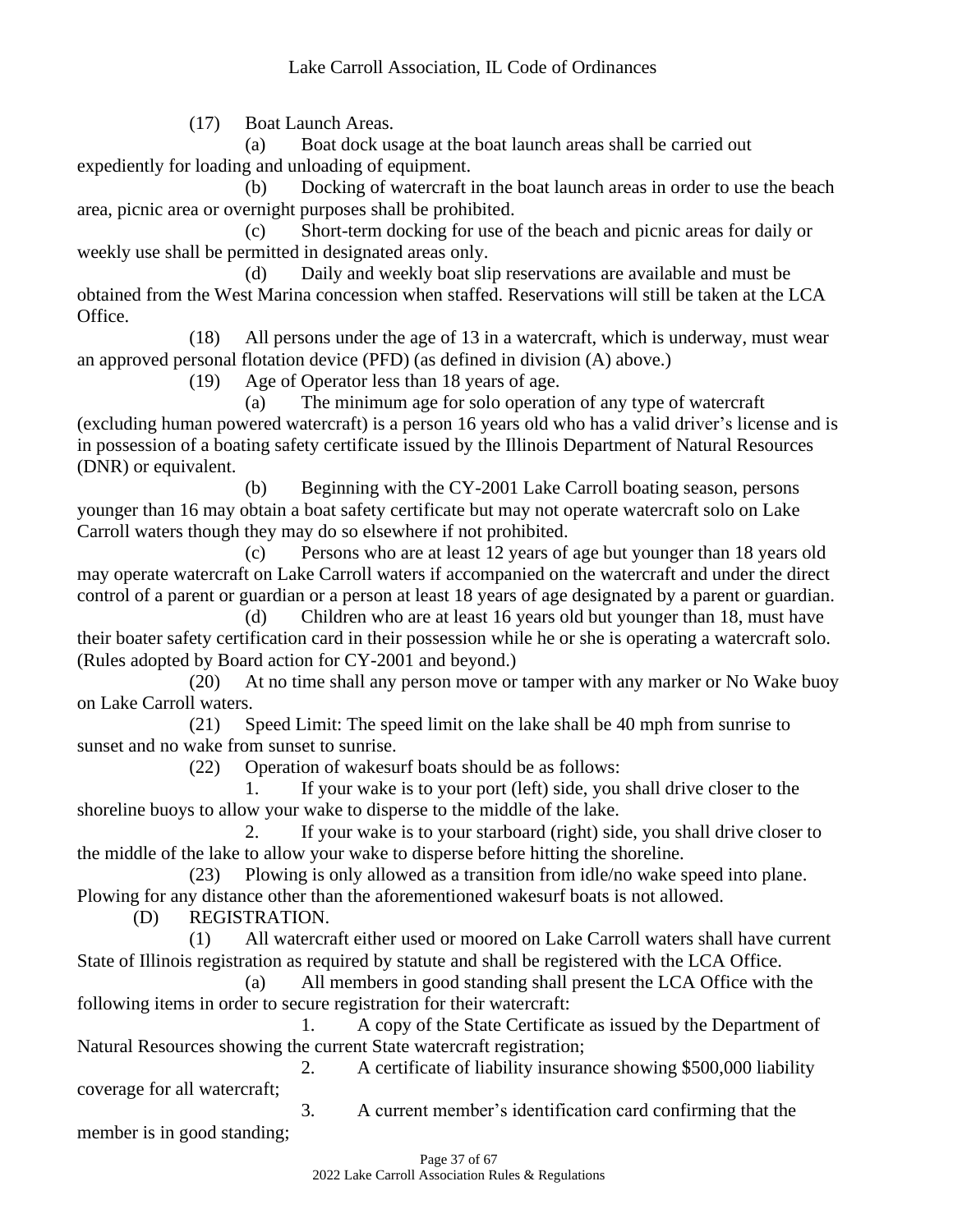4. By calendar year 2001 and thereafter, members in good standing possessing watercraft (excluding human powered watercraft) must have at least one (1) "member" (as defined in the By-Laws) per lot who has obtained a boater safety certificate.

5. Effective January 1, 2016, members possessing watercraft (excluding human powered watercraft) must have at least one (1) "member" (as defined in the By-Laws) per lot who has completed the LCA Boat Safety Quiz. Exception: those members who have passed the IDNR test prior to 1-1-2006.

6. Temporary proof (i.e.: boat safety, watercraft registration, insurance binders, etc.) will only be accepted upon first LCA registration. Subsequent registration will require permanent documentation.

(b) Registration decals shall be displayed on the watercraft prior to the watercraft being launched or moored within Lake Carroll's boundaries.

(c) Said registration decals shall be displayed on the watercraft in the following manner:

1. One registration decal shall be placed on the starboard (right) side and to the rear of the watercraft; and

2. Another registration decal shall be placed on the port (left) side and to the rear of the watercraft.

3. Both decals to be visible above the water line.

(d) All watercraft shall also be identified by section and lot number in the following manner:

1. One set of numbers shall be placed on the starboard (right) side adjacent to the Lake Carroll decal.

2. Another set of numbers shall be placed on the port (left) side adjacent to the Lake Carroll decal.

3. All numbers to be visible above the water line.

(2) All boat trailers must be identified with the section and lot number of the member on the tongue of the trailer.

(3) Only the Board of Directors has the right to deny or revoke any registration at any time due to carelessness or reckless operation, repeated violations or regulations, or any other reason pertaining to the safety and wellbeing of the boating community as a whole.

(4) (a) There shall be a limit of four (4) watercraft (excluding human powered watercraft) registered per dues-paying lot at Lake Carroll; the classification of watercraft for purposes of registration is as follows:

(Revision effective 6-26-2009)

(b) A MAXIMUM of four (4) watercraft from the following:

1. Runabout/Deck Boat, Ski Boat, Surf/Wakeboat, or Bass Boat

(max. length of 21 feet).

- 2. Pontoon (max. length of 25 feet).
- 3. Personal watercraft (a maximum of two (2) per dues-paying

lot).

- 4. Fishing Boat (max. length of 21 feet and max. 25 horsepower).
- 5. Sailboat (max. length of 24 feet).
- 6. Jet Boat (min. length of 17 feet).

(Category added January 2006)

(5) Contiguous lots that have been replatted into one (1) lot and are required to pay two (2) dues will be treated as two (2) lots relative to watercraft registration.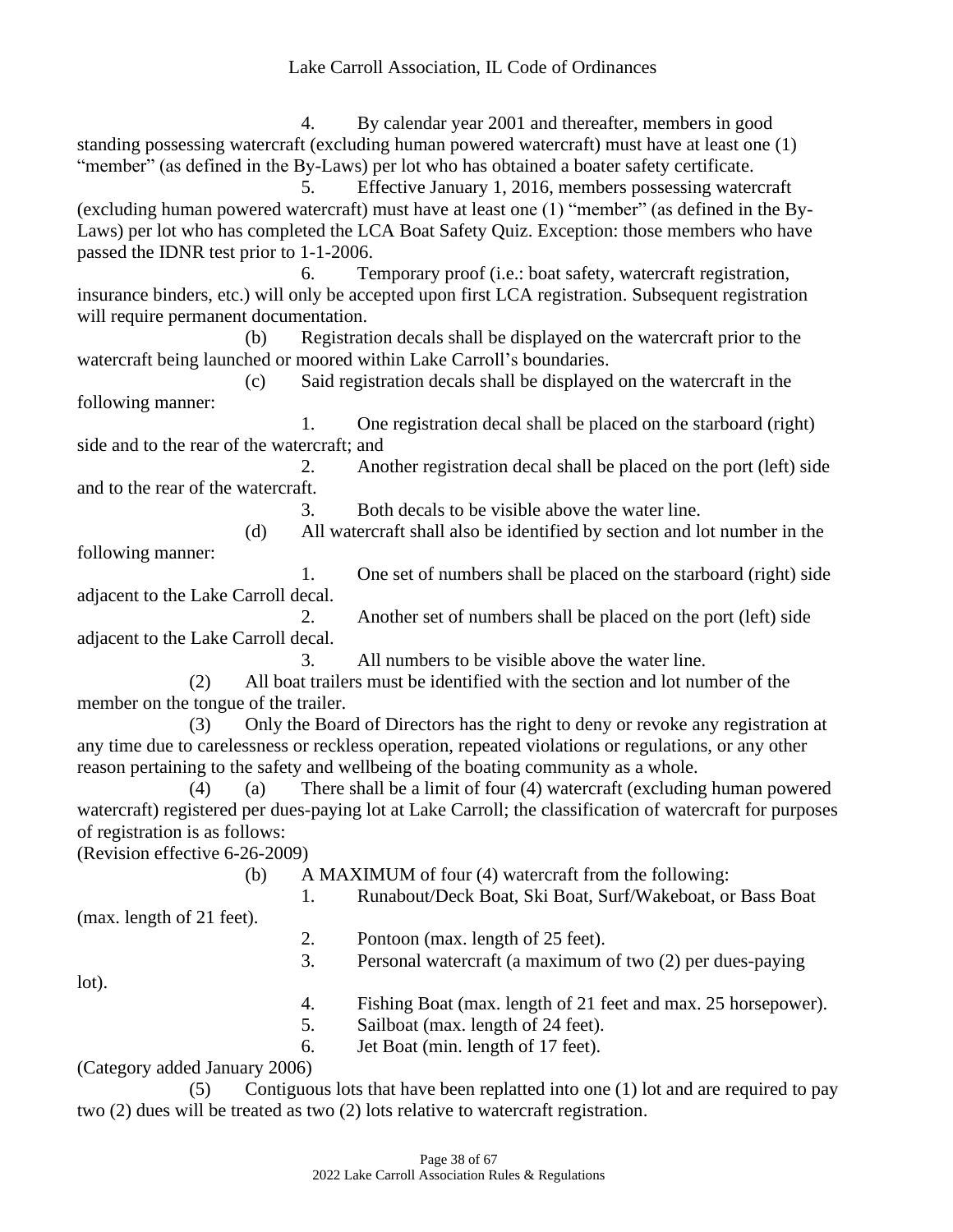(6) Watercraft belonging to non-members is prohibited from use on the lake, except as addressed in the following division (D)(7).

(7) Members in good standing shall have the privilege of gaining access to the lake with watercraft that they have rented for that purpose.

(a) Said access must be approved by the LCA Office prior to the boat being allowed on the Lake. (b) This approval shall be obtained in the following manner with

documented proof:

1. A copy of the rental agreement from a commercial rental

agency (or boat dealer);

2. A certificate of liability insurance showing \$500,000 liability coverage on the watercraft;

3. There is a registration fee; said registration receipt shall be

displayed on the watercraft in a conspicuous manner at all times the watercraft is in Lake Carroll waters.

(Revised 11-17-2006)

(E) GUEST USE OF WATERCRAFT: Guests of Lake Carroll Members or their member designees may use a Member's watercraft when all of the following conditions are met:

- (1) Must be a member designee.
- (2) Operating the watercraft registered to a member; and,

(3) Following all rules and regulations including, but not limited to, safety

equipment and safe behavior, season and hours of use, and age restrictions of operators.

(4) Must pass the LCA Boater Safety Quiz and show proof of completion upon

request.

(F) WATERCRAFT DEALERS - USE OF THE LAKE.

- (1) Watercraft Dealer must be an LCA Member in good standing
- (2) Must provide proof of commercial insurance; minimum of \$500,000.
- (3) A "dealer placard(s)" will be assigned to the Watercraft Dealer by the Admin.

Office.

(4) Placard allows watercraft to be used in Lake Carroll by dealer, or dealer representative, for potential purchase demonstrations only.

(5) If a watercraft identified with a dealer placard is found to be used on Lake Carroll for purposes other than demonstrations, the placard(s) will be returned to the office and the dealer will forfeit his or her rights to demonstrate during the rest of the current year plus the following year.

(G) INFRACTIONS, FINES AND PENALTIES.

(1) Security personnel have the authority to immediately remove an operator and watercraft from the lake for recklessness for a period of up to 24 hours.

(2) See § 50.22 and/or reference the Security Fine Table - § 50.24.

(R&R, Ch. I, § D) (As amended 2-24-2001)

# **§ 53.06 EQUINE AMENITY.**

(A) DEFINITIONS.

*EQUINE.* Means a horse, pony, mule, or donkey.

*EQUINE ACTIVITY.* Means riding, training, driving, or being a passenger upon an equine, whether mounted or unmounted, or assisting a participant, including, but not limited to: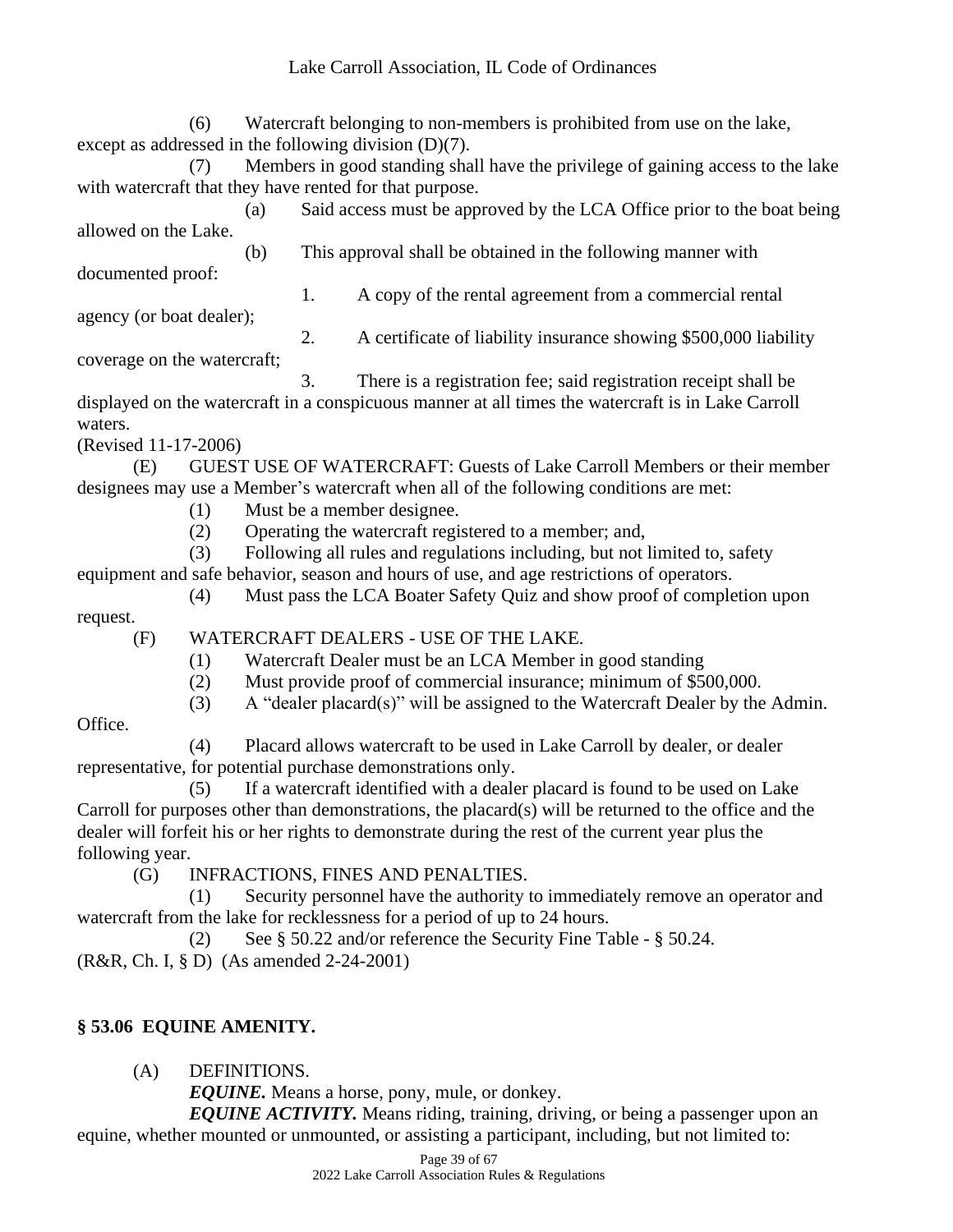(a) Equine shows, fairs, competitions, performances, or parades that involve any or all breeds of equines and any of the equine disciplines.

- (b) Equine training activities, teaching activities, or both.
- (c) Boarding equines.
- (d) Riding, inspecting, or evaluating an equine.
- (e) Rides, trips, hunts, or other equine activities, however informal or

impromptu.

*EQUINE AMENITY.* Means a partially fenced area below the Dam, with water run from a nearby stream to five (5) frost-free hydrants spaced throughout the area. A small shed was relocated to a new area for the storage of hay and grain.

(Re-established 4-24-1999)

(B) REGULATIONS.

(1) Lake Carroll Association members and their families participating in

equestrian activities shall ensure that each animal has all the necessary medical precautions, insurance and feeding schedules as hereinafter stated.

(2) State of Illinois statutes 745 ILCS 47/1 et seq. "Equine Activity Liability Act" is made a part of these Rules and Regulations by reference.

(3) Equine activities shall be confined primarily in the equine amenity facility and the system of trails established by the Association.

(4) Horses may be housed and maintained only on designated amenity lots in sections 24 and 28 of Lake Carroll per the Declaratory Statement of Covenants and Restrictions and/or facilities of the "equine amenity" when accommodations within the latter become available.

(5) The number of horses per member that may be pastured in the equine amenity shall be limited by the amenity's capacity.

(6) Equestrians may use the road system to access the trail system traveling in single file alongside of the roadway to the nearest access point.

(7) All equines must be individually saddled and in control by an individual rider.

(8) Equestrians may not cross the dam on Lake Carroll Blvd.

(9) Equestrians must wear a helmet when riding at Lake Carroll.

(In part per motion M01.05.8 passed by the Board 5-27-2001)

(C) REGISTRATION.

(1) Members in good standing shall register their horse(s) with the Association office in a manner as prescribed.

(2) Proof of ownership of horse is required.

(3) Registration of all horses shall be accompanied by a Certificate of Liability Insurance showing a minimum coverage of \$500,000 and naming the Lake Carroll Association as an additional insured.

(4) Member must provide a copy annually to the Association of a negative coggins test and vaccination for each horse.

(In part per motion M01.05.8 passed by the Board 5-27-2001) (R&R, Ch. I, § E) (Re-established 4-24-1999)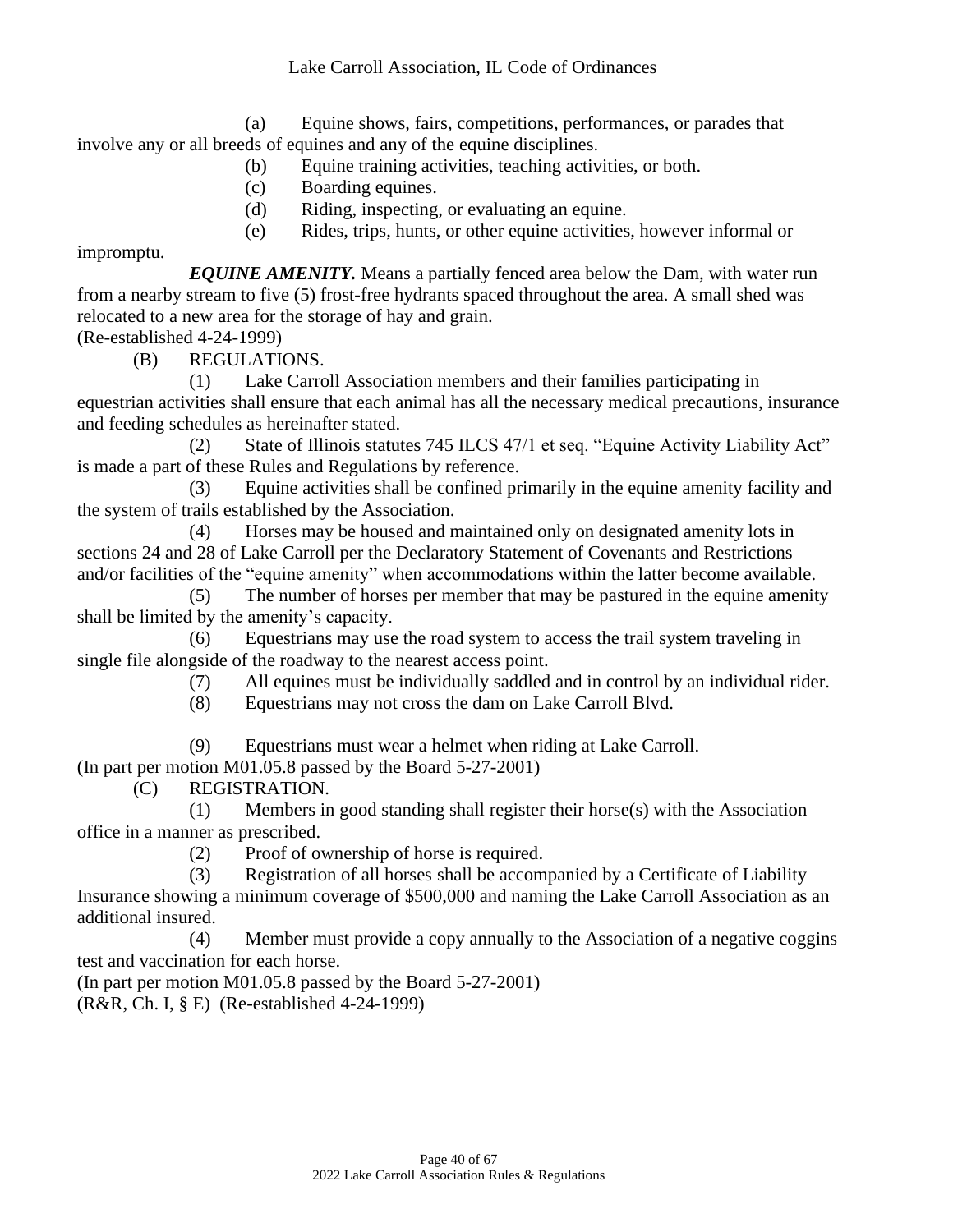## **§ 53.07 PARKING REGULATIONS.**

Statement: In order to maintain an efficient use of available space, ensure the safe movement of traffic, and provide for the orderly parking of vehicles, the following policies shall be adhered to regarding parking.

(A) Parking of vehicles on or along any roadway, in such a manner as to interfere with the safe and uninhibited flow of traffic shall be prohibited.

(B) There shall be no habitual parking of motor vehicles on or along any roadway.

(C) Parking in areas designated as no parking areas, which are clearly marked as such, shall be prohibited.

(D) Parking of any vehicles not exhibiting a trail decal on greenways or common areas shall be prohibited.

(E) Exceptions to division (D) above include vehicles on a temporary basis, when such parking has been authorized by the Association Office or the Security Department, for a specific purpose.

(F) Vehicles parked contrary to this policy shall be subject to towing at the owner's expense.

(G) Parking on unimproved lots is prohibited.

(1) By motor vehicles (as defined § 53.01(A)), trailers, and/or campers from sunset to sunrise. A copy of the current Sunrise/Sunset table is available at the Admin. office, W Marina Concession, and on the Lake Amenity webpage documents.

(2) Picnic tables, docks, piers and/or any personal belongings may not be stored overnight on any unimproved lot without approval from the A&E Committee.

(H) The parking of any trailers shall be prohibited in the campground area; excluding "Camp Shelter" as defined § 55.01.

(I) Parking of watercraft/watercraft trailers and utility trailers by members utilizing the LCA Campground is allowed in the small southwest parking lot across from the Lodge while signedin and camping at the LCA Campground.

(J) Watercraft and trailers may be parked at the boat launch area; however, overnight parking of same shall be by permit only, obtained from the Security Department.

(K) Guests of LCA Members must display a "Guest Pass" provided by said Member when parking at all private LCA amenities (i.e.: Recreation Complex, East and West Marinas, Campground, etc.)

(L) INFRACTIONS AND PENALTIES: Specific fines are listed in § 50.22 and/or reference the Security Fine Schedule in § 50.24.

(R&R, Ch. I, § F) (Approved 11-1-1999 and as amended 5-24-2003)

# **§ 53.08 DECALS.**

(A) LICENSED MOTOR VEHICLES.

(1) Vehicle decals may be issued only for vehicles owned by members in good

standing.

(2) All vehicles owned by LCA Members and driven on Lake Carroll roadways:

- (a) Must display a current vehicle decal as issued by the Association.
- (b) Decals are not transferable between Member-owned vehicles.

Exception: Transfers approved and recorded with the Association.

(3) No guest passes may be used in member vehicles.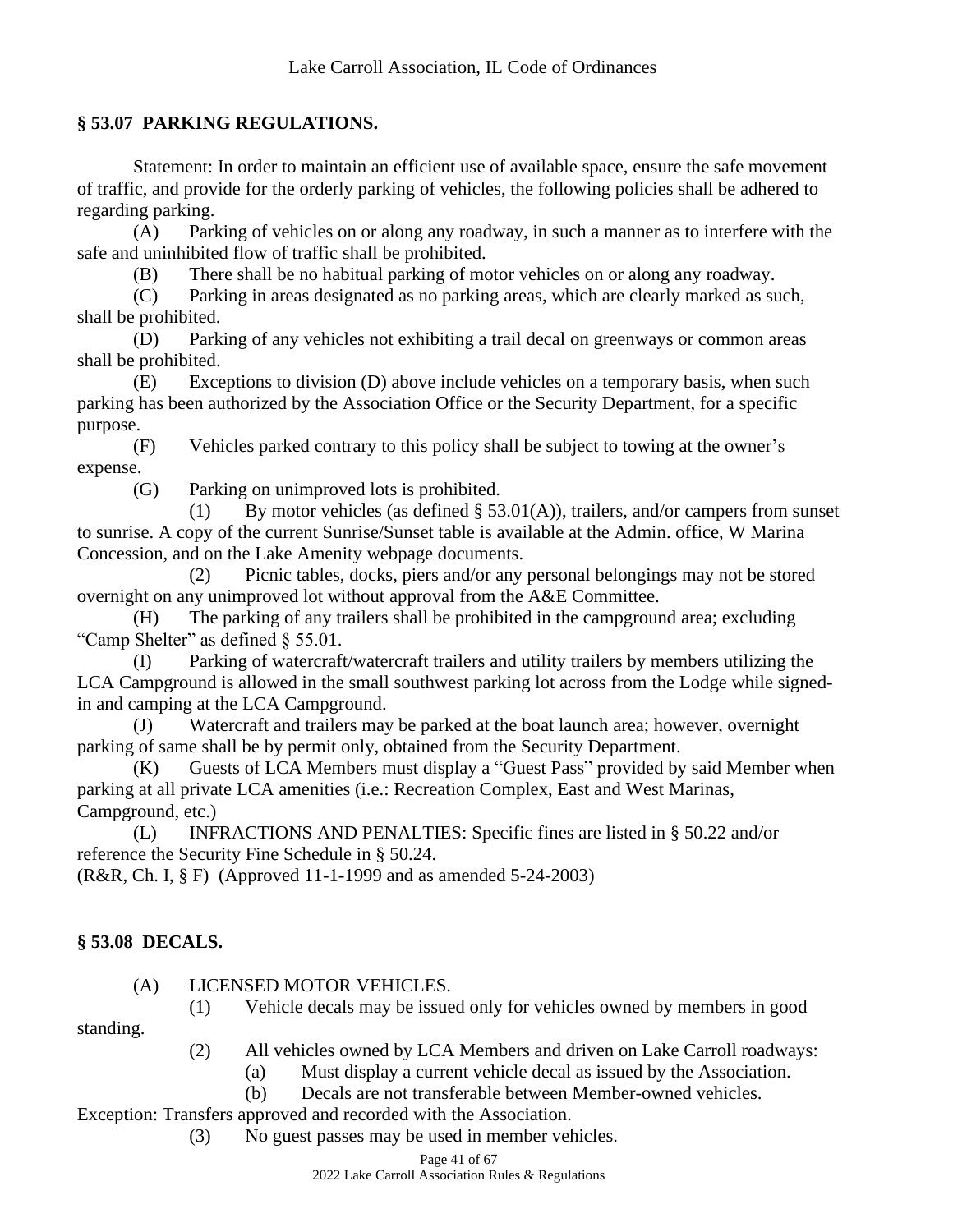(4) The permanent vehicle decal(s) must be displayed on the left side of the windshield of said vehicles.

(5) All decals must be affixed as soon as received, weather permitting, or at least on or before March 1st.

(B) Exceptions to the aforesaid policy are as follows:

(1) Vehicles belonging to guests of members when accompanied by that member.

(2) Unaccompanied guests of members when traveling to and from that owner's

property.

(3) A non-member vehicle displaying a guest pass.

(4) Vehicles belonging to non-members using the "public use" amenities such as the golf course and the Clubhouse/restaurant.

(5) Registered contractors, surveyors and other professional persons engaged in the performance of their duties, or when traveling to or from a work site within Lake Carroll. A "Contractor's Pass" may not be used in lieu of a member vehicle decal or guest pass. Refer to the LCA A&E Rules & Regulations for registration details and rules.

(6) Duly authorized law enforcement or emergency vehicles when engaged in the performance of their duties.

(7) Any other vehicles approved by the Association displaying in its windshield a temporary parking permit issued by the Association.

(C) RECREATIONAL CONVEYANCES.

(1) All-terrain vehicles, golf carts, snowmobiles, watercraft, equines and campers require specific identification appurtenances, such as decals, stickers or other ID tags, which connect the conveyances with their owner's property location at Lake Carroll.

(2) Instructions on specific methods of attachment and/or display of said appurtenances for recreational conveyances shall be provided by the Association's office at the time of issuance.

(D) PIERS, DOCKS, BOAT LIFTS & SWIM PLATFORMS: All piers, docks, boat lifts and swim platforms must have section and lot number affixed and with reflective devices or tape of eight (8) square inches above the waterline and visible from the lake. (For additional rules and regulations, please consult "Building Regulations," § 72.29(A) and (B).)

(E) INFRACTIONS AND PENALTIES: Specific fines are listed in § 50.22 and/or see Security Fine Schedule in § 50.24.

(R&R, Ch. I, § G) (11-1-1999 and as amended 5-24-2003)

# **CHAPTER 54: LAKE REGULATIONS\***

Section

- 54.01 Bathing beach
- 54.02 Fishing regulations
- 54.03 Fish size and limits
- 54.04 Maintenance of shorelines
- 54.05 Use of greenways and common areas
- 54.06 Marina concession invoice procedures
- 54.07 Marina slip assignment
- 54.08 Daily/weekly marina slip reservations
- 54.09 Boat parking assignments and payments

\* Use of the lake at any time is at the user's own risk.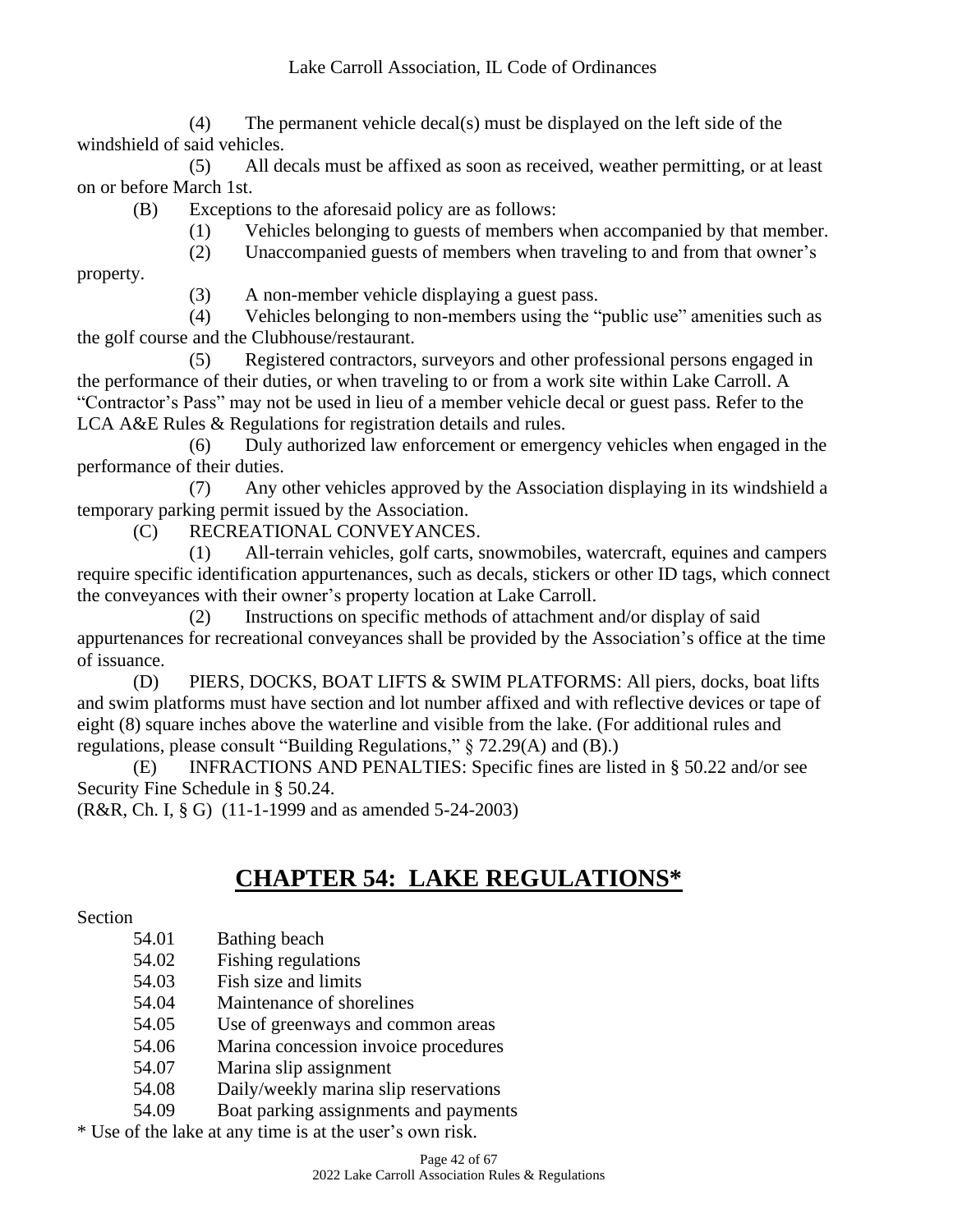#### **§ 54.01 BATHING BEACH.**

(A) Beach rules are applicable at all times. Swimming is prohibited after sunset or before sunrise, or when lightning is present, including a 20-minute period after the last lightning is observed. A copy of the current Sunrise/Sunset table is available at the Admin. office, W Marina Concession, and on the Lake Amenity webpage documents.

(B) Swim at your own risk.

(C) Swimming is permitted within the designated swimming boundaries only.

(D) No pets in the beach area. Feeding of wildlife or other actions that encourage their presence is prohibited.

(E) No fishing allowed.

(F) No running, playing, loitering or jumping off the bridge.

(G) No littering. Using tobacco or gum on the sand or in the water is prohibited.

(H) No glass containers.

(I) Use of the beach is available to members in good standing and their guests.

(1) Members must accompany guests at all times.

(2) Guests must be accompanied by a member who is at least 16 years old.

(3) Any structured or organized group or group over 20 people must contact the Recreation Director at least 24 hours in advance.

(J) An adult 16 or older must accompany members 12 and under. The required adult to child ratio is one (1) to five (5). (One (1) adult 18 or over to five (5) children age 12 or under.)

(K) Proper hygiene, cleanliness, and attire must be maintained. Introducing contaminants into the water is prohibited.

(L) Only diapers designed specifically for swimming are allowed.

(M) Personal conduct must be such that the safety of self and others is not jeopardized.

Indecent or profane language, rough play and running are prohibited. A person under the influence of alcohol is not permitted to enter the beach area.

(N) Admission to the beach is refused to all persons having contagious disease, infection, abrasions that have not healed, and bandages.

(O) Lake Carroll is not responsible for lost or stolen property.

(P) Parents and guardians should supervise their children.

(Q) Management has the authority to implement and enforce rules that are more stringent or that supplement those listed here.

(R&R, Ch. II, § A)

#### **§ 54.02 FISHING REGULATIONS.**

(A) All statutes of the State of Illinois, as set forth in 515 ILCS 5/5-5 et seq., and 515 ILCS 20/5-5 et seq., pertaining to the taking of aquatic life, are hereby made a part of the regulations to be applicable within Lake Carroll.

(B) (1) Persons shall be limited to using rod and line only, specifically, no more than two (2) rods and two (2) lines at any one (1) time, except for ice fishing where the limit is three (3) of each, leaving no fishing device unattended.

(2) The following recreational fishing tactics are expressly prohibited: Snagging, spearing, use of firearms, hoop nets, traps, snares, seines, bank poles, trot lines or any commercial fishing devices.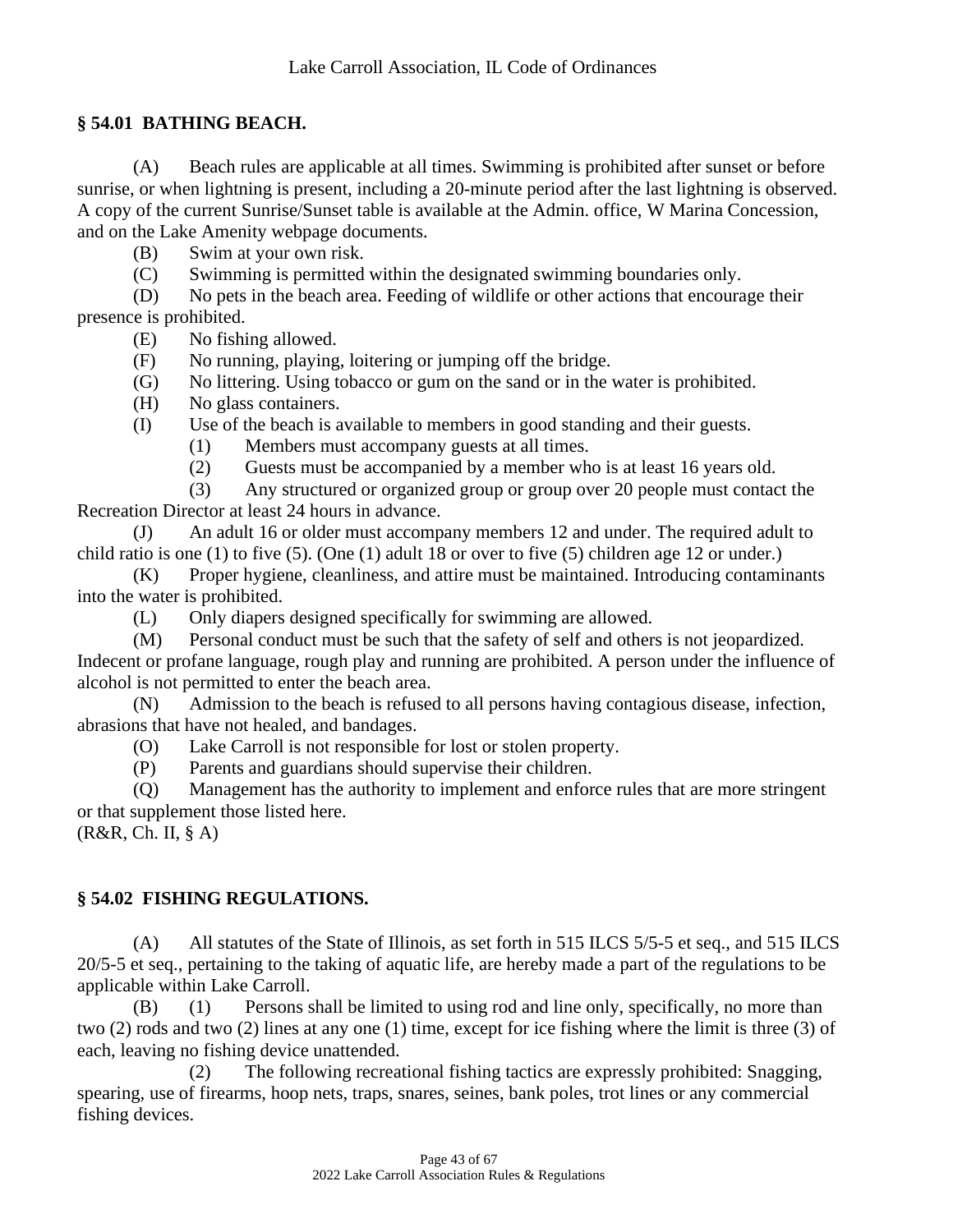(C) No person shall fish in any area designated by signs as "No Fishing", including the support systems in the designated area including but not limited to the East Marina bridge supports and tubes under roadway at three (3)-Tubes.

(D) No person shall fish in Lake Carroll waters except:

(1) A member of the Association, as defined by the Lake Carroll By-Laws.

(2) A guest of a member when that guest is accompanied by that member.

(3) A family member in possession of a "Family Member Designee Fishing Pass" requested by a member and obtained at the Association Office.

(E) Members and guests must abide by the Rules & Regulations of Lake Carroll and the statutes of the State of Illinois.

(F) No person shall introduce any fish species into Lake Carroll waters, except by authority of the Illinois Department of Natural Resources.

(G) Persons shall have at all times in their possession a valid Illinois Fishing License while engaged in fishing activities.

(H) No fish cleaning is allowed in any Lake Carroll Association pavilions. Violators will be subject to a fine. Minimum fine: \$50.00.

(Change BOD Approved 10-18-2013; Effective 1-1-2014) (R&R, Ch. II, § B)

# **§ 54.03 FISH SIZE AND LIMITS.**

(A) All fish taken from Lake Carroll waters shall be immediately released back into those waters, except where those fish meet or exceed size limitations pertaining to that particular species of fish.

(B) At no time will persons take from Lake Carroll waters any number of fish in excess of those limitations as determined by the Association.

(1) Lake Carroll Members are allowed one (1) fish limit per the Fish Size and Limits table available at the Lake Carroll Administrative Office, W. Marina Concession, and on the Lake Carroll website. The Fish Size and Limits card will be set and printed for distribution by April 1st of each year.

(Change BOD Approved 10-18-2013; Effective 1-1-2014)

(2) A guest (or guests) fishing at Lake Carroll with a Member are allowed a single fish limit - meaning the guest(s) and Member's catch combined.

(3) Guests in possession of a Family Fishing Pass, which is good for 14 consecutive days, are allowed one  $(1)$  fish limit per pass. (Example: Dad and children = one  $(1)$  fish limit combined.)

(C) Unless otherwise designated, fish size limitations and fish limitations shall be the same as those established by the Illinois Department of Natural Resources.

(D) Fish shall be measured in the following manner:

(1) With the fish lying on a flat surface, the mouth shall be closed, and the tail shall be compressed;

(2) The measurement shall then be taken from the tip of the mouth to the tip of the tail.

(E) Persons in violation of fishing regulations shall be held accountable to the Association citation procedures as well as any and all criminal actions pursued under the statutes of the State of Illinois.

(R&R, Ch. II, § C)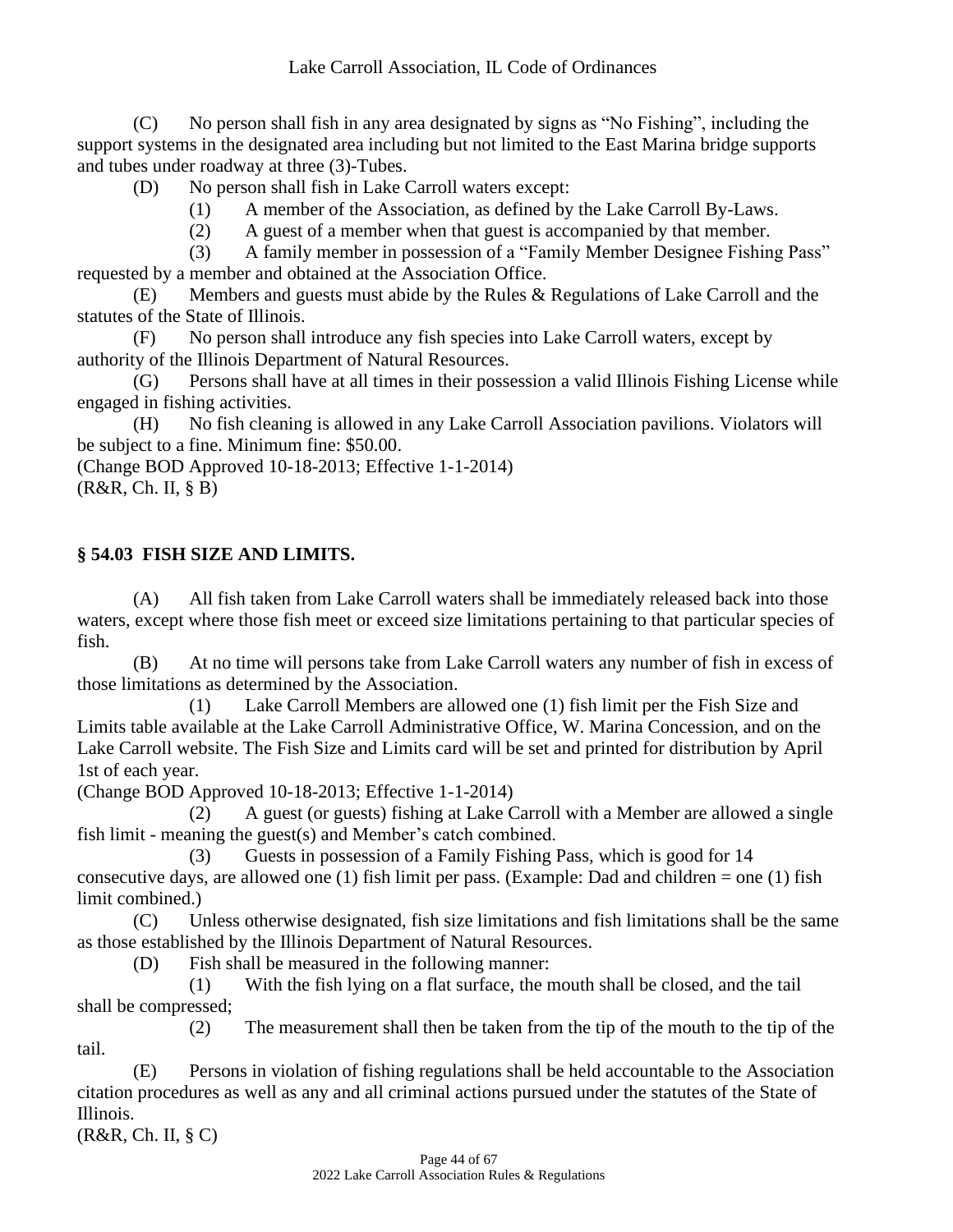## **§ 54.04 MAINTENANCE OF SHORELINES.**

(A) Effective December 31, 2000, all lakefront members must stabilize their shoreline.

(B) Shoreline rip rap is required to be maintained continuously in order to stabilize the shoreline and restrict shore erosion and materials infiltrating the Lake.

(Reference A&E §§ 72.28 and 72.29 FOR REQUIREMENTS.)

(C) A representative from the Association will make at least one (1) annual inspection in the fall to determine which lakefront lots need to be repaired to stop erosion.

(D) Members maintaining their shoreline must use stabilization methods from current Building Regulations.

(E) Piers and docks, which are located on the Lake Carroll shoreline and private property, are for the sole use of said member. Exceptions are greenways, docking by others during inclement weather, and extended docking by other members with the permission of said member and registered with the Association annually. Association registration forms are available at the Association Office.

(F) Seasonal Installation/Removal of Docks, Piers, and Swim Platforms.

(1) All docks, piers, and swim platforms may be installed on waterfronts only during the summer season, which begins April 1st and ends October 31st of each year, unless overridden in writing by the General Manager and/or the LCA Board of Directors, or member shall be subject to a fine/penalty as provided in § 50.22(B)(6)(e). See also the Security Fine Table - § 50.24.

(2) All docks and piers may be installed on designated greenways and East Marina shoreline slips only during the summer season, which begins April 1st and ends October 31st of each year, unless overridden in writing by the General Manager and/or the LCA Board of Directors, or member shall be subject to a fine/penalty as provided in § 50.22(B)(6)(e). See also the Security Fine Table - § 50.24.

(a) Greenway docks and piers may not be stored on greenway shorelines

(b) East Marina Shoreline Slips may be stored on their assigned area shoreline when not in use.

(G) Seasonal Installation/Removal of Watercraft.

when not in use.

(1) Parking of watercraft in LCA rented boat slips is allowed only during the summer season, which begins April 1st and ends October 31st of each year.

(2) Overnight parking of watercraft anywhere on the lake is allowed only during the summer season, which begins April 1st and ends October 31st of each year.

(3) Daily use of the lake is permitted year around at operators' discretion. (R&R, Ch. II, § D)

# **§ 54.05 USE OF GREENWAYS AND COMMON AREAS.**

(A) Storage of any articles on any greenway or common area is not permitted, except where said area shall have been designated a storing or holding area by the Board of Directors.

(B) All docking of watercraft to greenway docks is considered Day Use Only and is restricted from sunset to sunrise. A copy of the current Sunrise/Sunset table is available at the Admin. office, W Marina Concession, and on the Lake Amenity webpage documents.

(C) A member who has constructed a home on a non-waterfront lot may apply for the installation of a pier or dock with greenway access in an area that is adjacent to, or within the section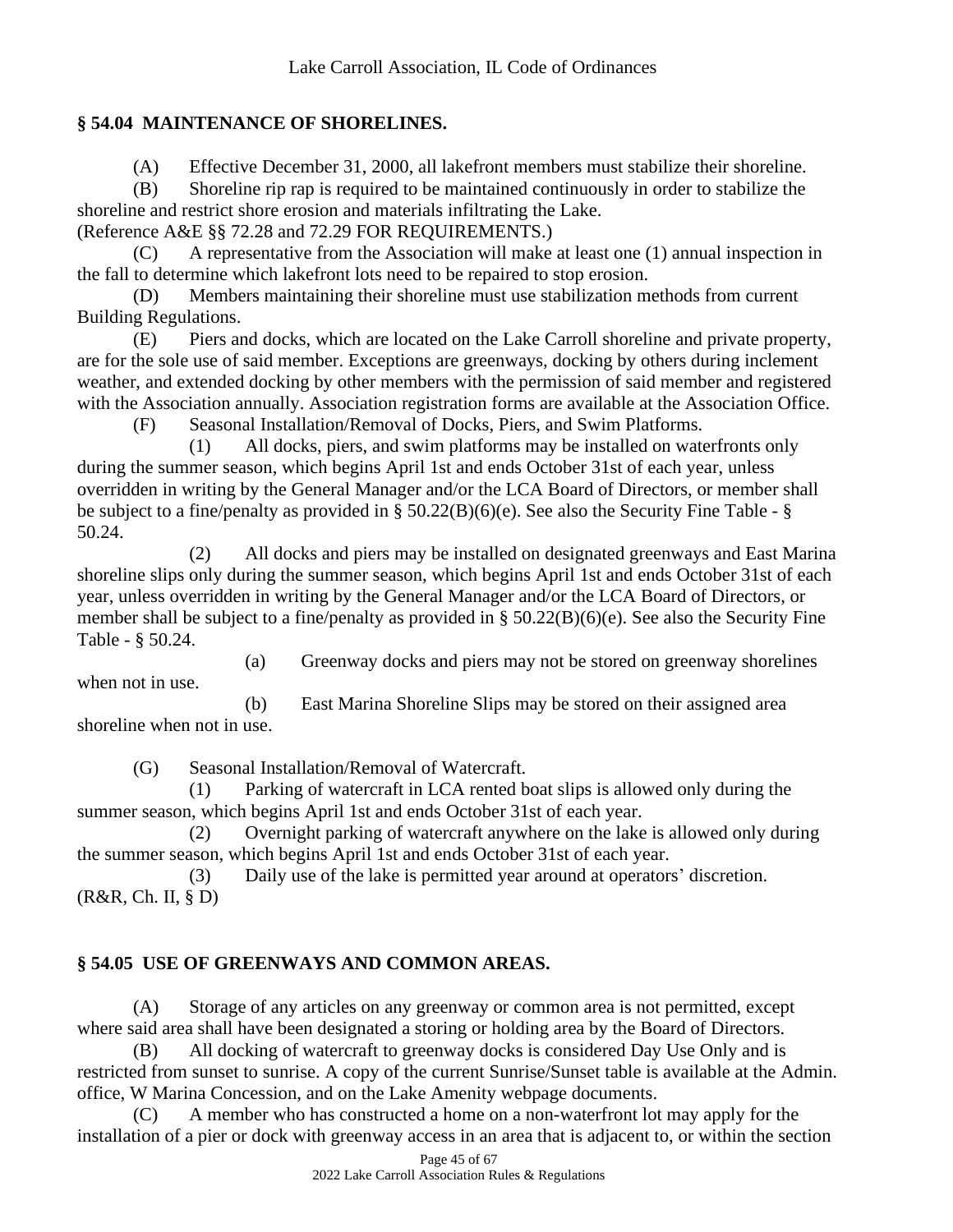that said home occupies, and may install said approved pier or dock, if the application is approved under the procedures applying to docks with greenway access. There shall be a limit of one (1) dock per greenway.

(1) Each year, a member wishing to install a pier or dock must apply no earlier than the first business day of the year of desired installation and use to the A&E Committee for authorization for said installation.

(2) Members registered in the prior year for a dock or pier or for a dock owned by the Association prior to 12-31-2003 shall be given a "right of first refusal" to apply for the same in the following year to retain this "right of first refusal". The member shall make application to the A&E committee no earlier than the first business day of the year and no later than January 21st of the year desired. Should the member fail to apply by January 21st, then the member forfeits his or her "right of first refusal". A lottery for the registration shall be held on the first business day following January 21st of the year of registration for any members seeking said registration. The "right of first refusal" is exclusive to the registered Member of prior year registry. No transfer (ex., deed, trust, will) of the "right of first refusal" is allowed.

(3) Only one (1) Member shall be designated as the owner of a dock or pier seeking registration. Members wishing to apply for a dock or pier who do not have a "right of first refusal" must apply to the A&E Committee no earlier than the first business day of the year of desired registration. In the event that more than one (1) member applies for authorization to install a pier or dock on a greenway, a lottery shall be held on the first business day following January 21st of the year of seeking said registration.

(4) Owners of waterfront property are not allowed to install a pier or dock with greenway access.

(D) The location of the pier or dock that may be installed shall be governed by the physical restrictions of the location as determined by the Lake Manager and the Building Inspector and approved by the General Manager. Said approved positions shall be designated on an individual plat of each greenway.

(E) The pier or dock so located on a waterfront may not interfere with the access either to said greenway or to any inlet adjacent thereto, nor infringe upon the use of the greenway by any other member.

(F) Any pier or dock so located must be removed prior to November 1st, in any year.

(G) No boatlift, railway, or permanent boat storage device of any type may be installed on any greenway or in conjunction with a dock or pier.

(H) No swimming floats or diving platforms shall be installed on any greenway accessible dock or pier.

(I) Refer to the Lake Carroll Building Regulations for specifications and requirements for constructing piers and docks on a greenway or common area.

(J) Fees for greenway accessible dock will be established annually as part of the Association's Budget.

(K) All members registering docks or piers shall be required to do one (1) of the following:

(1) If the Member elects to have the Association own the dock and provide the insurance coverage, the Member shall execute a "Greenway Dock Agreement and Conditional Bill Of Sale" at time of registration. The repurchase rights provided for in the "Greenway Dock Agreement and Conditional Bill of Sale" shall no longer apply if the pier or dock is not removed by November 1st, in any year and/or the permitted member has not received the approval of the Association for a delayed removal.

(2) If the Member elects to provide their own insurance or use a non-commercially manufactured dock or pier, the Member shall provide the Association with a certificate of liability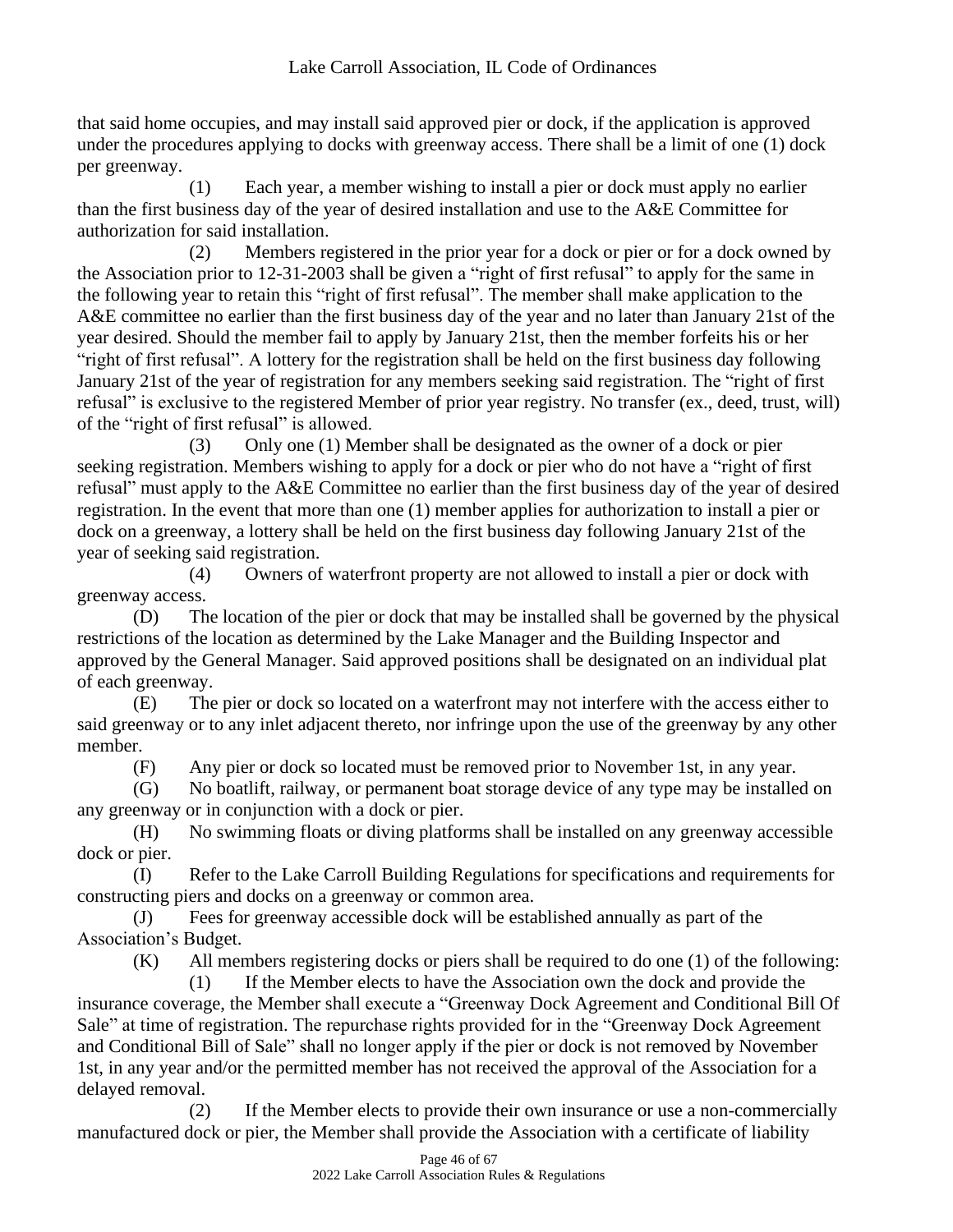insurance or other proof of coverage for a minimum limit of liability of \$500,000 for the dock or pier naming the Lake Carroll Association as an additional insured. (R&R, Ch. II, § E) (Amended 1-17-2004; ; Amended 11-1-2006; Rev. 3-23-2007)

# **§ 54.07 MARINA SLIP ASSIGNMENT.**

- (A) Deeded Marina Slips.
	- (1) Deeded boat slip owners have the first right of refusal on their "slip" each year.
		- (a) Bills for "deeded" boat slips are mailed by December 26th of each year.
		- (b) Forms must be returned on or before the 3rd Friday of January each

year.

- (c) Failure to submit the form and payment by the 3rd Friday of January (required date) will be considered a negative response and the slips will be made available to other members in good standing.
	- (B) Deeded Slip Requirements.
		- (1) They may not sublease the slip.
		- (2) The Association office is the only entity that may authorize use of a slip.

(3) If dues and fees are not current deeded slip owner will not be able to register a boat and will be unable to use the slip until the dues and fees are paid.

(C) Assigned Slips.

(1) Bills and assignment information are mailed by January 31st to "non deeded" users of boat slips (from the previous boating season). Also included with this mailing are members in good standing from the previous year's slip lottery (that have as yet been able to have a slip assigned to them).

(2) These forms must be returned with payment by the third (3rd) Friday of February each year.

(3) Failure to return this from (with payment) by the required date is considered a negative response.

(D) Assigned Slip Requirements.

- (1) All dues and fees must be current to use an assigned slip.
- (2) Only one (1) slip is available per member.

(3) If a lot has two (2) owners (co-members or associates) only one (1) slip may be obtained per lot.

(4) Owners of waterfront property are not eligible to the use of the assigned slips.

(5) If the user of an assigned slip sells his or her lot through the year - the boat slip does not go to the new owner. It is returned to the Association for reassignment to the next person on

the lottery list. (6) At least one (1) "member" (as defined by the by-laws) must have a boater safety certificate within 30 days of actual dock assignment. Members in good standing must also have a boat registered with the Association within 30 days of actual dock assignment. Failure to meet these requirements will result in the loss of the 'assigned' boat slip.

(E) Excess Marina Slip Allocation Procedure.

(1) Members in good standing who do not have a deeded or assigned LCA marina slip and/or do not own waterfront property at Lake Carroll may contact the Administration Office at any time to be added to the marina slip waiting list.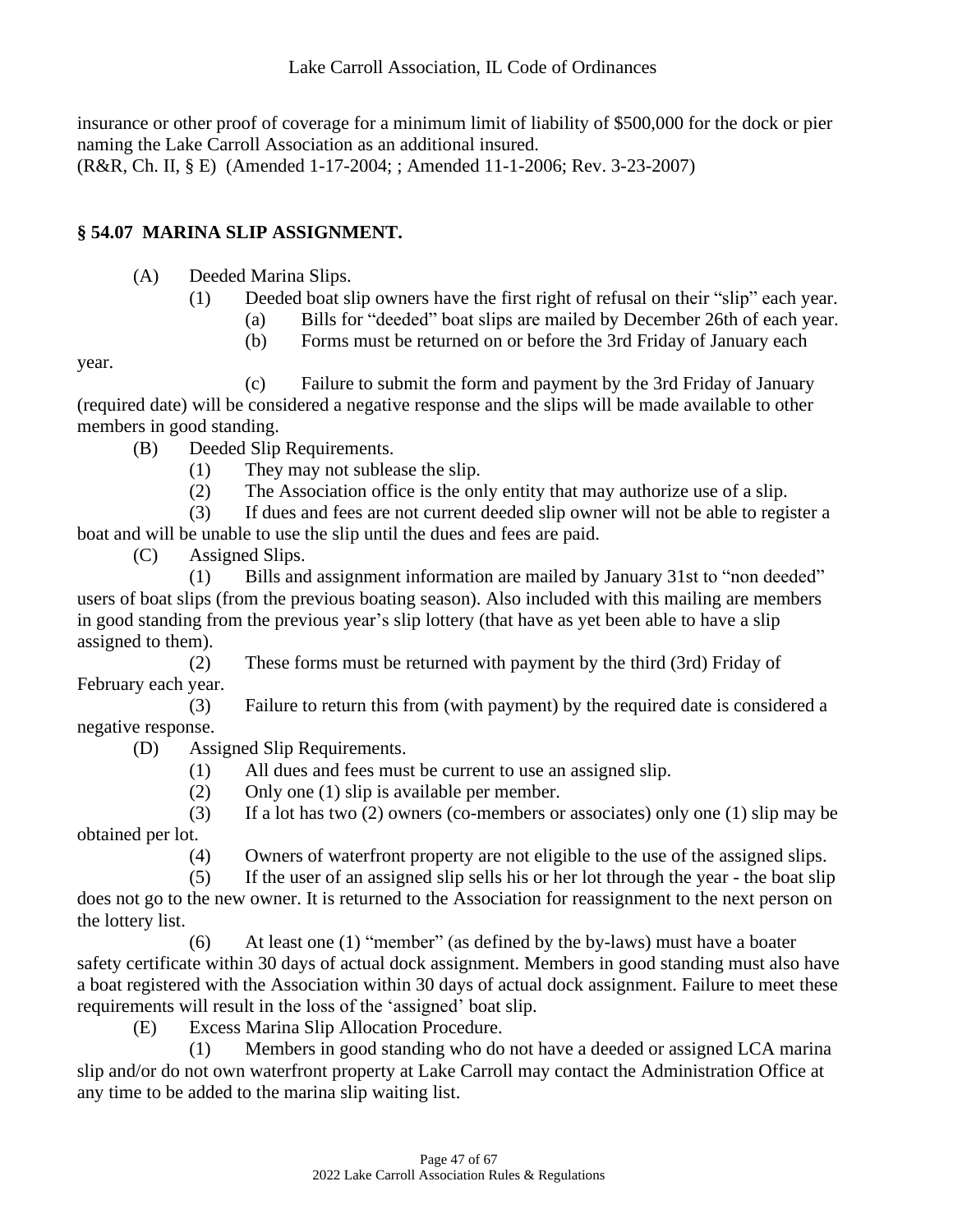(2) Members in good standing who have been displaced (the deeded slip owners have elected use) from their assigned slips used during the previous season shall be given preference over members on the waiting list.

(3) Members in good standing on the marina waiting list will retain their current number. All additional requests will be added at the end of the list maintained by the Association Office.

(4) Members are only allowed registration for one (1) boat slip.

(F) Members in good standing must have a boat registered with the Association within 30 days of actual dock assignment. At least one (1) "family member" (as defined by the By-Laws) must have a boater safety certificate within two (2) weeks of actual dock assignment. Failure to meet these requirements will result in the loss of the "assigned" boat slip. (R&R, Ch. II, § G)

#### **§ 54.08 DAILY/WEEKLY MARINA SLIP RESERVATIONS.**

(A) Daily/Weekly marina Slips are available on a first-come, first-serve basis to members in good standing by advanced reservation through the Association Office Front Desk.

(B) Daily/Weekly marina slips may be issued for a period not to exceed 14 consecutive nights.

(C) Only one (1) reservation may be in effect at any one (1) time.

(D) Payment for daily/weekly boat slip must be paid in advance at the Association Office.

(E) Check-out time is 3:00 p.m.

(F) Fees for daily slips will be established annually as part of the Association's fee schedule included in the annual Budget. (R&R, Ch. II, § H)

## **§ 54.09 BOAT PARKING ASSIGNMENTS AND PAYMENTS.**

(A) Only members in good standing are eligible for a boat parking space.

(B) Members who used a parking space during the previous summer season are sent applications in February for the Summer Season. The summer season begins April 1st and ends October 31st of each year. Winter storage is also available for an additional fee. The winter season begins November 1st and ends March 31st of the following year.

(C) Payment for the summer season is due on or before March 28th of each year. Winter Season is due the 1st week in November.

(D) Fees are established annually as part of the Association's fee schedule included in the annual Budget.

(E) Spaces are numbered with stakes. Boats are to be backed into the assigned spaces parking to the right of the stake.

(F) Lot and Section #s are to be displayed on the boat trailer tongue with the current Boat Parking Decal.

(G) New assignments must be made by contacting the Association front desk. (R&R, Ch. II, § I)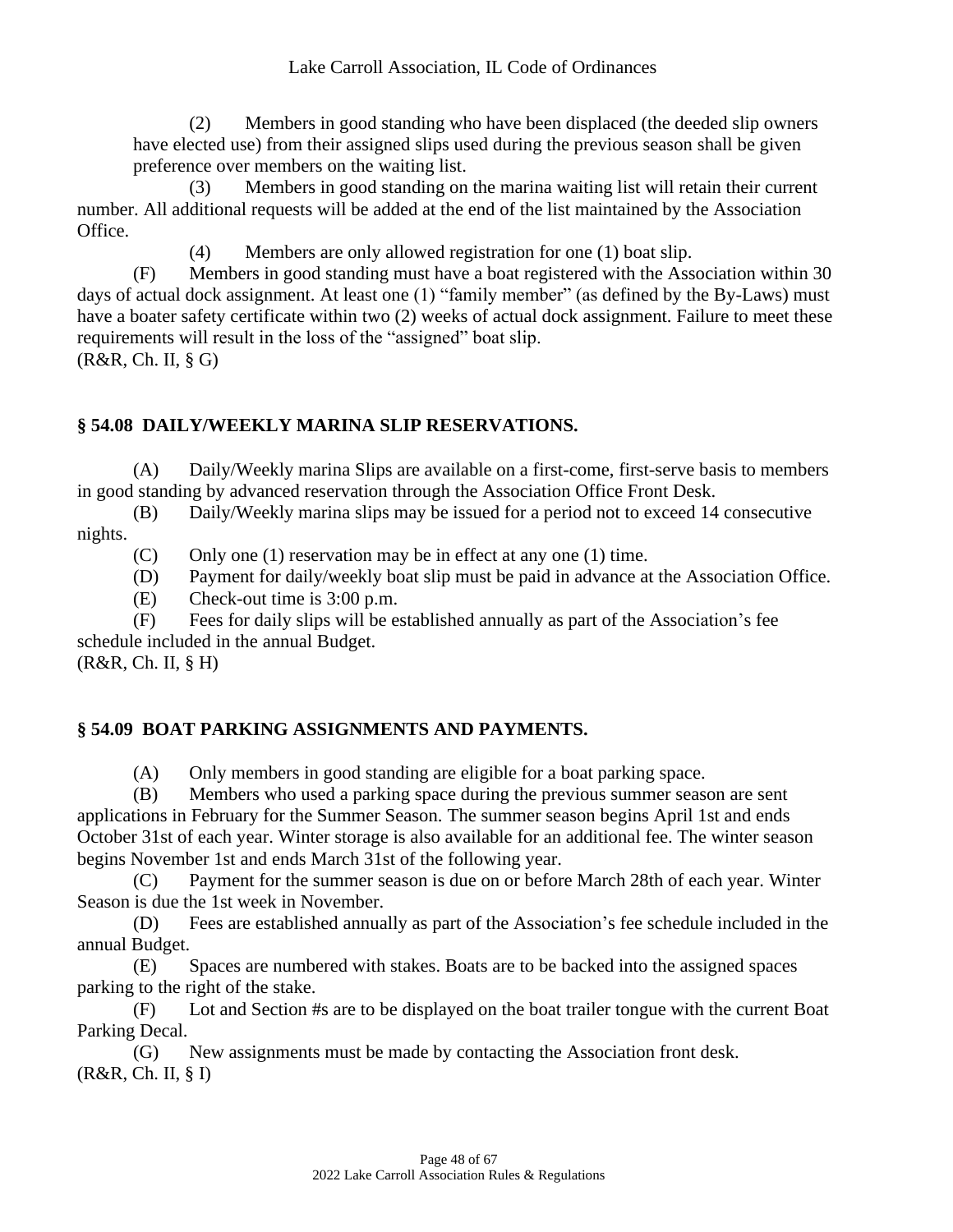# **CHAPTER 55: CAMPING REGULATIONS**

#### Section

| 55.01 | Definitions                     |
|-------|---------------------------------|
| 55.02 | Regulations                     |
| 55.03 | Registration of a camp shelter  |
| 55.04 | Fees and charges                |
| 55.05 | Vehicles per camp               |
| 55.06 | Sign-in registration            |
| 55.07 | Daily/weekly and overflow       |
| 55.08 | Seasonal sites                  |
| 55.09 | Seasonal site assignments       |
| 55.10 | Permanently vacated camps       |
| 55.11 | Eviction - campground privilege |

55.12 Camper storage

# **§ 55.01 DEFINITIONS.**

*CAMP.* A single family or group occupying one (1) site.

*CAMP SHELTER.* Portable equipment used by the single family or group for bedding and housing consisting of any shelter listed in the definitions for "Tent Camp", "Trailer Camp" and "Vehicle Camp" below.

(1) If more than one (1) *CAMP SHELTER* is required for the single family or group, children sleeping in sleeping bags or in a tent outside the family shelter are considered occupants sharing the same site.

(2) In no case will two (2) or more tent trailers, travel trailers, self-propelled mobile campers, or any combination thereof, be considered as a single camp.

*DAILY/WEEKLY SITES.* Sites to be available to Members in good standing on a first-come, first-serve basis, either by advanced reservation through the Association Office or same day reservations through the Campground Host.

(1) Members IN GOOD STANDING may rent one (1) additional site for guests, except on holiday weekends.

(2) On Holiday weekends, guests are to be accommodated in the overflow area camp sites.

(3) There cannot be more than one (1) guest "camp" at a "daily/weekly" site. Multiple camps are permitted in the overflow area.

(4) Guest campers must be hosted by a member in good standing, 18 years of age or older who is present on the LCA property during guest camping.

*GUEST CAMPER.* Any non-member camping at the Lake Carroll Campground under the guidelines set forth in the definition for "Daily/Weekly Sites" above.

*OVERFLOW AREA CAMP SITES.* Are available to members in good standing and member guests and will be designated by the Campground Host during the summer season.

**SINGLE FAMILY.** Consists of either or both parents and unmarried children; other family members will be considered part of the family as long as they occupy the same site.

*SEASON, CAMPING.* April 1st of each year and extends to March 31st of the following year.

*SEASONAL SITES.* Are assigned following a procedure described in § 55.09.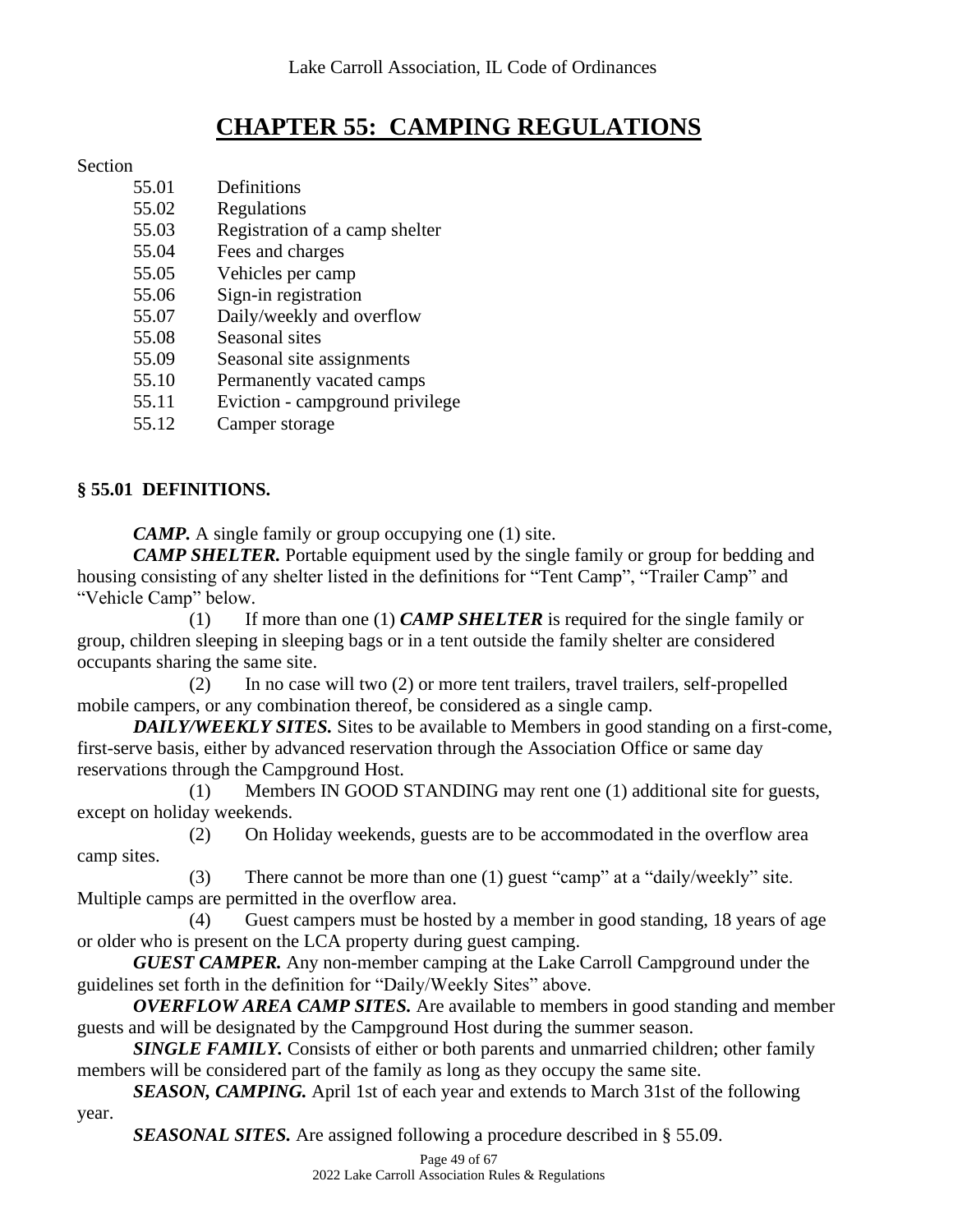*SINGLE GROUP.* Consists of unrelated adults, with or without children, occupying the same site.

*TENT CAMP*. Any camp using a fabric-type shelter erected on the ground.

*TRAILER CAMP.* Any camp which has a trailer (manufactured specifically for camping). Beginning CY 2007 and beyond -

(1) The maximum allowed trailer camp size in the "highway travel mode" with all slide-outs retracted shall not exceed eight and one-half (8-1/2) feet wide x 40 feet long.

(2) The maximum allowed trailer camp footprint in the set-up mode with all the slide-outs extended shall be 400 square feet.

(3) All trailers, excluding pop-ups, must be self-contained with water, holding tank and HVAC and no more than 30/50-amp service on pods one (1) through four (4) and 50-amp service on pod five (5).

(4) Trailers with dormers, peaked roofs and two-story elevations are expressly prohibited.

*VEHICLE CAMP.* A manufactured self-propelled recreational vehicle as the basic unit, not to exceed 40 feet in total overall length and not to exceed eight (8) feet six (6) inches in width; the slide out section of the trailer is excluded from this restriction.

(R&R, Ch. III, § A) (As amended 11-19-2010)

# **§ 55.02 REGULATIONS.**

(A) The LCA Campground is to be maintained as a "campground amenity", established for the convenience and enjoyment of outdoor recreation by members and their guests. It is to be a premier four-season amenity which provides seasonal, weekly, and daily campsites.

(B) Camping will be permitted only in the Lake Carroll Campground and on lots with homes.

(C) Camping is prohibited in all other areas of Lake Carroll.

(D) Campsites are provided for reasonably quiet outdoors-recreational experiences.

(1) They are not provided for large gatherings or parties, which are disruptive to the normal atmosphere of the Campground.

(2) Such activities will not be permitted and violators who persist will be evicted.

(E) Quiet hours shall prevail in the Campground between 11:00 p.m. and 8:00 a.m., except for maintenance work performed by Association personnel.

(F) Campfires:

(1) Are allowed in stoves or designated areas only.

(2) Large bonfires are not permitted at individual sites. Campsite fire pits not to exceed 48 inches diameter.

(3) Persons engaged in burning of campfires shall at all times be present and in control of any such burning activity.

(G) Pets: The camper is responsible for all dogs, cats, or other small animals under his or her ownership or care.

(1) All animals, while outdoors, must be on a leash and not left outdoors unattended.

(2) Members are responsible to make sure their animal(s) do not cause a nuisance to other campers as determined by staff.

(3) Excretion of these pets shall be picked up and removed by the members and then placed into garbage located in the Campgrounds.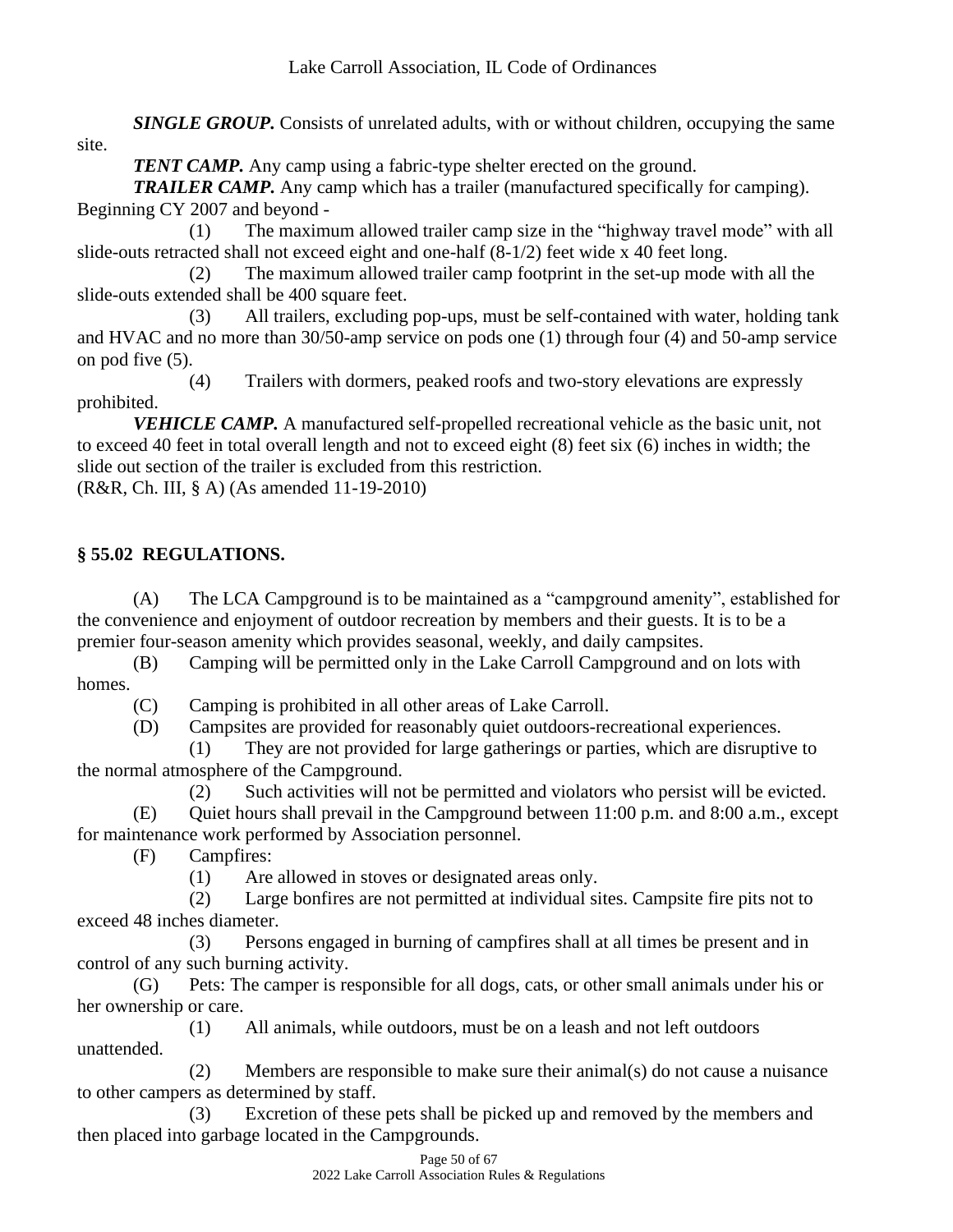(H) Water Faucet Hook-Up.

(1) No permanent hook-up to water shared faucets

(I) All garbage must be contained in a plastic bag tied securely and placed in the dumpster located typically in the Campground camper storage area; the dumpster must always remain closed. At no time can any garbage be left outside the dumpster.

(J) No permanent structures such as raised decks or porches may be installed on any campsites, but removable transportable structures within site area are allowed. A&E approval is required before installation of any man-made transportable structures.

(K) Speed limit is ten (10) miles per hour.

(L) All human waste and gray water must be transported to the holding tank with a manufactured portable waste container or pumped by an association approved contractor.

(M) Under no circumstances are children under the age of 18 years allowed to camp without an adult 18 years or older present.

(N) Campsite Requirements and Site Maintenance.

(1) All camping units must be backed into a numbered campsite and camping done to entrance side of units.

(2) All personal property must be within the perimeter area of the site.

(3) Campers are permitted to extend beyond the site perimeter provided the member maintains the area under the protrusion.

(a) A maximum growth height of six (6) inches under protrusion.

(b) If growth is not in compliance, a fine of \$100 may be imposed.

(4) Member camper is responsible for all mowing and trimming within their site.

(5) Member camper is responsible to keep their site in a neat and orderly

condition.

(O) All air conditioning units, furnaces and space heaters shall be turned off when leaving the Campground Area for 24 hours or more. Failure to comply may result in loss of campground privileges.

(Amended 5-27-2003 per BOD motion)

(P) Effective January 1, 2006, there must be a two (2) foot clearance between your camper and the electrical hook up/supply box on all newly acquired seasonal sites and/or existing seasonal sites changing camping units.

(1) Exception: any slide out(s) may be extended into the two (2)-foot easement while camping at Lake Carroll. However, the slide out(s) must be closed if leaving the campground for twenty-four (24) hours or more.

(a) If a camp shelter is preventing appropriate access to electrical supply box for that site, no maintenance on electrical will be performed on behalf of that site.

(b) In the event a camp shelter must be moved to allow electrical maintenance that affects other camp shelters, move will be performed at the member's expense. (2) Seasonal sites established prior to January 1, 2006, will be evaluated, in respect to safety and maintenance access, and handled on an individual basis. (R&R, Ch. III, § B) (As amended 11-19-2010)

# **§ 55.03 REGISTRATION OF A CAMP SHELTER.**

(A) Members in good standing shall submit an application for registering a camp shelter to the Association Office by completing a current information sheet available from the Office.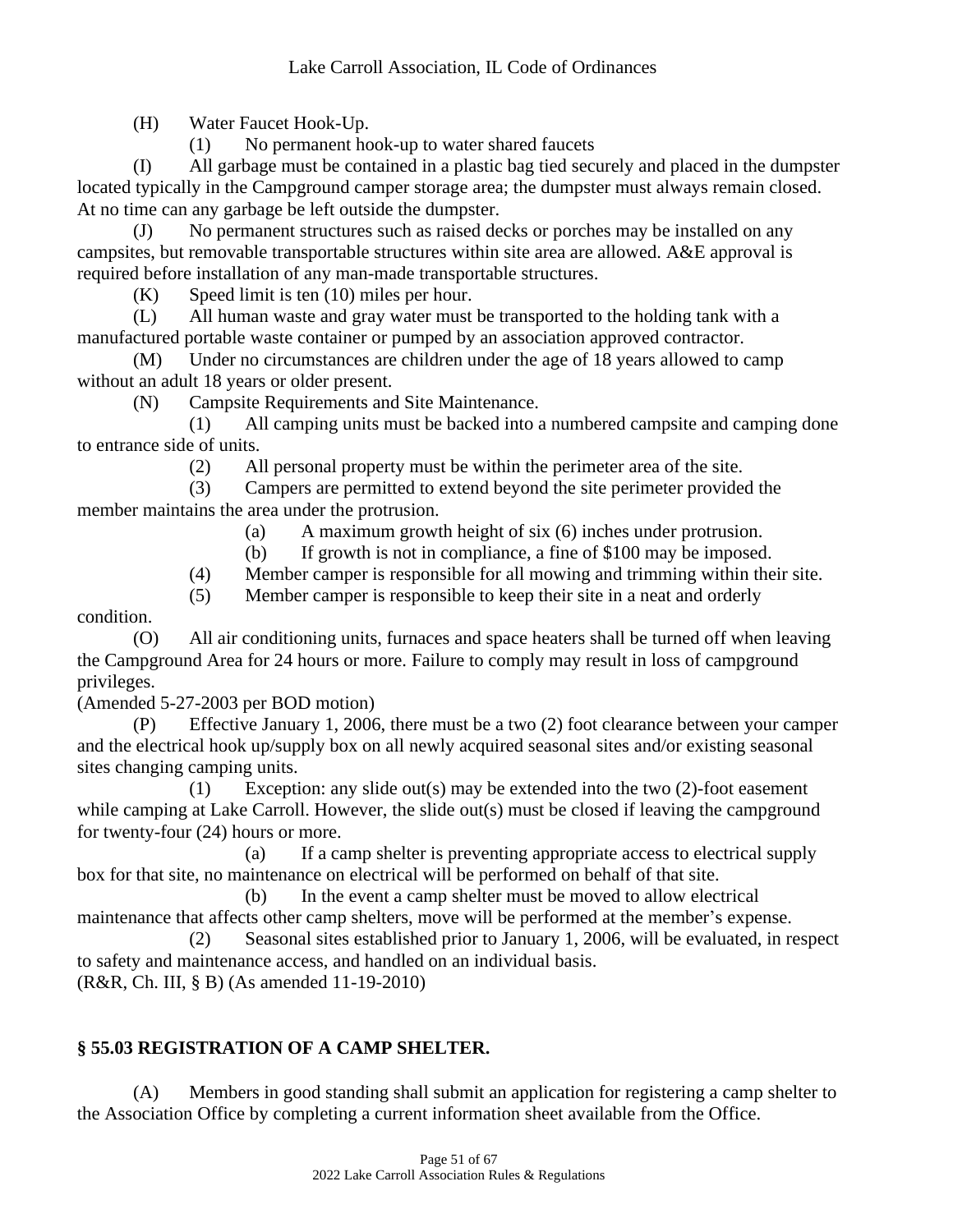(B) Member must provide proof of ownership upon registration each year. Acceptable forms of ownership shall be Title, Insurance, or State license plate registration.

(C) Registered camp shelters and/or seasonal sites may not be subleased.

(D) Camp Shelters used in the Lake Carroll Campground must display specific identification appurtenances, such as decals, stickers, or other ID tags, which connect the conveyances with their owner's property location as Lake Carroll. This shall include, but not be limited to:

(1) Member's Lake Carroll section and lot numbers and the required current Lake Carroll decal must be displayed on the towing tongue in a position visible to the traffic pattern.

(2) If Camp Shelter does not have a towing tongue, then the required aforementioned ID tags shall be displayed on the front of the Camp Shelter closest to the roadway.

(3) If Member changes Camp Shelter or moves their Camp Shelter to another site that makes the ID tags not visible to the traffic pattern, they are required to move the tags to the required visible location. If needed, they may bring their registration decal to the LCA Admin. Office for replacement.

(4) If the Camp Shelter is a motorized vehicle, the decal shall be displayed in the manner described in § 53.07(A)(1) through (A)(5).

(R&R, Ch. III, § C) (As amended 11-19-2010)

# **§ 55.04 FEES AND CHARGES.**

Fees and charges for camping will be established annually as part of the Association's Budget. (A) Daily/Weekly Camping: The daily/weekly camping fee may be paid in advance to the

Association Office or upon arrival to the Campground Host.

(B) Seasonal.

(1) The seasonal campground fee shall be paid to the Association Office by April 1st of each year.

(2) Only members in good standing can apply for and receive a seasonal site.

(3) Members who were seasonal campers in the prior year and who are not current with their dues and assessments and/or have not paid their seasonal camping fee by the due date will automatically forfeit their seasonal site.

(a) All personal belongings must be removed from the site by April 15th.

(b) If not removed by April 15th, eviction procedures will be initiated per §

55.11.

(C) REFUNDS: Refund of daily/weekly or overflow fees will only be allowed if at least two (2) weeks' notice is given prior to the first reservation date. (R&R, Ch. III, § D) (As amended 11-19-2010)

# **§ 55.05 VEHICLES PER CAMP.**

(A) Trailer Campsites may have (in addition to the camp shelter):

(1) No more than two (2) standard vehicles such as cars, vans, or pick-ups, or.

(B) At no time should more than one (1) camping trailer be on a site at a time.

(C) The parking of any trailers shall be prohibited in the campground area; excluding "Camp Shelter" as defined in § 55.01; a location elsewhere will be designated for temporary trailer parking; refer to § 53.06(H).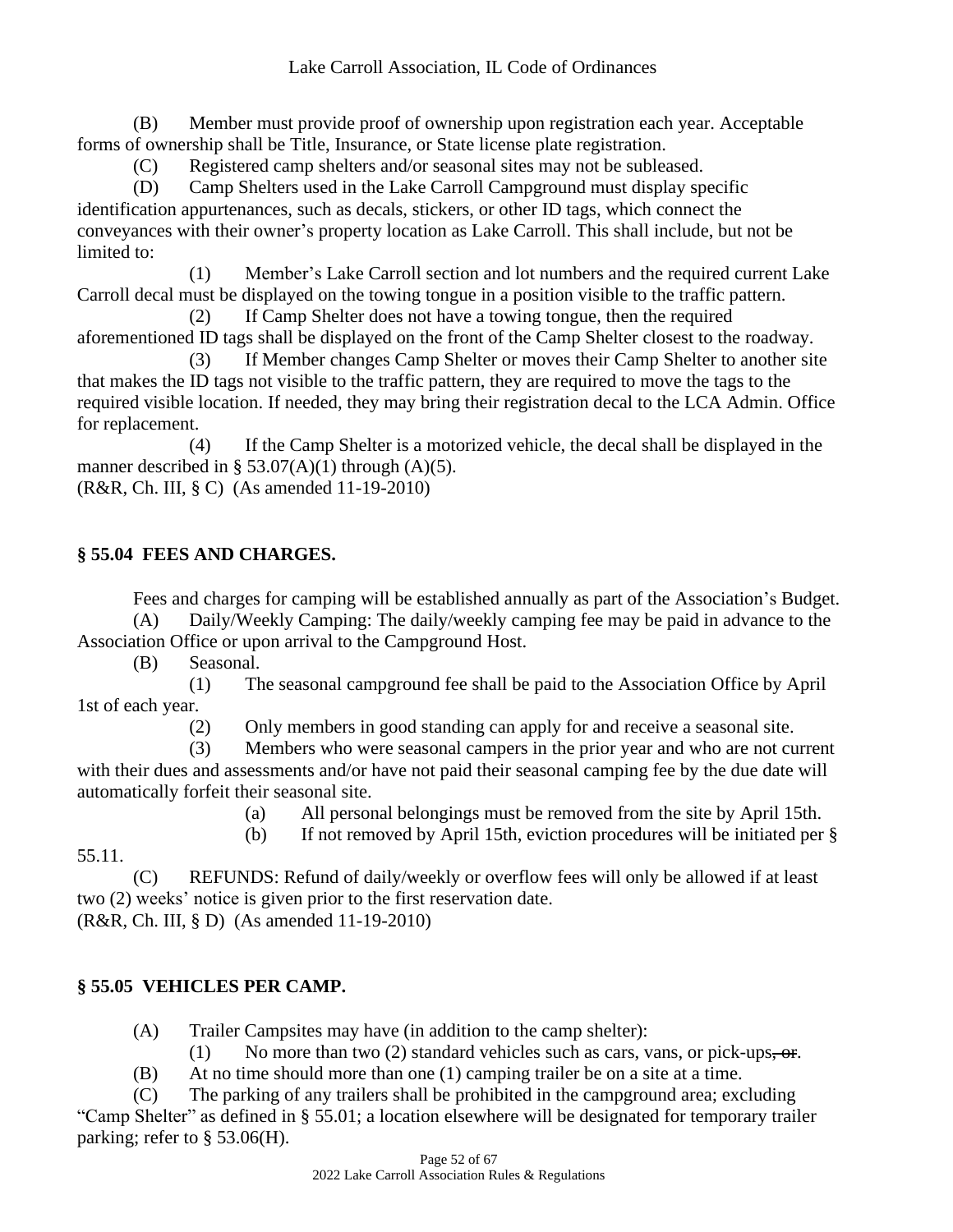(R&R, Ch. III, § E) (As amended 11-19-2010)

# **§ 55.06 SIGN-IN REGISTRATION.**

(A) Host Duties - The Campground Host has the authority to assign daily/weekly or overflow sites and collect appropriate fees.

(B) All Daily/Weekly, Overflow, and Seasonal campers must register with the Host or at the LCA office upon arrival.

(C) Members in good standing must show their current amenity cards at time of check-in.

(D) The member must register in order for the stay to count toward the minimum stay requirements. Guests or additional family member stays do not count toward the requirement.

(E) A responsible adult from the camping party, who is a member in good standing, must register for the party and thereby acknowledge compliance to the rules and regulations of the Lake Carroll Campground.

(R&R, Ch. III, § F) (As amended 11-19-2010)

# **§ 55.07 DAILY/WEEKLY AND OVERFLOW.**

In addition to § 55.02 Regulations.

(A) Reservations by members in good standing will be accepted in advance by the Association Office with the camping fee being received in the Association Office within three (3) days of making the reservation(s) or the reservation(s) will be cancelled; two (2) reservations may be in effect at any one (1) time. One (1) on a major holiday weekend and one (1) on a non-holiday weekend or two (2) non-holiday weekends.

(B) Daily/weekly camp permits may be issued for a period not to exceed 14 consecutive nights.

(C) Members are eligible to request an additional seven (7) nights and will be granted permission only subject to the availability of the site.

(D) The member must contact the Association Office 48 hours prior to checkout to see if site is available for each additional seven (7) night reservations. As long as the site remains available, the member may continue to reserve the site in seven (7) night, or less, increments.

(E) The Association Office must keep a log of all site reservations. A list of reservations for each respective weekend must be shared with the Campground Host before the start of shift each Friday.

(F) Site locations should not be changed without consulting management prior to making the change. All parties involved must be in agreement before a site assignment can be changed unless the second site is not rented for the ENTIRE stay of the member.

(G) The General Manager must approve exceptions to the above time limit, due to bona fide emergencies.

(H) Members' children between the ages of 18 and 24 may camp in the Lake Carroll Campground:

(1) Parents must make the reservation by calling the Association Office or contacting the Campground Host;

(2) The member must register the children, thereby acknowledging compliance to the rules and regulations of the Lake Carroll Campground for their party.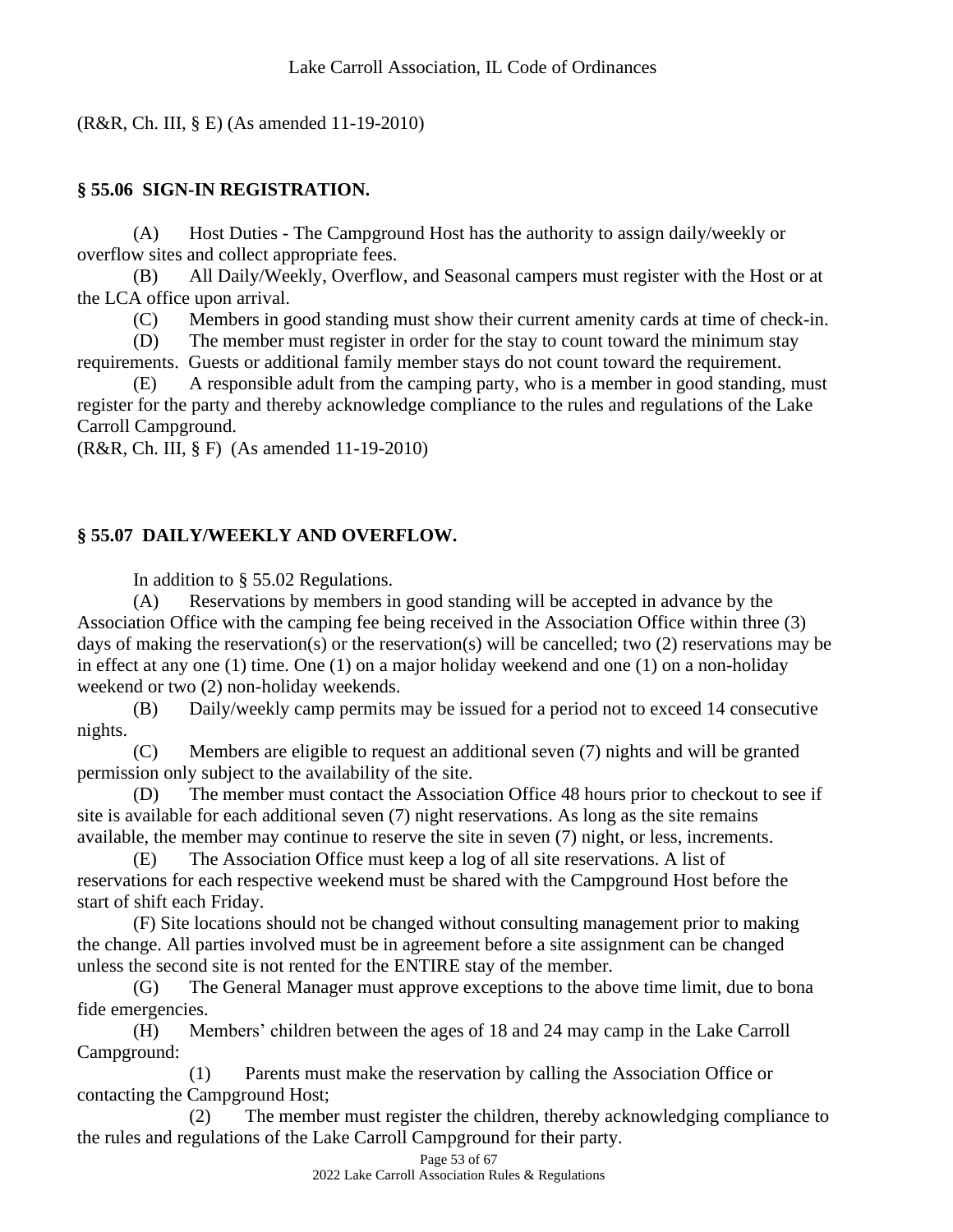(I) No camping equipment shall be placed on any campground site while that site is occupied by another camping party.

(J) Under special circumstances the Campground Host may designate an area and charge a fee commensurate with the facilities provided.

(K) Check-in.

(1) 4:00 pm. Check-in prior to 4:00 pm may be allowed if site is vacant.

(2) Late check-in time will be allowed providing camping space is available and the Campground Host is on duty.

(L) Check-out time for is 3:00 pm.

(1) If a camper has checked out and desires to remain in the area for other purposes after the checkout time, he or she must break camp and move from the Campground.

(2) The camper shall remove all personally owned camping equipment from the Campground at the time the camper leaves.

(3) Failure to remove camping equipment by 3:00 p.m. shall obligate the camper to pay an additional night's fee unless specifically authorized by the Association staff. (R&R, Ch. III, § G) (As amended 11-19-2010)

# **§ 55.08 SEASONAL SITES.**

In addition to § 55.02 Regulations.

(A) Seasonal Site Check-In.

(1) All members assigned seasonal camp sites are required to check-in with the Campground Host or at the LCA Office during the mandatory camping season.

(2) The member in good standing owning the camping unit is the member responsible for meeting the minimum camping requirements. Those minimum requirements are: two (2) nights each in May and September; four (4) nights each in June, July and August. This shall be strictly enforced. Failure to abide without notifying the association office in writing of the reason for not meeting this requirement will cause removal from your seasonal site. Only one (1) exception per camping season will be granted.

(B) In the event of required maintenance, the member will receive written notice from the association. Seasonal campers must remove all requested personal property from the site as requested in the notice.

(C) A member wishing to permanently vacate their site must notify the Association Office in writing. There will be no pro-rated reimbursement for campers leaving during the season, though campers getting a seasonal site during the season will be billed on a pro-rated basis.

(D) LP Tanks.

(1) One hundred (100) pound LP tanks in the Campground must have stabilizing stands that are provided by the Association.

(2) Small LP tanks must be tied down to prevent shifting.

(R&R, Ch. III, § H) (As amended 11-19-2010)

# **§ 55.09 SEASONAL SITE ASSIGNMENTS.**

(A) When a site becomes available through attrition, open sites will be offered to Members in good standing whose names are on the Campground Waitlist.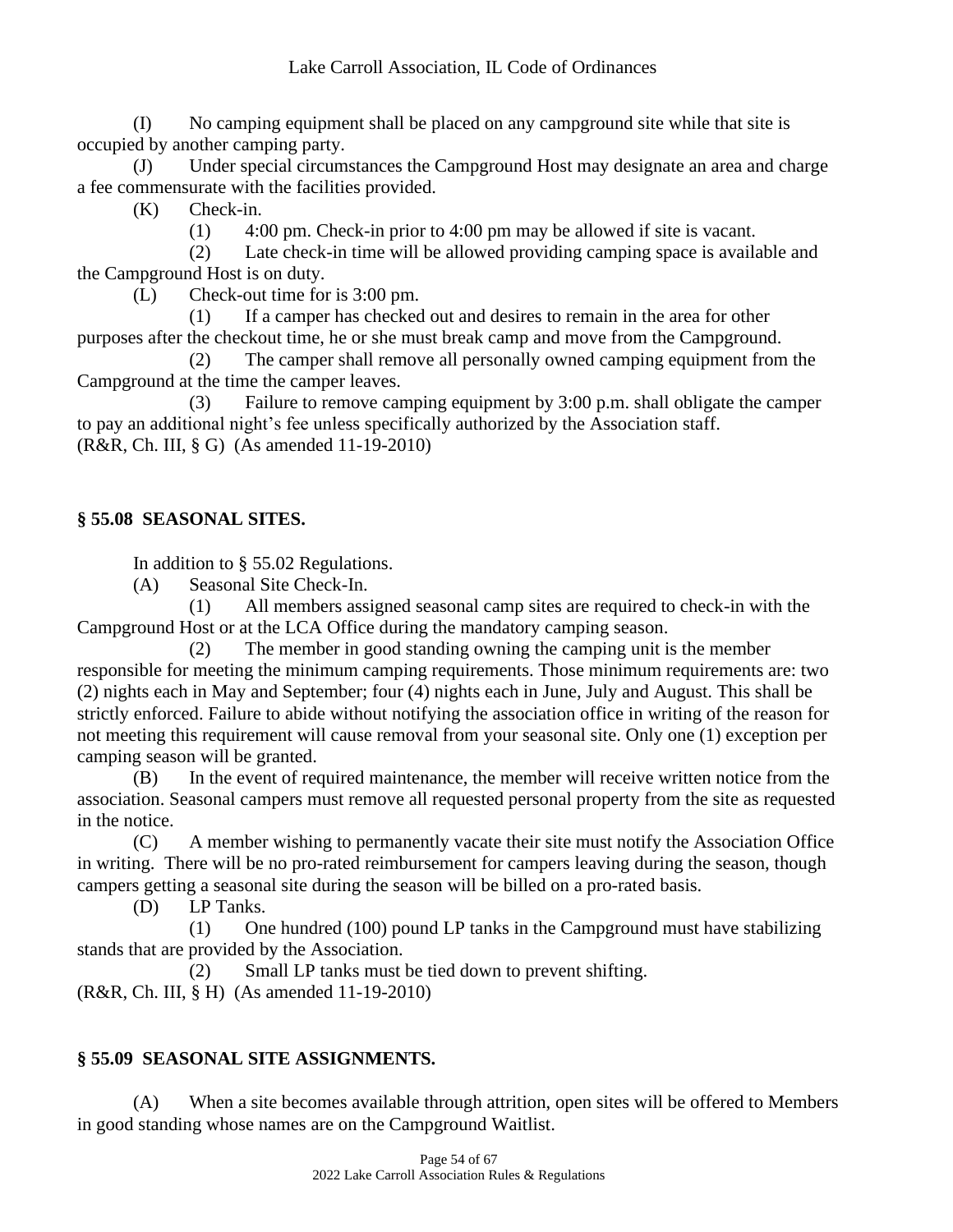(B) Campground Waitlist

(1) A Waitlist for seasonal sites will be kept in the Association Office and published online.

- (2) There will be two (2) lists maintained.
	- (a) Lake Carroll Members in good standing wanting a seasonal campsite.
	- (b) Existing seasonal campers who wish the opportunity to move to a new

site.

(3) The Campground Waitlist will show the date that each Member was added.

- (a) Members in good standing currently on the Campground Waitlist will retain their current number. All additional requests will be added at the end of the list in order
- received.
- (b) One name submission will be allowed for each dues-paying Member.
- (c) Members in good standing may be added to the Campground Waitlist at

any time.

(C) Sub-leases

(1) No sub-lease arrangements are allowed. The Association is the only entity that may authorize use of a campsite.

(2) Failure to adhere to this rule may subject the Member to forfeiture of their campground privileges.

(D) Effective January 1, 2006 those Members who either purchase an existing house or contract to build a house must remove their possessions from their seasonal site within 30 days of the closing on an existing house or the granting of an occupancy certificate on the new construction.

(1) Owners of homes on Lake Carroll property are not eligible to have a

seasonal site.

(E) Notification Process for existing campers:

(1) The Association will notify all Members on the waitlist in writing via email that a site is available.

(2) Any member interested in the available site must notify all members of the waitlist by selecting "Reply All" and stating their request to move. The member that has the highest position on the list will receive the first option and so forth down the list of replies.

(3) The Member will have 48 hours from the notification date to accept and select the available seasonal site.

(4) Once all available sites have gone through the existing camper list, the first three members on the incoming list will be contacted via email at the same time.

(5) Those three members will have seven days to evaluate the site and reply to the association. The first person on the list gets priority and follows in succession. All three must respond within the original seven days. If those three do not accept the site another three will be contacted.

(a) If the Member's trailer does not fit on the available site, the Member may refuse the site and retain their position on the list for the next available site.

(b) All claims of site size issues must be reviewed by the Association for final determination.

needs.

(c) There will be no modifications done to any site to meet a Member's

(6) If member fails to notify the Office within the 7 days, their position on the list will be subject to the terms as stated in section (F) above.

(7) The prorated seasonal campsite fee will be effective the date the member selects the site.

(8) The fee is due no later than 10 days after acceptance of site.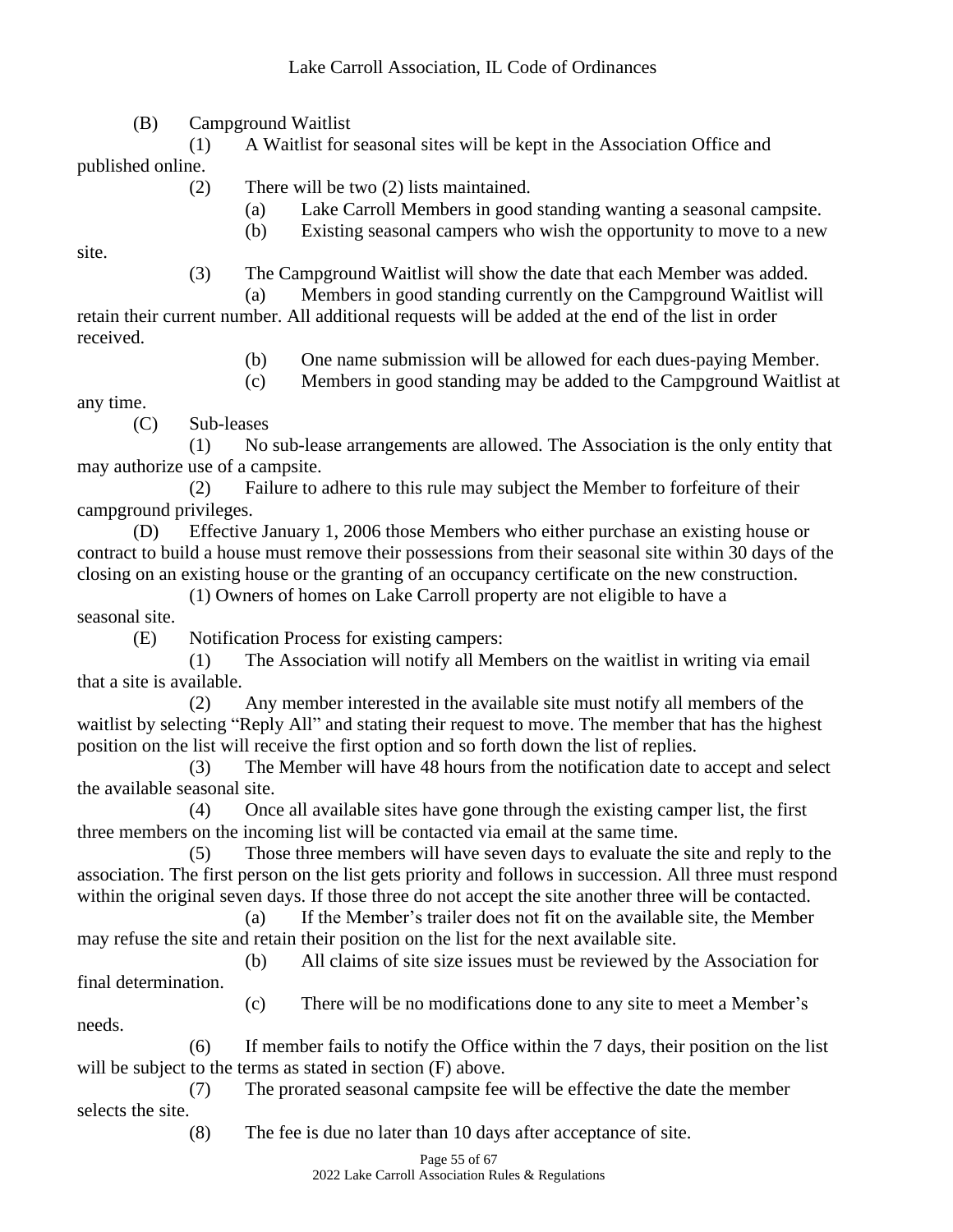#### **§ 55.10 PERMANENTLY VACATED CAMPS.**

(A) A camp is deemed to have been permanently vacated if a camper does not appear to remove his or her camping equipment within 24 hours of the expiration of his or her camping permit.

(B) A charge of \$100 will be assessed to remove abandoned equipment. (R&R, Ch. III, § J) (As amended 11-19-2010)

#### **§ 55.11 EVICTION - CAMPGROUND PRIVILEGE.**

(A) If a Member is found guilty of three (3) violations within any given camping season, or if a Member's behavior is considered flagrant/egregious, the Member's actions will be referred to the LCA Board of Directors for evaluation and possible loss of campground privileges.

(B) The camper, at the demand of the Association's official representative, shall immediately remove all equipment and personal property.

(C) The Association may refuse to permit a camper to re-enter an eviction site for a period of 30 days from such eviction.

(D) No refund will be granted in such cases. (R&R, Ch. III, § K) (As amended 11-19-2010)

#### **§ 55.12 CAMPER STORAGE.**

(A) Camper storage fees established annually as part of the Association's Budget are due as follows:

- (1) Summer season: April 1st through October 31st; Fee due by April 1st.
- (2) Winter season: November 1st through March 31st; Fee due by November 1st.

(B) Only members in good standing can apply for a storage space.

- (1) The Association Office will assign a numbered space for the member's use.
- (2) The member must only use the space assigned.
- (3) Failure to properly park the vehicle in the assigned space will result in the Association staff moving the vehicle and charge per occurrence will be assessed.

(C) There will be no camping in the storage area.

(D) The storage area is for camping trailers only. No boats, vehicles, cargo trailers, etc. will be kept in the storage area unless permission is received from LCA management.

(E) All campers must be in good camping order. Campers that are damaged and/or in a state of disrepair must be removed from the storage area.

(1) If camper is deemed as unacceptable by LCA management, a letter will be sent to the member. The member will be required to remove camper from the storage area within 30 days of the date of the letter.

(R&R, Ch. III, § L) (As amended 11-19-2010)

# **CHAPTER 56: GOLF COURSE REGULATIONS**

Section

56.01 Management discretion 56.02 General rules of play

> Page 56 of 67 2022 Lake Carroll Association Rules & Regulations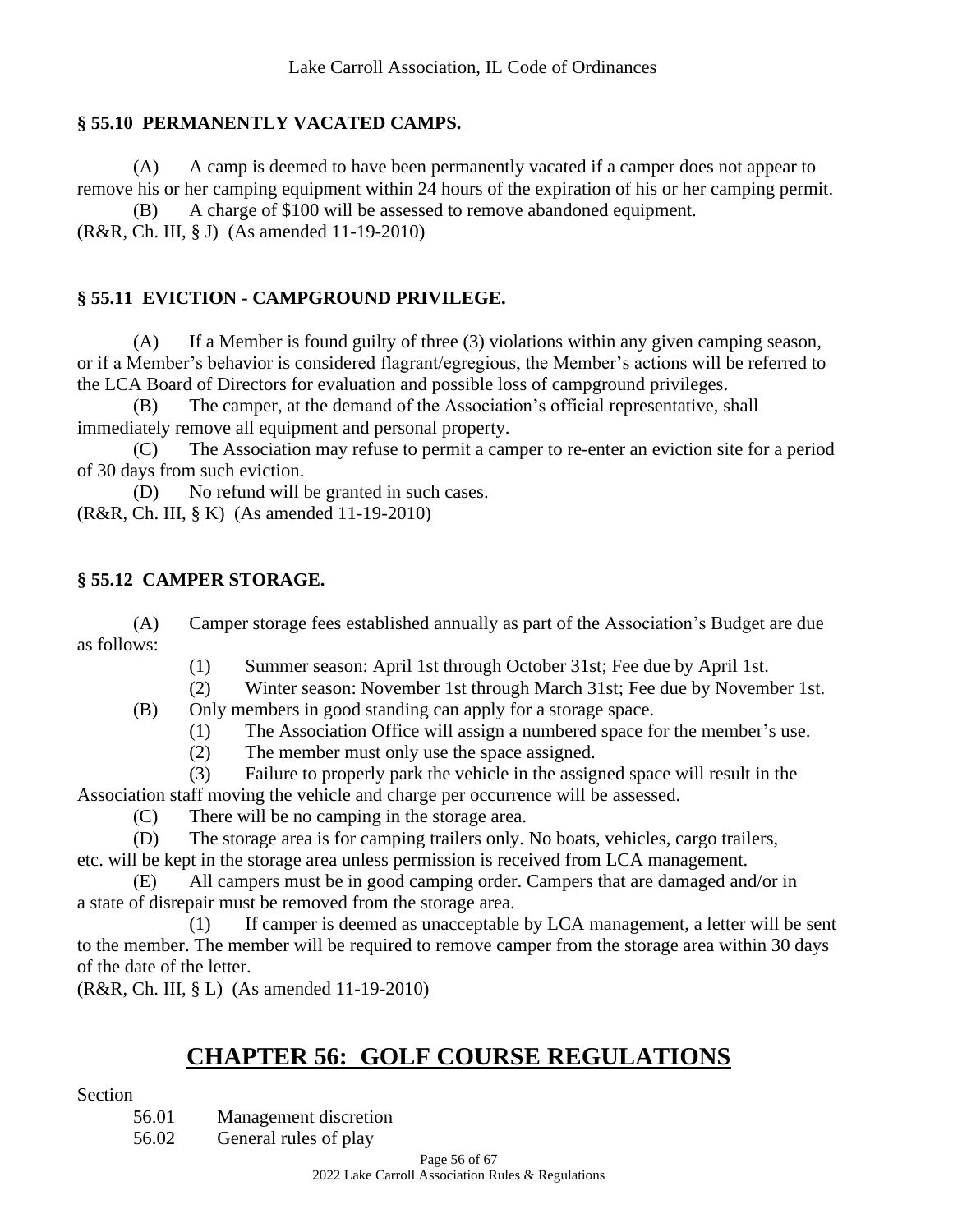56.03 Golf carts

56.04 Cart and course infractions

56.05 Play schedule

## **§ 56.01 MANAGEMENT DISCRETION.**

**THE FOLLOWING RULES ARE SUBJECT TO THE DISCRETION OF MANAGEMENT.**

(R&R, Ch. VI, Intro)

# **§ 56.02 GENERAL RULES OF PLAY.**

(A) Reservations may be made by members in good standing no earlier that two (2) weeks in advance in person or by phone. No shows will be addressed by the Pro Shop staff.

(B) Only soft golf spikes are allowed on the Lake Carroll Golf Course.

(C) All golfers are required to wear appropriate attire while on the Golf Course. Inappropriate attire includes tube tops, tank tops, cut-offs, halter-tops, swimwear and short-shorts. Shoes and shirts must be worn at all times.

(D) All golfers must sign in; all members in good standing must show current LCA membership card; and unless approved otherwise by the Pro Shop, must start on hole #1.

(E) No golfers may use another golfer's membership card for identification.

(F) Absolutely no five (5)-somes or more allowed, unless authorized by the pro shop.

(G) Alcoholic and non-alcoholic beverages will be allowed on the Lake Carroll Golf

Course.

(1) This usage is a privilege and any golfer appearing intoxicated may be requested to leave the course by the Golf Pro or the General Manager to be enforced by a Security Officer when needed.

(2) All alcoholic and non-alcoholic beverages consumed on the course must be purchased through the Clubhouse.

(H) No private coolers will be allowed on the golf course; The Clubhouse will furnish coolers and ice when beverages are purchased. There will be no exceptions to this rule.

(I) Abusive language will not be tolerated on the course; enforcement implementation shall be as cited in division (G)(1) above.

(J) Dates considered as holidays are: Memorial Day, Independence Day and Labor Day.

(K) The Pro Shop reserves the right to group players and require no less than a four (4) some to play when the golf course is crowded.

(L) Each player must have his or her own set of golf clubs and golf bag.

(M) During tournaments and special events, the golf course will be closed only for that period of time required to conduct the tournament.

(N) Groups of 20 or more must submit a "golf request form" to the Pro Shop at least 14 days in advance.

(O) No cash refunds will be granted by the Pro Shop for inclement weather - only rain checks will be issued.

(P) Only five (5) minutes allowed between nines.

(Q) Allow faster groups to play through - keep pace with the group ahead. Rangers will monitor the play and take appropriate course of action.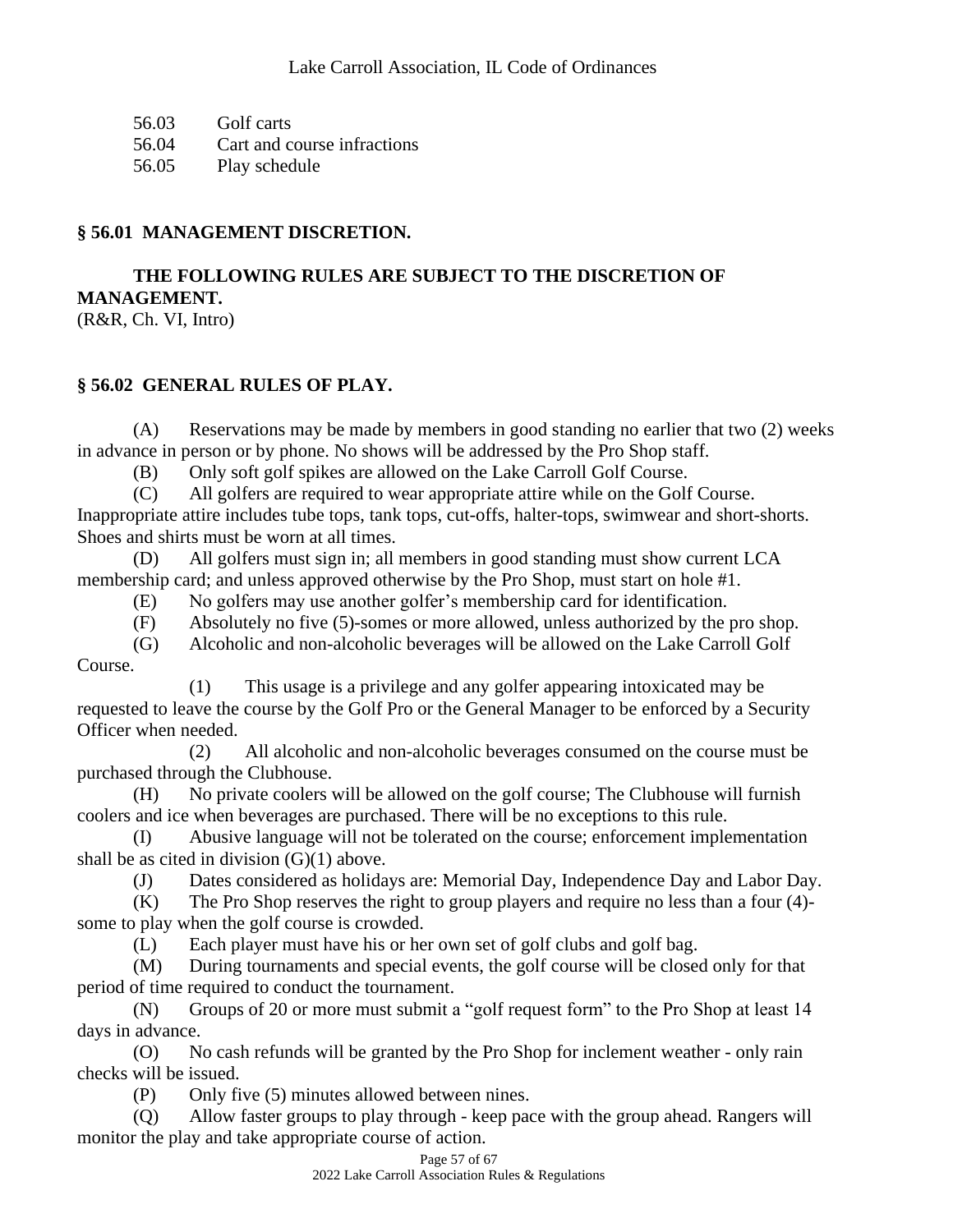(R) Please rake all traps, replace all divots, and repair all ball marks - USGA rules apply.

(S) If/when a ball hits a 150-yard marker post, play it as it lies as they, the yardage markers, are part of the golf course.

(R&R, Ch. VI, § A)

# **§ 56.03 GOLF CARTS.**

# (A) **Definitions.**

*GOLF CART.* Means a vehicle specifically designed and intended for the purposes of transporting one (1) or more persons and their golf clubs while in the playing of golf, supervising the play of golf, or maintaining the condition of the grounds of a golf course.

*OPERATE*. Means to ride in, other than a passenger, use or control the operation of a golf cart in any manner, whether or not the golf cart is underway.

*ROADWAY.* See § 53.01(A).

# (B) **Regulations.**

(1) Only drivers 16 years of age or older, having a valid driver's license, may operate a golf cart.

(2) Golf carts are mandatory on all weekends and holidays between Memorial Day weekend through Labor Day weekend until 4:00 p.m. each day.

(3) All golf carts must be in safe operating condition.

(4) Golf carts must stay on paths where available, no carts shall drive across any "off limit" areas that are marked with a broad white line, rope, or that are appropriately signed; Also, each driver is urged to voluntarily watch for and avoid those areas that are showing signs of excessive wear.

(5) No golf carts shall be allowed on lands not designated as Lake Carroll Golf Course. White stakes mark the boundaries of the golf course. When not in use, golf carts must be parked in a designated cart storage area.

(6) Traversing private lots is prohibited other than the Member's individual lot(s).

(7) Private Golf Carts.

(a) Private golf carts are restricted from using Lake Carroll roadways except as stipulated in Chapter 53.02 ROADWAY USEAGE.

(b) Private carts cannot be loaned or rented out.

(c) Private golf carts operating on Lake Carroll roadways as previously stipulated must display a red or orange safety flag that projects seven (7) feet above the ground surface.

(Change BOD Approved 10-18-2013; Effective 1-1-2014)

(d) Member must accompany their Guest golfer when using Member's

private golf cart.

(8) Rental Golf Carts

(a) Limit 2 rental carts for foursomes, unless authorized by the Pro Shop.

(9) Handicap Golfers: Golfers with a physical handicap must display a blue safety flag that projects seven (7) feet above the ground surface that allows them to drive closer to the greens. In the event a handicap golfer uses their private cart, they are required to display two (2) flags (on separate or same staff), one (1) red or orange and one (1) blue.

(Change BOD Approved 10-18-2013; Effective 1-1-2014)

(10) At no time shall a golf cart contain more than two (2) players and two (2) golf

bags.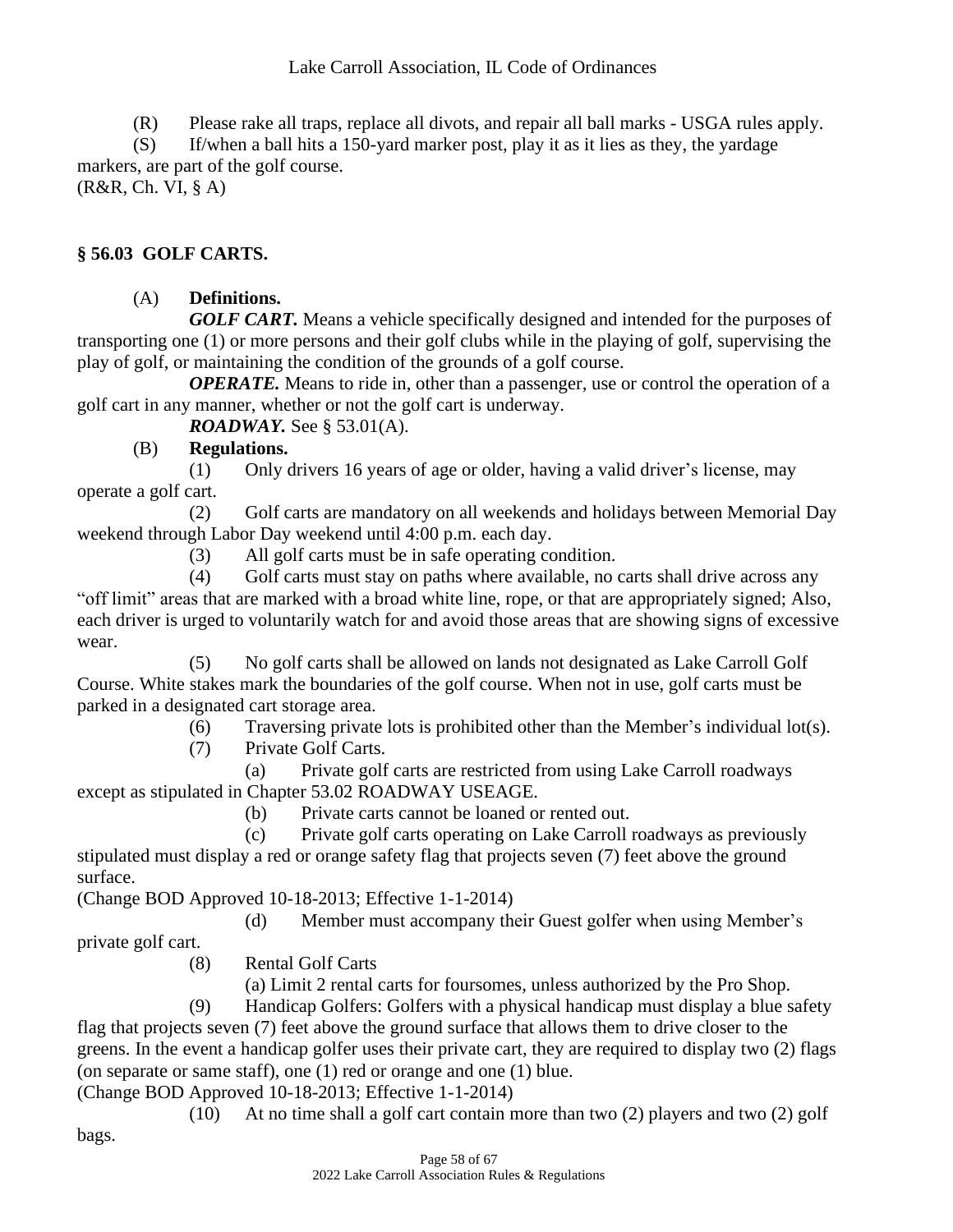(11) Any damage to the golf carts or any Lake Carroll property is the monetary responsibility of the violator.

# (C) **Registration.**

(1) All golf carts owned by members in good standing used on the Lake Carroll golf course, whether housed at the member's property or at the Association's storage facilities, must be registered with the Association.

(2) Application to register private golf carts shall be accompanied by a Certificate of Liability Insurance showing a minimum coverage of \$500,000 on each golf cart.

(3) The Association will provide a decal as proof of registration, which the member must display on the right rear of their golf cart; the previous year's decal must be removed. (D) **Infractions, Fines and Penalties:** See § 50.22(B)(2) and (C)(1) and (C)(3) and/or

Security Fine Table - § 50.24. (R&R, Ch. VI, § B)

# **§ 56.04 CART AND COURSE INFRACTIONS.**

(A) Misuse of golf carts will result in loss of cart privileges.

(B) Theft of range balls or damage to any Lake Carroll Golf Course property will be handled through § 50.22(B)(2) and (C)(1) through (C)(3).

(C) Rangering of slow play will be as followed:

- (1) 1st warning.
- (2) 2nd warning and a solution to help speed play.
- (3) Course removal.

(R&R, Ch. VI, § C)

| Lake Carroll Golf Course<br>Play Schedule | <b>Monday through Friday</b>                                               | <b>Saturday, Sunday and Holidays</b>                                                                                                   |
|-------------------------------------------|----------------------------------------------------------------------------|----------------------------------------------------------------------------------------------------------------------------------------|
| <b>Association Members</b>                | Anytime                                                                    | Anytime                                                                                                                                |
| <b>Association Members with</b><br>Guests | Anytime                                                                    | Anytime                                                                                                                                |
| Children - Ages 13 to 24                  | Anytime                                                                    | Anytime                                                                                                                                |
| Children - Ages 9, 10, 11,<br>12          | Anytime - Must be<br>accompanied by an adult<br>17-years or older.         | After 3:00 p.m. - Must be accompanied by an<br>adult 17-years or older.                                                                |
| Children - Ages 6, 7, 8                   | After 5:00 p.m. - Must be<br>accompanied by an adult<br>17-years or older. | After 5:00 p.m. - Must be accompanied by an<br>adult 17-years or older.                                                                |
| Children - 5 years and<br>under           | Not allowed on golf<br>course.                                             | Not allowed on golf course.                                                                                                            |
| Unaccompanied - General<br>Public         | Anytime                                                                    | Weekends closed from Memorial Day through<br>Labor Day. Reservations no sooner than 48<br>hrs. prior to the requested weekend t-times. |

# **§ 56.05 PLAY SCHEDULE.**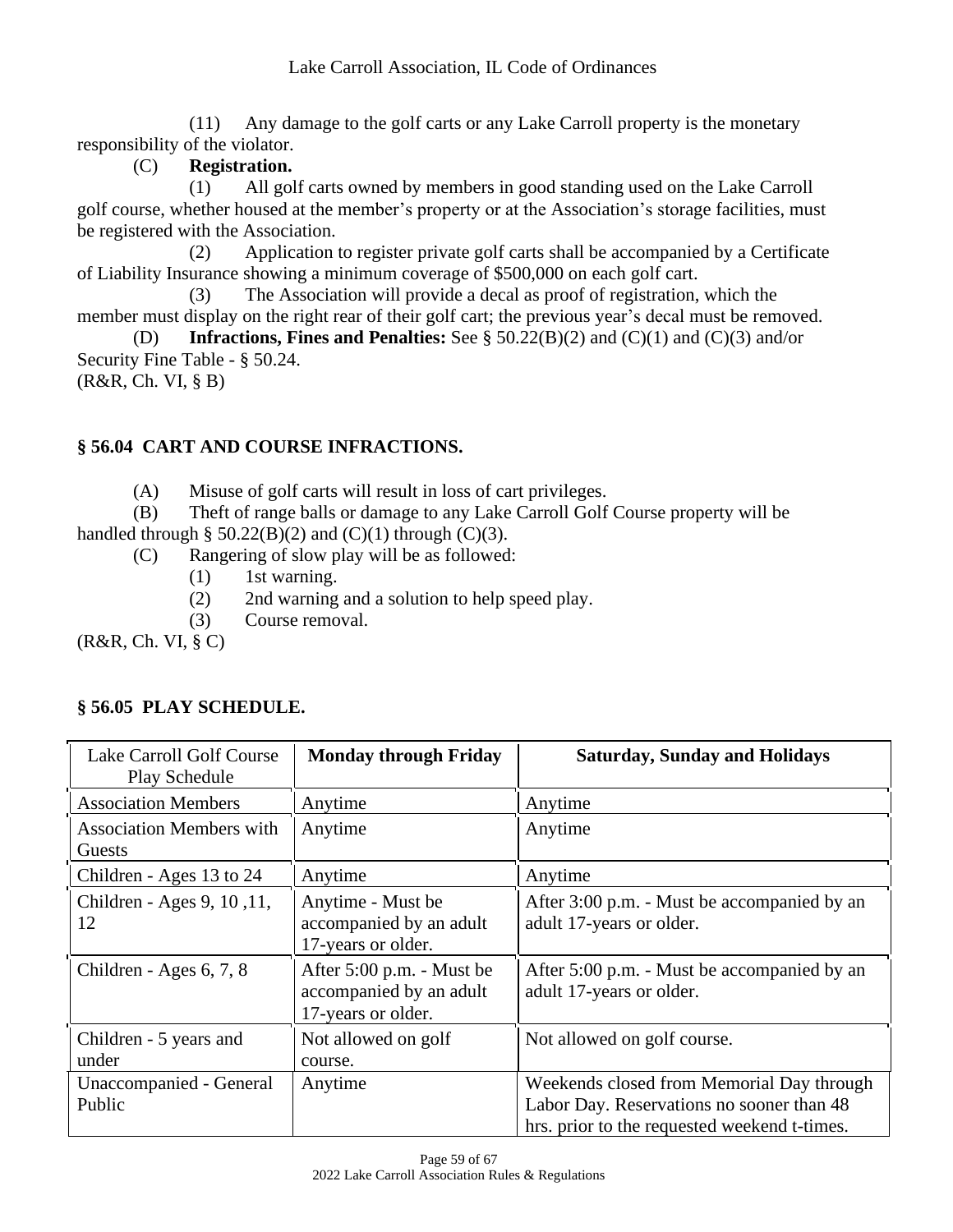| Lake Carroll Golf Course<br>Play Schedule | <b>Monday through Friday</b> | <b>Saturday, Sunday and Holidays</b>                                       |
|-------------------------------------------|------------------------------|----------------------------------------------------------------------------|
|                                           |                              | May play as a walk-in at any time there are<br>open tee-times on weekends. |
| $(0.002)$ $(1.302)$                       |                              |                                                                            |

(R&R, Ch. VI, § D)

# **CHAPTER 57: PLUMTREE RECREATION COMPLEX AQUATIC COMPLEX AND TUBE TOW**

Section

57.02 Aquatic complex

57.03 Tube tow

# **§ 57.01 REGULATIONS.**

(A) Use of the Recreation Complex Amenities is available to members in good standing and their guests.

(B) Members must register with current Association Membership Cards upon entering.

(C) Guests: An LCA card-carrying Member, at least 16 years old, must accompany their guest(s) when utilizing any Plumtree Recreation Complex Amenity. Exception to this is: See next; division (D) below.

(D) A "Family Member Designee Recreation Complex Pass" may be presented by a Member Designee (father, mother, brother, sister, son, or daughter (age 16 or above) provided to them by the designating member, available at the Association Office. The Member Designee agrees to the Terms and Conditions stated on the back of the Member Designee Pass.

(E) The Member Designee may enter the Aquatic Complex without the sponsoring LCA Member.

(F) Personal conduct must be such that the safety of self and others is not jeopardized.

(1) Indecent or profane language and rough play are prohibited.

(2) A person under the influence of alcohol is not permitted to enter/utilize any Recreation Complex Amenity.

(G) Lake Carroll is not responsible for lost or stolen property.

(H) LCA Staff are responsible for enforcing safety rules and responding to emergencies.

(I) Parents and guardians should supervise their children.

(J) Management, including LCA Staff, has the authority to implement and enforce rules that are more stringent or that supplement those listed here.  $(R&R, Ch. VII, § A)$ 

# **§ 57.02 AQUATIC COMPLEX.**

(A) Regulations: In addition to § 57.01: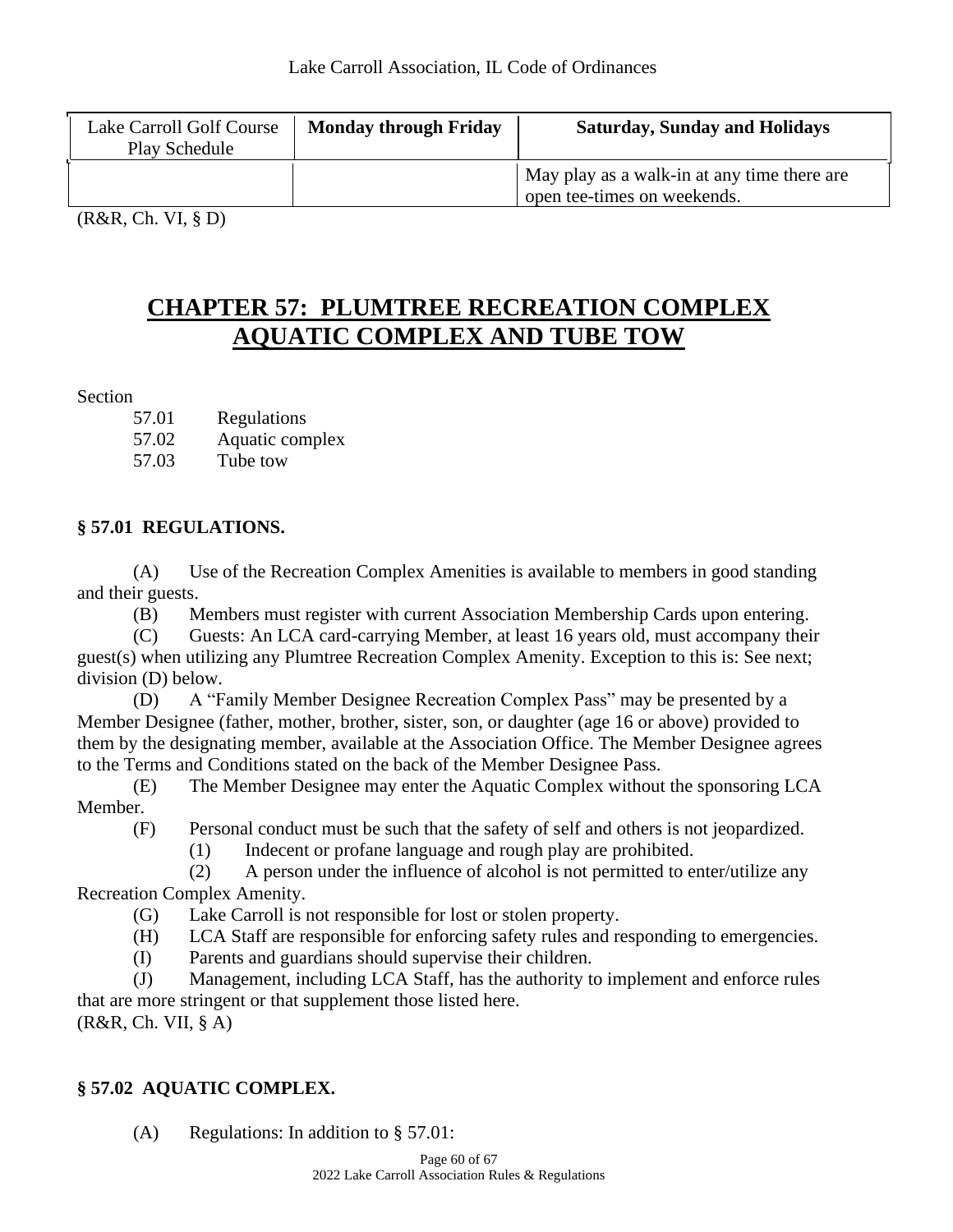(1) Spectators in street clothes or non-paying guests may view from outside the Complex.

(2) All parents, guardians, family members, and/or non-members bringing children to swimming lessons must stay outside the Aquatic Complex facility pools while lessons are being conducted.

(3) Any structured or organized group or group over 20 people must contact Recreation Director at least 24 hours in advance.

(4) Whenever a lifeguard is not on duty, an adult, 16 or older, must accompany members and guests under 16 years of age. The required adult to child ratio is one (1) adult to five (5) children under 16.

(5) Member and non-member patrons may not wear attire implying they are lifeguard staff or displaying "LIFEGUARD", as this is a safety issue and creates confusion with other patrons.

(6) Proper hygiene, cleanliness, and attire must be maintained. Shower before entering. Introducing contaminants into the pool area is prohibited.

(7) Only diapers designed specifically for swimming are allowed.

(8) Admission to the Aquatic Complex is refused to all persons having contagious disease, infection, abrasions that have not healed, and bandages.

- (9) Diving in water less than five (5) feet deep is not permitted.
- (10) Running is prohibited.

(11) Smoking permitted in designated areas as defined by Illinois law.

- (12) Glass containers are prohibited.
- (13) Floatation Devices, Inflatable Toys, Balls, and Flippers Approved/Allowed.
	- (a) Coast Guard approved life jackets and/or swimsuits.

(b) A floatation device designed to hold an infant age 18 months or less upright and under direct supervision of a parent or an adult 18 years of age.

(c) Flippers may only be used during adult swim only. Small to medium sized flippers with soft rubber are allowed.

(B) Diving Board.

(1) Anyone utilizing the diving board or deep end of the pool must have appropriate swimming capabilities based upon the lifeguard's discretion. The lifeguard may request swimmers to perform an evaluation to assess skills.

(2) Lifejackets and similar safety equipment may not be utilized on the diving board. For additional safety concerns, we discourage wearing jewelry, hats, sunglasses, goggles and other like items on the diving board.

(3) One person allowed on the diving board (including steps) at a time.

(4) Access the diving board (including steps) only when the previous diver has cleared the diving area.

(5) Only walking is allowed on diving board. Absolutely no running.

(6) A maximum of two (2) bounces are allowed on the diving board.

(7) Diving and forward-facing, feet-first entries are allowed off diving board only; dismount the board to the front, not the side.

(8) Clear the diving area as quickly as possible upon entering the water.

(C) Slide Rules.

(1) (a) Be aware of the strong undertow at the bottom of the slide. Adults should "catch" their small or non-swimming child at the bottom of the slide.

(b) Lifeguards are not responsible for "catching" small or non-swimming children unless in an emergency.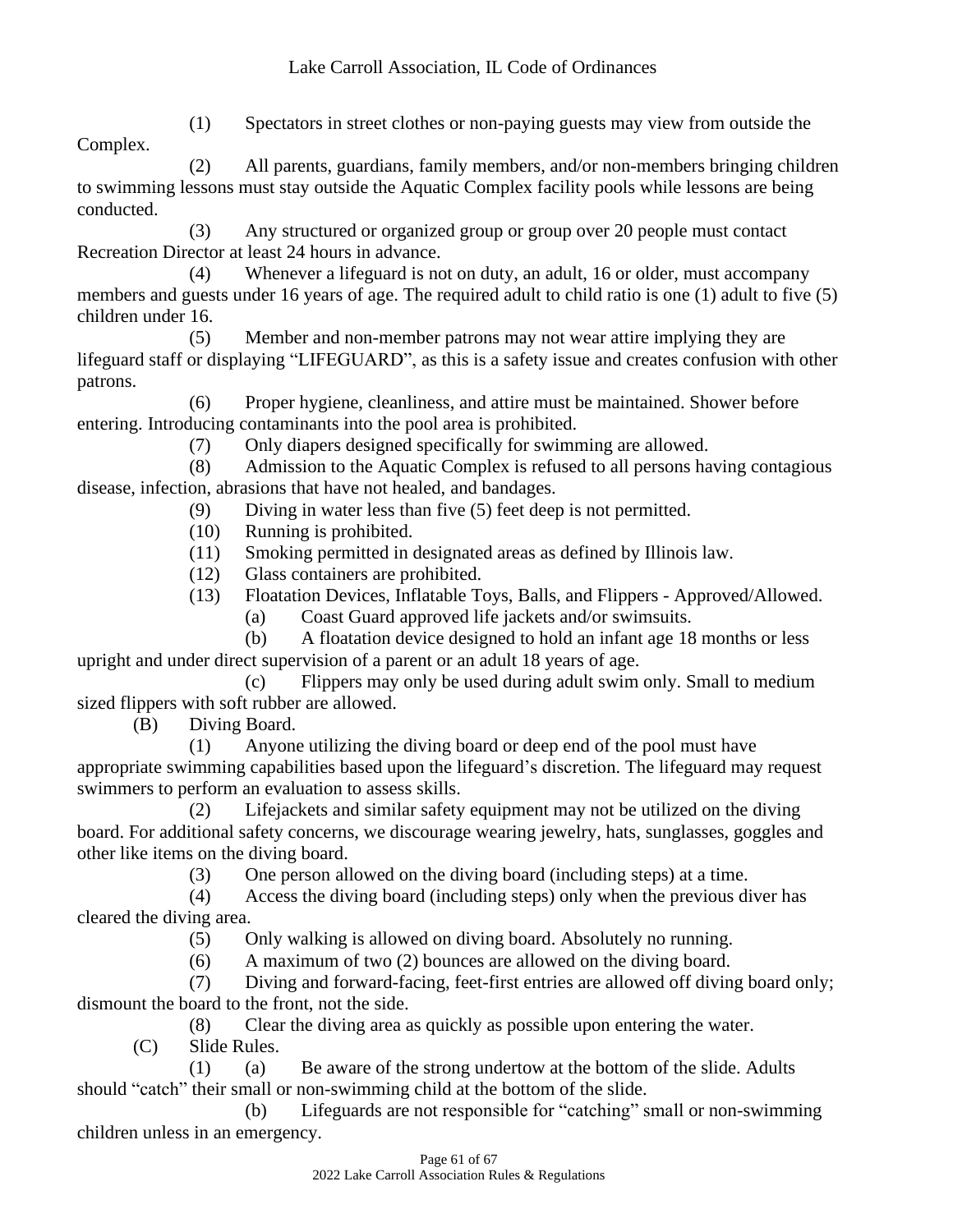(2) One person allowed on the slide at a time, with the exception of adults with small children. The lifeguard will signal when it is clear and safe to proceed.

(3) Adults with small children may ride double at the discretion of the lifeguard. Anyone riding the waterslide alone must have appropriate swimming capabilities based upon the lifeguard's discretion. The lifeguard may request swimmers to perform an evaluation to assess skills.

(4) Lifejackets and similar safety equipment may not be utilized on the slide. For additional safety concerns, we discourage wearing jewelry, hats, sunglasses, goggles and other like items on the slide.

(5) Sit down face forward, feet first, while riding and exiting the slide. (no turning or spinning, standing, kneeling, or stopping in the flume).

(6) Clear the slide area as quickly as possible upon entering the water; use the stairs to exit the water.

(7) The slide attendant will signal when it is safe for the next slider to proceed. (R&R, Ch. VII, § B)

#### **§ 57.03 TUBE TOW.**

(A) Regulations. In addition to § 57.01:

(1) All Tubers must read and sign the required Tube Tow waiver.

(2) Only LCA rental tubes allowed in the LCA Tube Tow area. Refer to the current LCA Fee Schedule for rental cost.

- (3) An adult 18 or older must accompany members and/or guests 12 and under.
- (4) Tuber height requirement.
	- (a) Minimum 36 inches.
- (b) Children 36 inches 42 inches must slide in their own tube in tandem with an adult at least 18 years of age riding another tube.
	- (5) Helmets are suggested for children five (5) years and under.
	- (6) One person per tube; no lap riding allowed.
	- (7) No ski boots, snowboarding boots with metal cleats, or other hard shell/ridge

sole footwear.

- (8) No food or beverages allowed in tubes.
- (9) Tubers must be able to get out of their tube on their own.
- (10) Tubers must clear the upper and lower tubing areas quickly and watch for incoming tubers.

(11) All tubers must have their Tube Tow Pass attached to their coat so that it is visible to LCA Tube Tow Staff.

(12) Do not remove tube tag or time-limit slip from tube.

(B) Use of Tube Tow hill and runoff area may not be used for any other purpose when Tube Tow is in use.

(Change BOD Approved 11-16-2012; Effective 1-1-2013)  $(R&R, Ch. VII, § C)$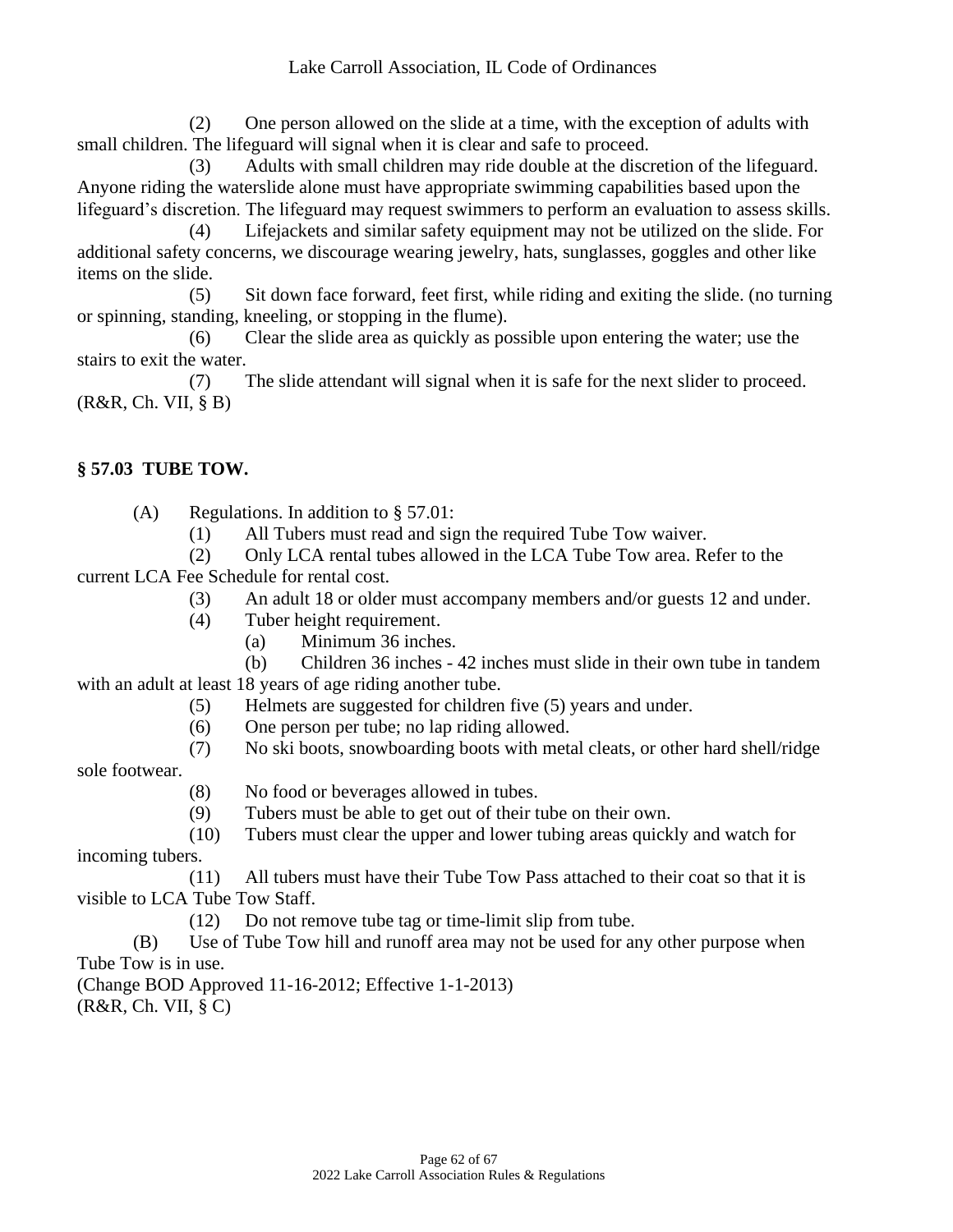# **AMENDMENTS**

| Re-established 4-24-1999                       |                                                                       |
|------------------------------------------------|-----------------------------------------------------------------------|
| <b>Section</b>                                 | Rule                                                                  |
| 53.05(A)                                       | Equine amenity; definitions                                           |
| <b>Approved 11-1-1999</b>                      |                                                                       |
| <b>Section</b>                                 | Rule                                                                  |
| 53.01                                          | Licensed motor vehicles                                               |
| 53.06                                          | Parking regulations                                                   |
| 53.07                                          | Decals                                                                |
|                                                | Rules adopted by Board action for CY-2001 and beyond                  |
| <b>Section</b>                                 | Rule                                                                  |
| 53.04                                          | Watercraft; children and boater safety certification card             |
| <b>Amended 2-24-2001</b>                       |                                                                       |
| <b>Section</b>                                 | Rule                                                                  |
| 53.04                                          | Watercraft                                                            |
|                                                | In part per motion M01.05.8 passed by the Board 5-27-2001             |
| <b>Section</b>                                 | Rule                                                                  |
| 53.05(B)                                       | Equine amenity; regulations                                           |
| <b>Amended 2-23-2002</b>                       |                                                                       |
| <b>Section</b>                                 | Rule                                                                  |
| 53.02                                          | All-terrain vehicles                                                  |
| 53.03                                          | Snowmobiles                                                           |
| Motion M02.07.8 passed by the Board 7-26-2002  |                                                                       |
| <b>Section</b>                                 | Rule                                                                  |
| 50.22(B)(3)                                    | Recreational conveyances; third citation                              |
| Motion M03.01.06 passed by the Board 1-25-2003 |                                                                       |
| <b>Section</b>                                 | Rule                                                                  |
| 50.22(B)(2)                                    | Recreational conveyances; citations                                   |
| <b>Amended 5-24-2003</b>                       |                                                                       |
| <b>Section</b>                                 | Rule                                                                  |
| 53.06                                          | Parking regulations                                                   |
| 53.07                                          | Decals                                                                |
| Amended 5-27-2003 per BOD motion               |                                                                       |
| <b>Section</b>                                 | Rule                                                                  |
| 55.02(P)                                       | Air conditioning units, furnaces and space heaters on campground area |
| <b>Amended 1-17-2004</b>                       |                                                                       |
| <b>Section</b>                                 | Rule                                                                  |
| 54.05                                          | Use of greenways and common areas                                     |
| <b>Amended 4-23-2005</b>                       |                                                                       |
| <b>Section</b>                                 | Rule                                                                  |
| 53.02                                          | All-terrain vehicles                                                  |
| 53.03                                          | Snowmobiles                                                           |
| 53.03(B)                                       | Snowmobiles; regulations                                              |
| <b>Revised 4-23-2005</b>                       |                                                                       |
| <b>Section</b>                                 | Rule                                                                  |
| 50.22(B)(5)                                    | Unauthorized dumping                                                  |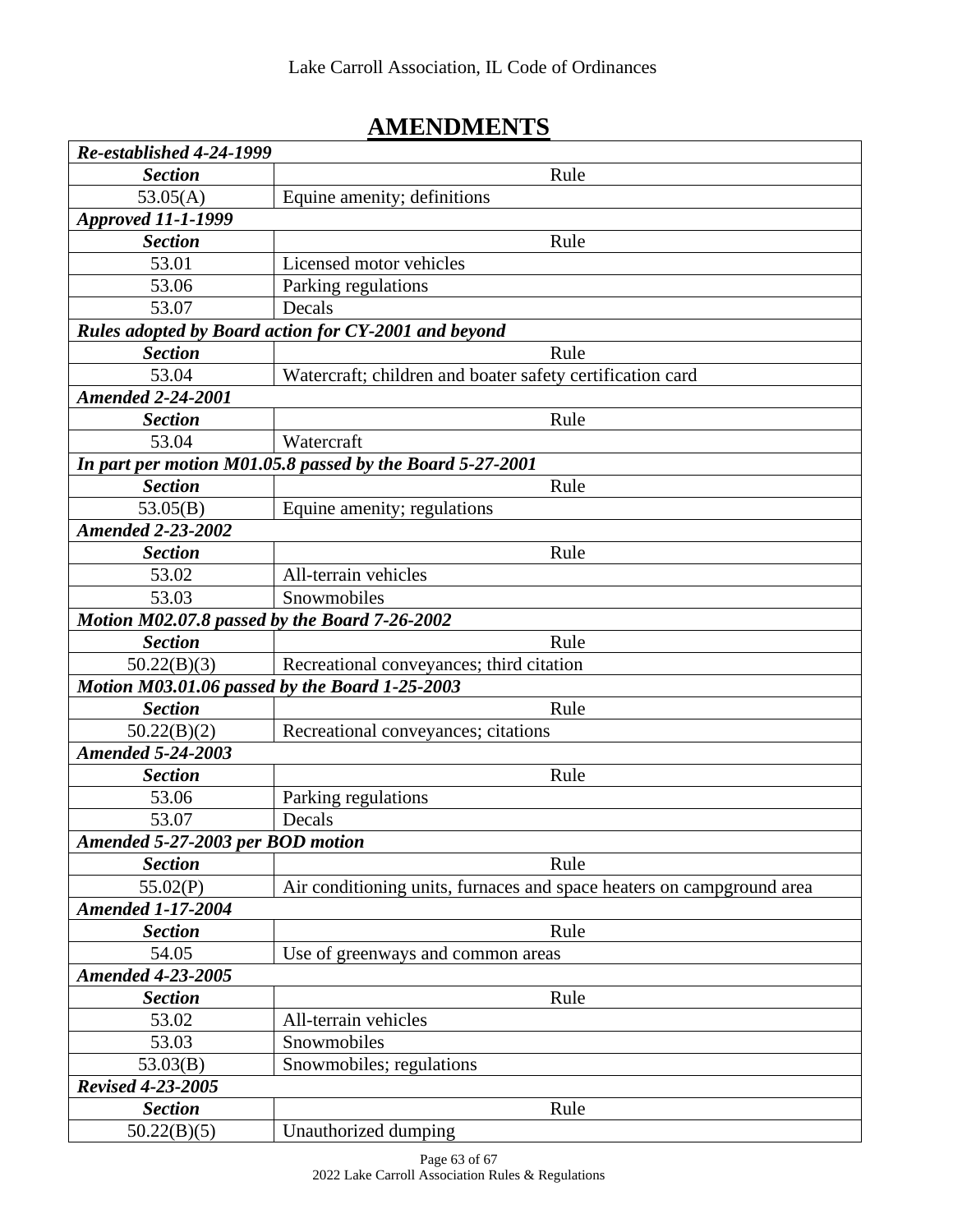| 53.01(B)(6)                                         | Licensed motor vehicles                                                       |  |  |
|-----------------------------------------------------|-------------------------------------------------------------------------------|--|--|
| 1-2006                                              |                                                                               |  |  |
| <b>Section</b>                                      | Rule                                                                          |  |  |
| 53.04(D)(4)(b)6.                                    | Watercraft; adding "jet boat" category                                        |  |  |
| <b>Amended 11-1-2006</b>                            |                                                                               |  |  |
| <b>Section</b>                                      | Rule                                                                          |  |  |
| 54.05                                               | Use of greenways and common areas                                             |  |  |
| <b>Revised 11-17-2006</b>                           |                                                                               |  |  |
| <b>Section</b>                                      | Rule                                                                          |  |  |
| 53.04(D)(7)(b)3.                                    | Watercraft; registration; fee                                                 |  |  |
| Rev. 3-23-2007                                      |                                                                               |  |  |
| <b>Section</b>                                      | Rule                                                                          |  |  |
| 54.05                                               | Use of greenways and common areas                                             |  |  |
| Addendum #2009-01                                   |                                                                               |  |  |
| <b>Section</b>                                      | Rule                                                                          |  |  |
| 50.24                                               | Fines                                                                         |  |  |
| <b>Revision effective 6-26-2009</b>                 |                                                                               |  |  |
| <b>Section</b>                                      | Rule                                                                          |  |  |
| 53.04(D)                                            | Watercraft; registration; limit of 4 watercraft per dues paying lot           |  |  |
| <b>Amended 11-19-2010</b>                           |                                                                               |  |  |
| <b>Section</b>                                      | Rule                                                                          |  |  |
| $55.01 - 55.12$                                     | Camping regulations                                                           |  |  |
|                                                     | Changes BOD Approved 11-16-2012; Effective 1-1-2013                           |  |  |
| <b>Section</b>                                      | Rule                                                                          |  |  |
| 53.04(C)(14)(b)                                     | Mandatory skier down flag                                                     |  |  |
| 57.03(B)                                            | Members may use the tube tow hill when not in operation                       |  |  |
| $52.15 - 52.24$                                     | Wildlife rules                                                                |  |  |
|                                                     | Major Changes BOD Approved 10-18-2013; Effective 1-1-2014                     |  |  |
| <b>Section</b>                                      | Rule                                                                          |  |  |
| 53.01(B)(3)                                         | Yield to Security flashing yellow lights                                      |  |  |
| $53.02(B)(3)(a)$ and (b)                            | ATV flag height clarification and flag color                                  |  |  |
| 53.02(C)(6)                                         | ATV maximum width restriction                                                 |  |  |
| 54.02(I)                                            | No fish cleaning allowed in pavilions                                         |  |  |
| 54.03(B)(1)                                         | Fish limit cards - Only available at the Administration Office, Online, and   |  |  |
|                                                     | at the W. Marina                                                              |  |  |
| 50.06(A)(2)                                         | Prohibited discharge of firearms on Lake Carroll property                     |  |  |
| $56.03(B)(7)(c)$ and                                | Private golf carts used on Lake Carroll roadways require safety flags - color |  |  |
| (B)(8)                                              | and height                                                                    |  |  |
| 52.21(I)                                            | Crossbow use and age restrictions                                             |  |  |
| 52.24(E)                                            | Wildlife "other violations" fines                                             |  |  |
| Ch. 51                                              | <b>Rental Regulations</b>                                                     |  |  |
| Addendum 2009-02                                    | Deleted sunrise/sunset table - Only available at the Administration Office    |  |  |
|                                                     | and Online                                                                    |  |  |
| Changes BOD Approved 10-24-2014; Effective 1-1-2015 |                                                                               |  |  |
| 53.01(C)(1) and (C)(2)                              | Proof of vehicle ownership - copy of current State vehicle registration       |  |  |
| 53.04(B)(2) and (B)(3)                              | Requirement to measure 24 ft. pontoons                                        |  |  |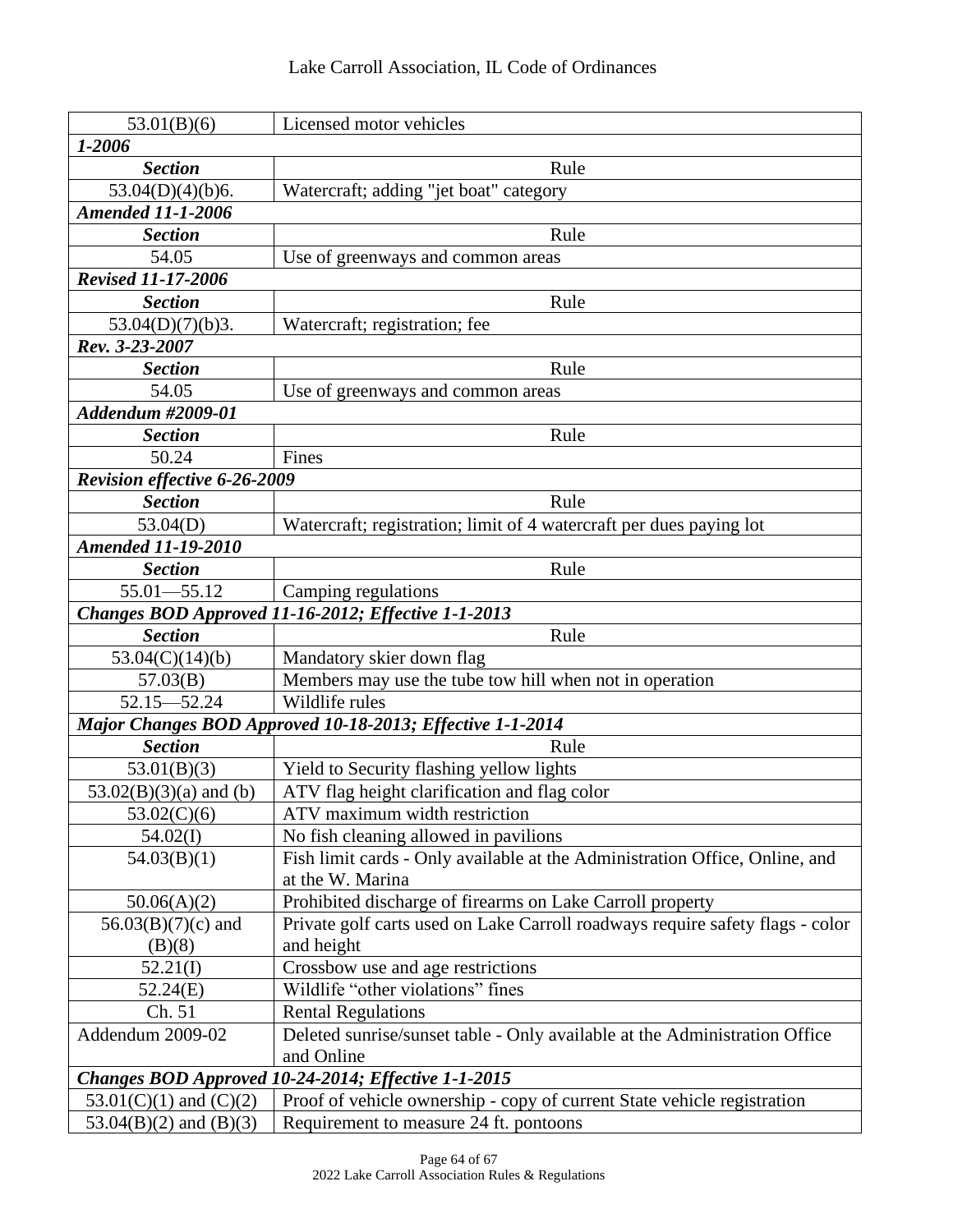| 52.16(D)(2)                         | Reduced size of archery qualification plate to 6 in. (Implemented in 2014)                                                    |  |  |
|-------------------------------------|-------------------------------------------------------------------------------------------------------------------------------|--|--|
| 52.20(A)                            | Deer stands can be put up no earlier than sunrise the first Tuesday after                                                     |  |  |
|                                     | Labor Day                                                                                                                     |  |  |
| 52.20(H)                            | Deer stand requirements (no longer require section and lot number)                                                            |  |  |
| 52.21(E)(2)                         | Youth hunting clarification (Implemented in 2014)                                                                             |  |  |
| <b>Revised 4-24-2015</b>            |                                                                                                                               |  |  |
| 53.04(C)(14)                        | Added division $(C)(14)(b)$ ; watercraft; bright orange flag                                                                  |  |  |
| Changes made as part of 2016 update |                                                                                                                               |  |  |
| <b>Section</b>                      | Rule                                                                                                                          |  |  |
| 53.02                               | All-terrain vehicles; amended divisions $(C)(2)$ and $(H)(2)$                                                                 |  |  |
| 53.04                               | Watercraft; amended definition for "PONTOON"; amended division                                                                |  |  |
|                                     | (D)(1)(a)1.                                                                                                                   |  |  |
| 53.07                               | Decals; amended division (D) due to renumbering in Chapter 72                                                                 |  |  |
| 54.04                               | Maintenance of shorelines; amended division (B) reference due to                                                              |  |  |
|                                     | renumbering in Chapter 72                                                                                                     |  |  |
| 57.02                               | Aquatic complex; amended number sequence to include (5)                                                                       |  |  |
| Changes made as part of 2017 update |                                                                                                                               |  |  |
| <b>Section</b>                      | Rule                                                                                                                          |  |  |
| 50.24                               | Speeding on lake; amended minimum MPH                                                                                         |  |  |
| 52.20                               | Deer stands put up; amended division (A)                                                                                      |  |  |
| 52.21                               | Deer taken, hunting with guest clarification; amended divisions $(E)(1)$ , $(2)$ ,                                            |  |  |
|                                     | (3), (5), (6), (8)                                                                                                            |  |  |
| 53.02                               | Corrected formatting of Definitions in division (A)                                                                           |  |  |
| 53.04                               | Amended definition for "JET PUMP BOAT"; amended maximum pontoon                                                               |  |  |
|                                     | length; minimum length in jet boat definition; divisions $(D)(4)(b)(2)$ and                                                   |  |  |
|                                     | (D)(4)(b)(6)                                                                                                                  |  |  |
| Changes made as part of 2018 update |                                                                                                                               |  |  |
| <b>Section</b>                      | Rule                                                                                                                          |  |  |
| 50.24                               | Revised violation schedule                                                                                                    |  |  |
| 52.21                               | Added (1) to division (A), amended divisions $(E)(1)$ , $(2)$ , $(3)$ , $(5)$ and $(6)$                                       |  |  |
| 53.03                               | Deleted division $(C)(4)$ and renumbered division $(C)(5)$                                                                    |  |  |
| 53.07                               | Revised division $(A)(5)$                                                                                                     |  |  |
| 55.01                               | Revised definitions of "TRAILER CAMP" and "VEHICLE CAMP"                                                                      |  |  |
| 55.02                               | Revised divisions $(F)(2)$ , $(I)(1)$ and $(O)(2)$ and $(3)$                                                                  |  |  |
| 55.05                               | Corrected reference from $\S$ 55.03 to $\S$ 55.01 in division (B)                                                             |  |  |
| 55.07                               | Revised divisions $(A)$ and $(C)$                                                                                             |  |  |
| 55.09                               | Revised division $(C)(2)(f)$                                                                                                  |  |  |
| Changes made as part of 2019 update |                                                                                                                               |  |  |
| 52.21                               | Revised (L) New tree stand tags                                                                                               |  |  |
| 52.21                               | Added $(E)(10)$ Reporting unrecovered deer to Security                                                                        |  |  |
| 53.02                               | Added $(F)(1)(2)$ Removal of reckless drivers/vehicles on roads by Security                                                   |  |  |
| 53.02                               | Removed member sign-off on rules $(C)(2)(c)$                                                                                  |  |  |
| 53.03                               |                                                                                                                               |  |  |
|                                     | Added (D)(8) Recommend use of hand signals on roadways                                                                        |  |  |
| 53.03                               | Revised divisions $(D)(9)(10)$ and $(11)$                                                                                     |  |  |
| 53.03<br>53.03                      | Removed restrictive dates from ATV trail season (F)(1)<br>Added (I) Removal of reckless drivers/vehicles on trail by Security |  |  |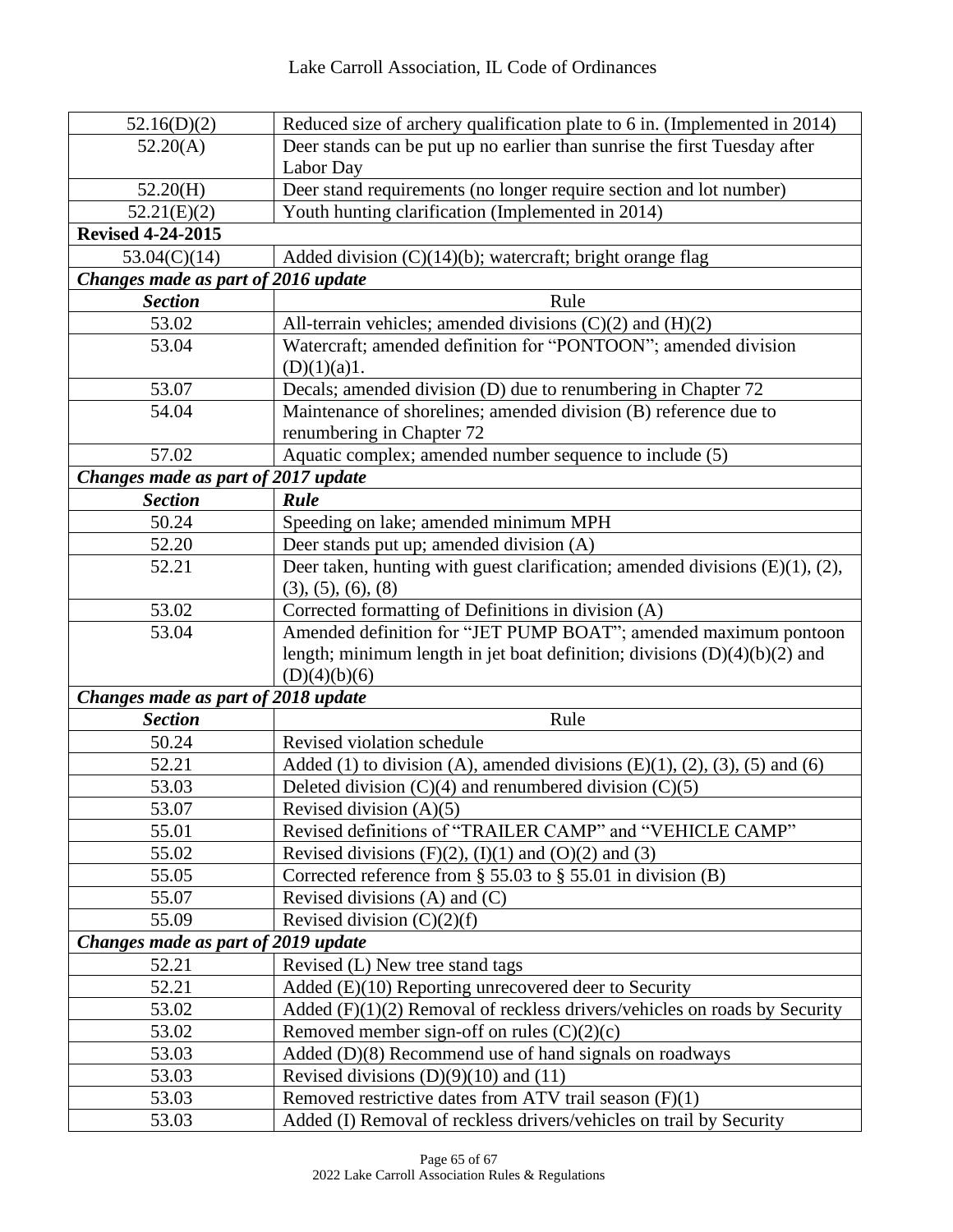| 53.03                                                         | Revised division $(I)(2)$                                                 |  |  |
|---------------------------------------------------------------|---------------------------------------------------------------------------|--|--|
| 53.04                                                         | Added (D) Recommend use of hand signals on trail                          |  |  |
| 53.04                                                         | Revised divisions $(D)(3)$ and $(4)$                                      |  |  |
| 53.04                                                         | Removed restrictive dates from snowmobile trail season $(D)(2)$           |  |  |
| 53.04                                                         | Added (I)(1) Removal of reckless drivers/vehicles on trail by Security    |  |  |
| 53.00                                                         | Section listing – inserted $63.02$ Roadway Usage $(2/11/2020)$            |  |  |
|                                                               | Changes made as part of 2020 update - BOD Approved 2/21/2020              |  |  |
| 50.02                                                         | Deleted reference to Board Resolution R.07.11.01                          |  |  |
| 50.02                                                         | Deleted $(C)$ $(D)$ & $(E)$                                               |  |  |
| 50.02                                                         | Added new $(C)$ $(D)$ & $(F)$                                             |  |  |
| 50.02                                                         | Revised E to be in compliance with new ACH guidelines                     |  |  |
| 53.00                                                         | Section listing - add 53.02 Roadway Usage - ATV/UTV/Golf Carts            |  |  |
| 53.00                                                         | Section listing – resequenced 53.03-53.08                                 |  |  |
| 54.07                                                         | (E)(2) Added content to allow in-person OR telephone lottery              |  |  |
| 55.09                                                         | $(C)(2)(e)$ Added content to allow in-person OR telephone lottery         |  |  |
|                                                               | Changes made as part of 2021 update - BOD Approved 11/19/2020             |  |  |
| 50.02                                                         | Revised (C),(D),(E), and NEW (F) for Update for annual and ACH            |  |  |
|                                                               | payment options                                                           |  |  |
| 50.06                                                         | (H) NEW (4) Dangerous animal removal.                                     |  |  |
| 50.16-50.24                                                   | <b>Wildlife Rules</b>                                                     |  |  |
| 53.02                                                         | $(B)(10)$ Removed holiday and garage sale day restrictions on road usage. |  |  |
| 54.07                                                         | (E) Removed marina slip lottery; discontinued in 2020                     |  |  |
| 54.07                                                         | (E) Updated marina waiting list procedure                                 |  |  |
| 55.09                                                         | Removed campground lottery; discontinued in 2020                          |  |  |
| 55.01                                                         | (3) Deleted (4) Revised                                                   |  |  |
| 55.02                                                         | $(F)(2)$ Changed 36 to 48                                                 |  |  |
| 55.02                                                         | (H) Deleted                                                               |  |  |
| 55.02                                                         | New $(H)(1)$ Revised; $(2)$ & $(3)$ Deleted                               |  |  |
| 55.02                                                         | (I) Revised No garbage outside of dumpster                                |  |  |
| 55.02                                                         | $(P)(1)$ changed eight $(8)$ to twenty-four $(24)$                        |  |  |
| 55.05                                                         | $(A)(2)$ Deleted                                                          |  |  |
| 55.05                                                         | (B) New One camping unit on a site                                        |  |  |
| 55.06                                                         | (D) New Must register to count towards minimum stay requirements          |  |  |
| 55.07                                                         | (C) Deleted "on the last day of their stay                                |  |  |
| 55.07                                                         | $(H)(1)$ Changed may to must                                              |  |  |
| 55.08                                                         | $(A)(3)$ Deleted                                                          |  |  |
| 55.08                                                         | (B) Revised – Written notice of maintenance                               |  |  |
| 55.08                                                         | (C) Revised – When permanently vacating a site, must provide written      |  |  |
|                                                               | notice to the Association Office                                          |  |  |
| 55.09                                                         | (A) Site attrition                                                        |  |  |
| 55.09                                                         | $(C)(2)(a)-(e) \& (g)$ Deletion of discontinue lottery procedures         |  |  |
| 55.09                                                         | $(C)(2)(f)(h)(i)(j)$ Revised                                              |  |  |
| 55.09                                                         | $(D)(1)(4)$ Revised                                                       |  |  |
| 55.12                                                         | New (D) $\&$ (E)                                                          |  |  |
| Changes made as part of 2022 update - BOD Approved 11/18/2021 |                                                                           |  |  |
| 50 through 57                                                 | Mass replacement "property owner('s)" and "owner('s) with "member('s)"    |  |  |